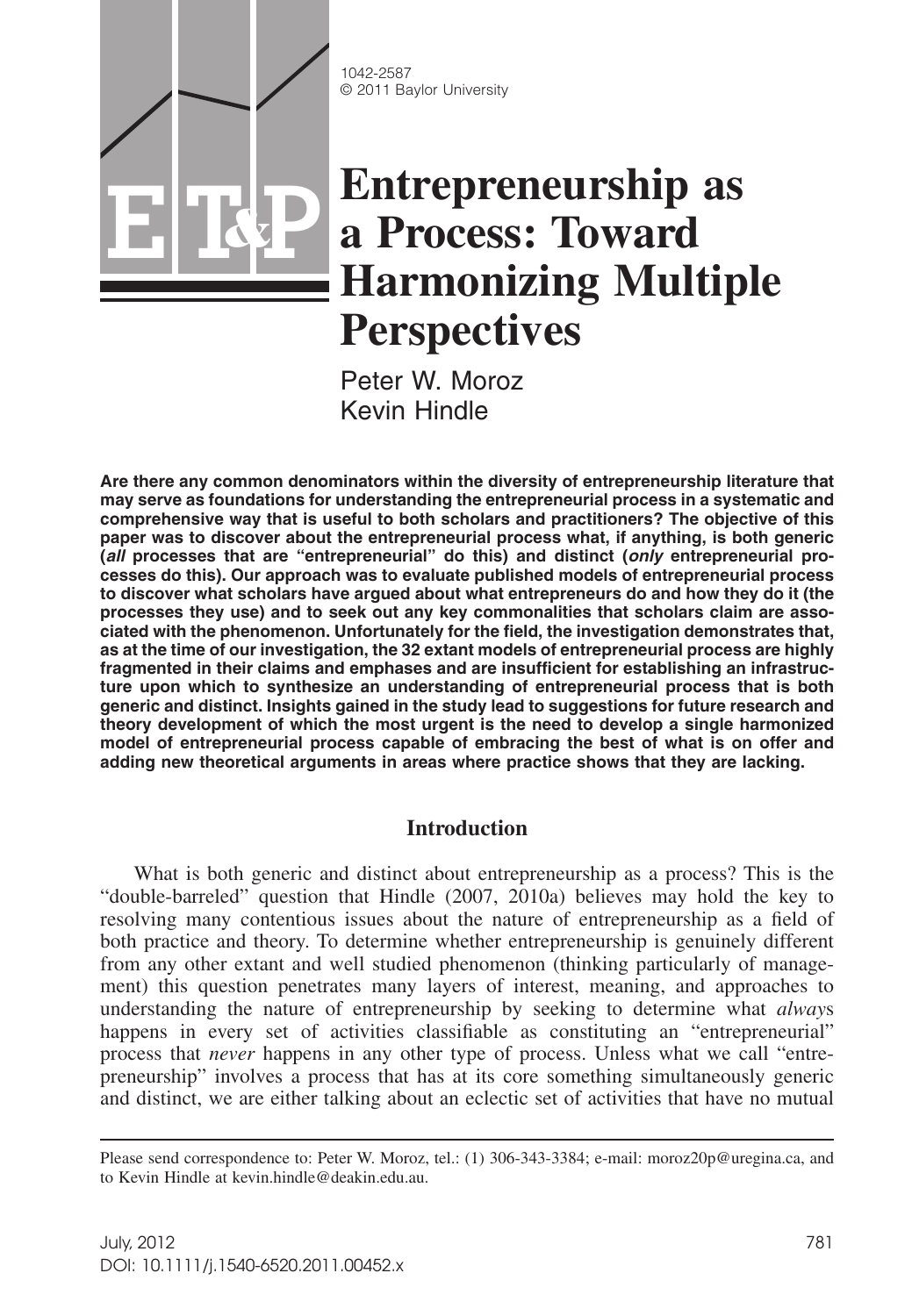coherence or a coherently connected set of activities that could just as well be classified with a label other than "entrepreneurship."

With this question as its principal driver, the purpose of this article is to examine the set of peer-reviewed, published entrepreneurial process models to discover whether there are any generic core factors and relationships strongly supported by evidence and/or strongly believed by researchers to be first, significant to the entrepreneurial process (this does not require that they be distinct) and second, which, if any of these factors, is distinct to entrepreneurship.

We strive to find common denominators within the extant literature that may serve as foundational to understanding the entrepreneurial process in a systematic and comprehensive way that is useful to scholars *and* practitioners. We focus particularly on studies of entrepreneurial process that are model driven because they are deemed more likely to exhibit the qualities pertaining to good theory (generality, accuracy and simplicity) as well as qualities that are aligned with practical outcomes (functionality, utility, and transferability) both pedagogical and professional (McKelvey, 2004; Weick, 1995). By adopting an overarching epistemology of process for examining the field, we effectively narrow the focus of our study primarily to the "how" of entrepreneurship, supported by the critical factors that impinge upon agents who "do" and their motives for doing. The focus is sharply upon the temporal dynamics of the process and the socio-spatial contexts in which it is performed. Secondary to this task, we seek to identify patterns that may provide insight into several pressing questions associated with the domain of entrepreneurship research. We assess the problem of balance between theory and practice against several of the challenges that currently beleaguer the progression of entrepreneurship as a coherent research field.

#### **Entrepreneurship Research: Harmony, Discord, or Uncomfortable Truces?**

Two closely linked and highly provocative questions in the field of entrepreneurship research are: "what exactly do entrepreneurs do that is distinct from managerial functions" and specifically, "how do they do it"? (Busenitz & Barney, 1997; Leibenstein, 1968). A review of the literature conveys a multitude of perspectives that share common roots but have emerged as theories that demonstrate a wide range of variance in the activities they deem critical and the explanations they offer for the way those activities are performed. A third interrelated, but less explored question is whether or not there is a growing disconnect between scholarly theory development and empirical theorizing from the study of the practice of entrepreneurship (Aldrich & Baker, 1997; Davidsson, 2000; Hoy, 1997). It is our assertion that the third question may be used to inform the first two by investigating what scholars believe to be the essence of the phenomenon and which means they use to study it. In his lament for the future of the entrepreneurship paradigm, Bygrave (2006) emphasizes his great concern with trends that show little balance in the use of theory and induction. He goes on to suggest several prescriptions, such as abandoning reductionism, relying more on frameworks deduced from observation, a return to excellence in routine research, cumulative field work and less emphasis on complex statistical models, revolutionary theories or creative methodologies. This perceived impasse between philosophy and method is evidenced by a sizeable corpus of literature that explores the growth and trajectory of entrepreneurship research. Its significance and implications extend across several other areas pertaining to the field that involve issues of legitimacy, purpose, and differentiation (Davidsson; Gartner, 1990, 2001; MacMillan, 1991; Phan, 2004; Schildt, Shaker, & Antti, 2006; Venkataraman, 1997).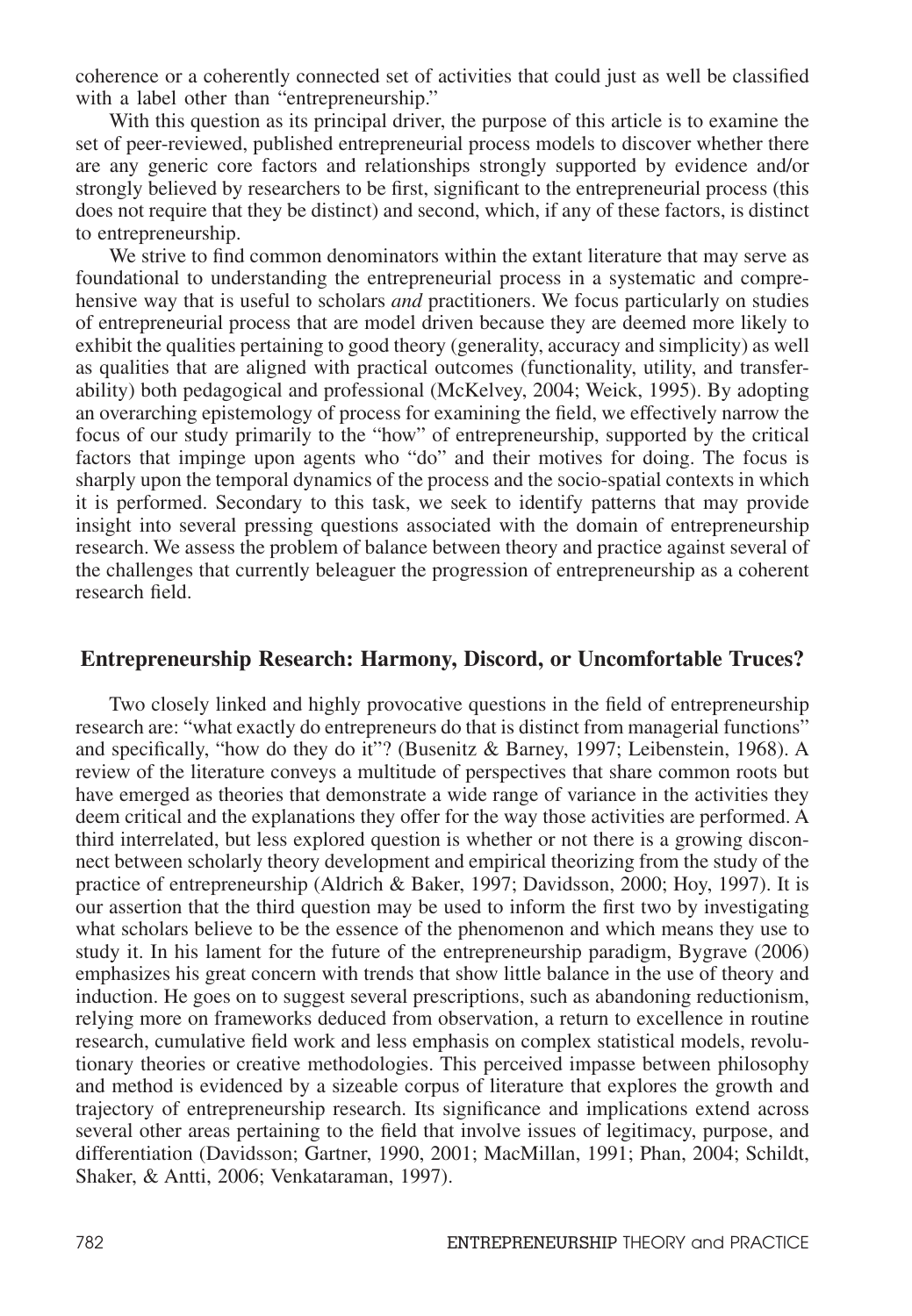For example, there is considerable disagreement between scholars as to the nature of entrepreneurship as an academic discipline: is it better suited as an applied management field where research objectives should accordingly be driven by a problem solving agenda that consists of practice-based theorizing and pedagogy, or should the rules of social (or even natural) science govern research mandates with emphasis on exploratory theory building (Katz, 2003; Phan, 2004; Whitley, 1984)? Should there be a push for greater conceptual convergence (or even a unified theory), or is there strength to be derived from an interdisciplinary, novelty driven approach that incorporates theory from other fields? Is there a need to differentiate entrepreneurship research from other closely related domains in the management sciences, such as strategic management or is there fruitful crossfertilization that may be achieved (Hitt, Ireland, Camp, & Sexton, 2001; Shane & Venkataraman, 2001; Zahra & Dess, 2001)?

Several authors suggest that the study of process, although not prominently employed by researchers in the field, is at the epicenter of the debate on the nature of entrepreneurship. A process-focused approach offers much unexplored potential for understanding, if not unifying, a highly disparate research domain (Bygrave, 2006; Low & MacMillan, 1988; Ucbasaran, Westhead, & Wright, 2001; Zahra, 2007). We argue that there is both merit and opportunity for balancing pure theory development with practice-based theorizing and adopt an epistemological approach that employs a process-based worldview to examine the phenomenon of entrepreneurship (Whitehead, 1929). In an effort to temper contentious viewpoints among scholars, we also take an admittedly pragmatic stance that is neutral with respect to several opposing philosophical views that often lead to debate which threatens to be endless because the debaters cannot agree on premises for discussion (Rorty, 1979). It is our position that researchers must re-engage in open-minded efforts at laying a foundation upon which extant works in the field of entrepreneurship may be successfully integrated (Steyaert, 2007; Van De Ven, 1993). This position aligns with several other scholars who view theory as a continuum rather than a competitive and dichotomous form of scientific evolution (Runkel & Runkel, 1984; Van Maanen, Sörensen, & Mitchell, 2007). It allows for thorough evaluation, use, and synthesis of what Weick (1995) refers to as the "interim struggles" that are considered as valuable contributions, even if they exist only as approximations of theory (Staw & Ross, 1987).

Our stance concerning the development of agreed models and agendas in the field of entrepreneurship could be seen to be at something of a midpoint in the highly polarized and still current debate in the field of organizational studies characterized by Van Maanen (1995) responding to Pfeffer (1993). In a famous and controversial address, as president of the Academy of Mangement, Pfeffer articulated a preference for the field of organizational studies to become more focused, rigorous, and prescriptive. Van Maanen mounted a vigorous argument against over-specification in almost all areas of organizational studies: especially when it comes to prescribing what is and is not acceptable to the field in terms of subject matter and research methodologies. He railed (Van Maanen, p. 133) against any attempt to impose "A high-consensus paradigm—or better yet, a Pfefferdigm."

Later (Van Maanen, 1995, p. 139) wrote:

I am appalled at much of organization theory for its technocratic unimaginativeness. Our generalizations often display a mind-numbing banality and an inexplicable readiness to reduce the field to a set of unexamined, turgid, hypothetical thrusts designed to render organizations systematic and organization theory safe for science.

In seeking to critique the large number of extant process models of entrepreneurship, with the possible intent of synthesizing the best aspects into a more comprehensive model of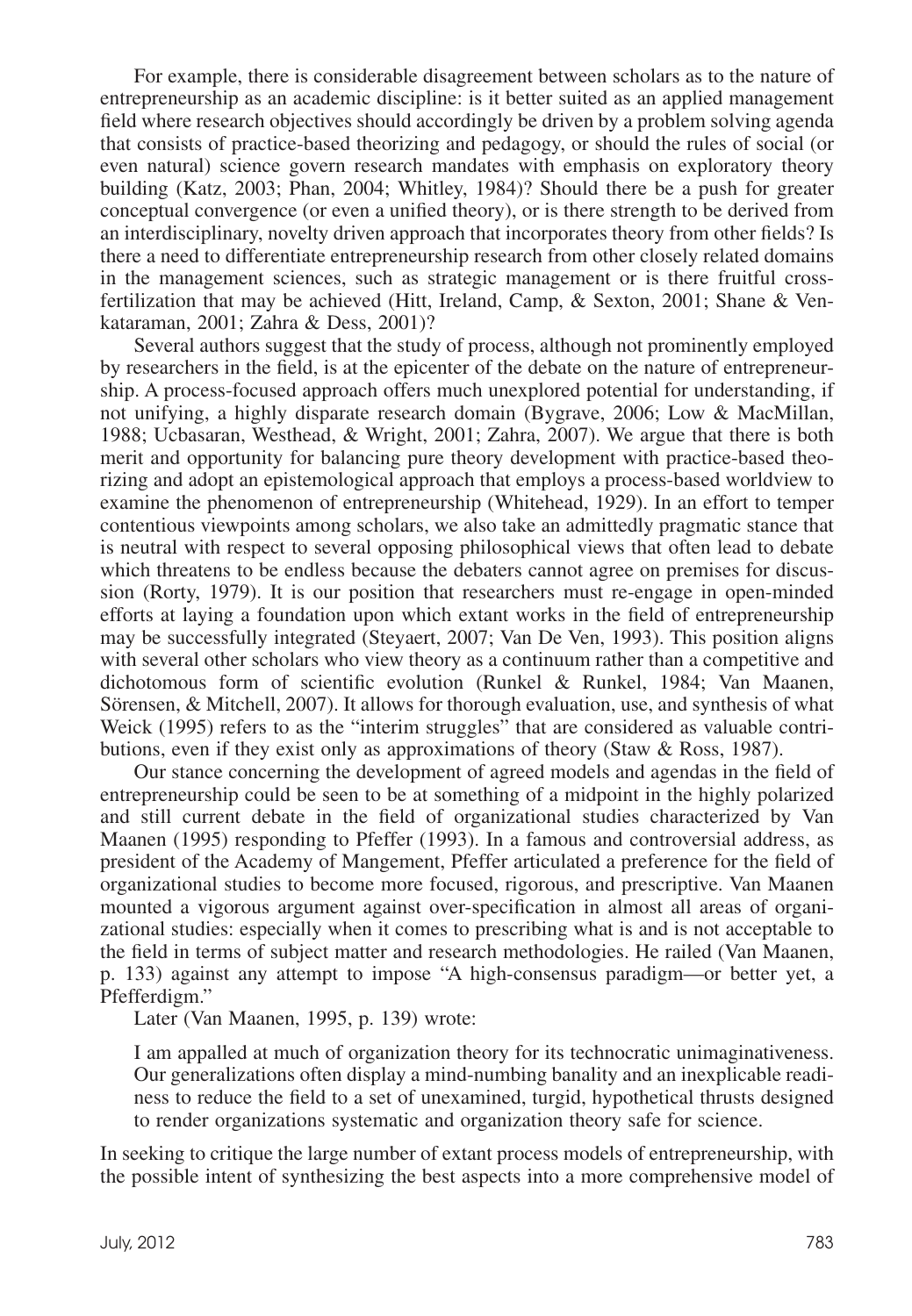entrepreneurial process (Hindle, 2010a), we do not adopt what Van Maanen might call a "Pffefer-like" stance of over-rigidity: seeking to pillory diversity and impose an arbitrary perspective of process that all must accept. However, while endorsing the Van Maanen critique of many generalizations in organization theory—as technocratic, unimaginative, and all the rest—we are of the view that something less than open slather for every conceivable model is what the entrepreneurship field needs and needs to agree on when it comes to understanding entrepreneurial process. We agree with Einstein who said that any theory should be made as simple as possible but not more so. We also believe that a generic model of entrepreneurial process should be made as universal as possible and not less so.

Our methodological approach entails a review of authors who view the phenomenon of entrepreneurship through a focus on process: what entrepreneurs actually do and how they do it. The use of process theory to indirectly frame the academic examination of entrepreneurial activities has produced several insightful observations and informs several researched themes and issues prominently related to entrepreneurship, such as the study of planning and design (March & Simon, 1958; Merton, 1968; Weick, 1978), organizational evolution (Aldrich, 1979; Gersick & Hackman, 1990; Nelson & Winter, 1982), life cycle theory (Burgelman & Sayles, 1986; Kimberly, 1980; Schumpeter, 1912/1934), and conflict-based reasoning or dialectics (Blau, 1964; Lindblom, 1965). Therefore, the task at hand in this study is to compile an extant set of conceptually and empirically derived models of entrepreneurial process for the purpose of comparison and contrast.

We then examine the issues raised in the various models of entrepreneurial process by asking the following questions:

- 1. Is process theory well suited for the exploration of the phenomenon of entrepreneurship?
- 2. Do the extant models of entrepreneurial process suggest a convergence in identifying what entrepreneurs do and how they do it?
- 3. Are extant entrepreneurial process models of entrepreneurship conceptually or empirically derived?
- 4. How do they contribute to both theory and practice, and
- 5. Do any of the extant models attempt to answer or provide some insight into Hindle's (2007, 2010a) focal question "what is both generic and distinct about the phenomenon of entrepreneurship" in a way that may add clarity and focus to entrepreneurship as a field of both practice and research?

These questions constitute the research problem addressed in this article.

The rationale for our approach starts with the fact that, at least nominally, if not substantively, the allusion to and study of entrepreneurial process is pervasive throughout the literature (Low & MacMillan, 1988; Steyaert, 2007). Often, process models of entrepreneurship appear without explicit reference to their theoretical underpinning (Ucbasaran et al., 2001). Consequently, they are infused with and informed by a multitude of different theoretical or a-theoretical approaches which are often not easy to identify or trace (see Van De Ven and Poole, 1995, for an overview). Meanwhile, parts of the process problem may be examined in the absence of consideration of the whole and many specific concepts or frameworks have appeared and are now accepted by most scholars as fundamental to the entrepreneurial process. These include: the establishment and usage of social networks (Birley, 1985; Jack & Anderson, 2002; Johannisson, Alexanderson, Nowicki, & Senneseth, 1994; Slotte-Kock & Coviello, 2010); the concept of opportunity (Alvarez & Barney, 2007; Davidsson, Low, & Wright, 2001; Eckhardt & Shane, 2003; Shane &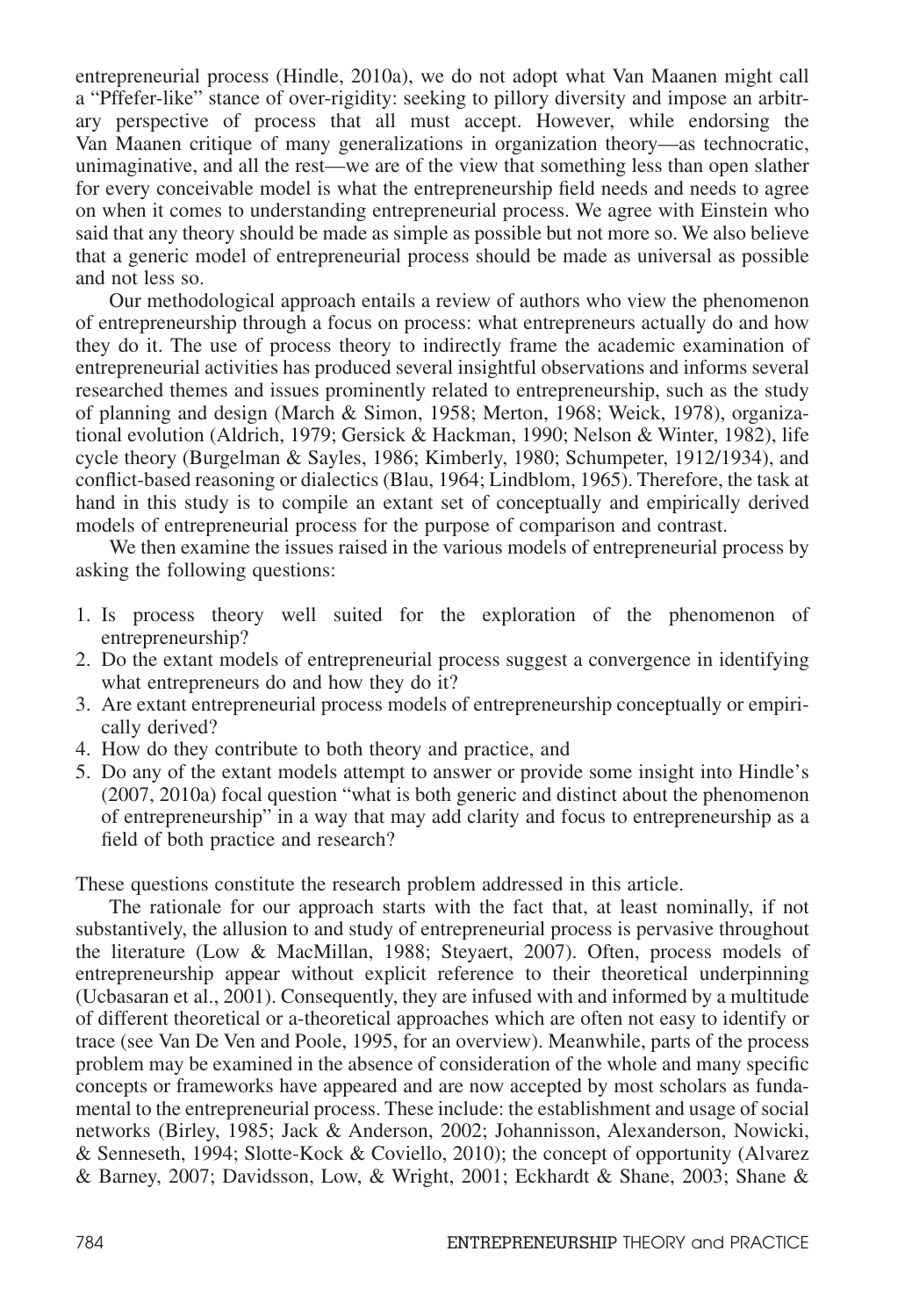Venkataraman, 2000, 2001; Van de Ven & Engleman, 2004); the cognitive processes and routines of successful entrepreneurs (Baron & Ward, 2004; Mitchell et al., 2004; Sarasvathy, 2006); and the study of environmental or contextual factors (Gartner, 1985; Gnyawali & Fogel, 1994) that constrain or support the facilitation of entrepreneurial agents (Leibenstein, 1968). Of late, several studies have taken a co-evolutionary approach to viewing the entrepreneurial process, in an attempt to combine elements of the above into a more holistic accounting of what entrepreneurs do and how they do it (Jack, Dodd, & Anderson, 2008; Sarason, Tom, & Jesse, 2006).

One uniting theme throughout all of these emerging perspectives—which might otherwise be considered as insulated from one another—is that the authors of these studies all implicitly or explicitly believe that there *is* such a thing as entrepreneurial process. They may only deal with part of it, but through their works it is evident that they believe a whole exists: that it is at least possible to conceive of a (i.e., one, single, generic, encompassing) model of entrepreneurial process.

To get a clearer understanding of the whole of entrepreneurial process, if such a thing does exist, this article is structured as follows. First, we examine reasons why the study of process is directly relevant to entrepreneurship. We suggest that it is well suited for both theoretical examination and for practical application to pedagogy and professionalism. Second, we examine how a perspective stressing entrepreneurial process as the core unit of analysis (rather than, say, the entrepreneur, the entrepreneurial venture, or the environment) has been used to study entrepreneurship and we evaluate several works by authors who have employed this emphasis. We formulate this review into a set of criteria for analyzing extant models of entrepreneurial process. Third, we set up a methodology that defines the parameters for identifying models of entrepreneurial process. A taxonomical framework for primary categorization is also presented. Fourth, a literature search is conducted based upon the guidelines set out in the methodology. We have attempted to be comprehensive in our study by examining as many conceptualized models of entrepreneurial process as fall within our parameters. Those models that appear to offer at least a partial answer to the question: "what is both generic and distinct to the entrepreneurial process?" are then evaluated to determine if any may serve as a theoretical platform with characteristics that make it amenable to focusing and harmonizing a multitude of varying research streams in the entrepreneurship field. Fifth, we discuss our findings and offer our view of potential limitations to the study. The implications that flow from this research are discussed: particularly the need for one or more new conceptualizations of the entrepreneurial process capable of synthesizing the best features of what turns out to be an eclectic and fragmented set of noncomprehensive models. Last, a conclusion is presented and insights gained from the study are enumerated to help guide further research efforts: especially the search for a single, encompassing model of entrepreneurial process.

#### **A Process-Based View of Entrepreneurship**

The languages of change, action, and novelty are hallmarks of a process orientation. Events are framed by terms like flow, creation, and "becoming" (Aldrich & Martinez, 2001; Steyaert, 2007; Van de Ven & Poole, 1989). This perspective is argued to comport well with the study of entrepreneurship, which is fundamentally an *action-based* phenomenon that involves a highly interrelated set of creative, strategic, and organizing processes. In this section, we seek (as a predicate to our study and to provide it with a "toolkit") to present a very general (some might say "overly superficial") summary of process theory, review the key questions in the field (the ontological problem), and discuss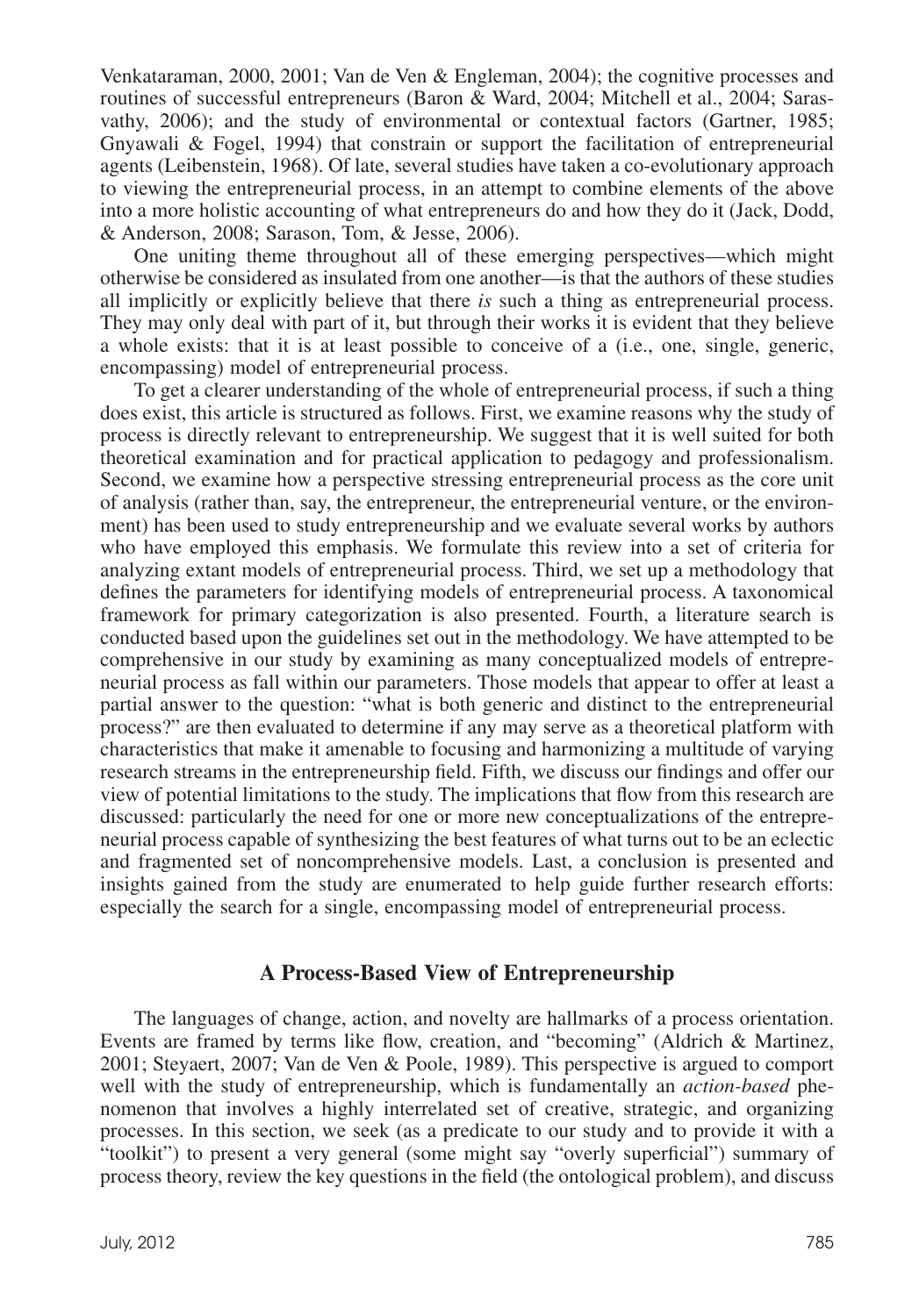its potential for empirically investigating questions central to entrepreneurship research by touching upon some key axiological and epistemological issues relevant to the area. This overview will help us to argue the purpose and articulate the findings of our study clearly and robustly.

#### **Predicate: The Philosophy of Process Theory and How to Apply It**

In the simplest of terms, process theory is founded upon a worldview that conceptualizes processes, rather than objects, as the basic building blocks of how we understand the world around us. It is principally in the work of philosophers—pre-eminently, Alfred North Whitehead, Henri Bergson, and Martin Heidegger—that the search for a fundamental understanding of process theory can be found. Whitehead argues that reality is interpreted as a continuous string of changing states of existence categorized into sets of "occasions of experience" that can then be classified into distinct processes (Whitehead, 1929). Individual agents (as well as everything else in the universe) are defined as complex groupings of aggregated experience where *prehension* (the very attempt to understand experience via analysis) leads to reactions that change the nature of the experience. Thus, in Whitehead's conception, there is no mind–body duality, only temporal movement that produces a series of nondeterministic future experiences that are inexorably influenced by prior experiences.

Whitehead's contributions to process theory are thought to flow from Bergson's influential insights into time and space, especially through his concepts of *duration* (existence free of causality) and *multiplicity*. In his book, *Time and Free Will: An Essay on the Immediate Data of Consciousness*, Bergson (1889/2001) defines and provides examples of two types of multiplicity: quantitative and qualitative. Quantitative multiplicity is always homogenous because of the ability to enumerate due to spatial separation (the ability to count sheep), while qualitative multiplicity is temporal, heterogeneous but without juxtaposition (no two moments are identical in a conscious being). The *duration* of a process thus flows both from qualitative multiplicity and the freedom that inexpressible temporal mobility confers. A famous example is Bergson's image of two spools with tape running between them, one winding, and the other unwinding. It symbolizes the simultaneous continuity and heterogeneity of process as we move through time. Our future grows smaller while our past grows larger. This conserves our memory as one moment is added onto the next and, in so doing, implies that there are always differences from one experience to the next, even if we are dealing with a repeated experience.

While Bergson and Whitehead concentrate on the essence of the act of temporal *becoming*, Heidegger (1927/1962) poses several concepts to deal more intimately with *how action is perceived* by making an important distinction between purposeful and nonpurposeful existence in time. First, his concept of *availableness* can be described as a mode of awareness where a sentient being who is active within the world is totally immersed within its environment. This immersion of the individual in a specific context establishes a conditional mode of engagement called *dwelling* that precedes mental representation and deliberate purposeful action, or *building.* In a dwelling mode, we go about our lives using tools around us unobtrusively. Only when this smoothness of practical coping from one moment to the next is broken by a disturbance in our relationship with the world around us does *occurentness* happen. This "failure" or "breakdown" forces an agent immersed within a world to self-consciously reflect and assign meaning to both the agent and the environment; only then will intentionality come into play. Thus it is not success, but failure of daily coping functions that draws our consciousness to reflect on what has come and gone and only then do we engage the world with purpose.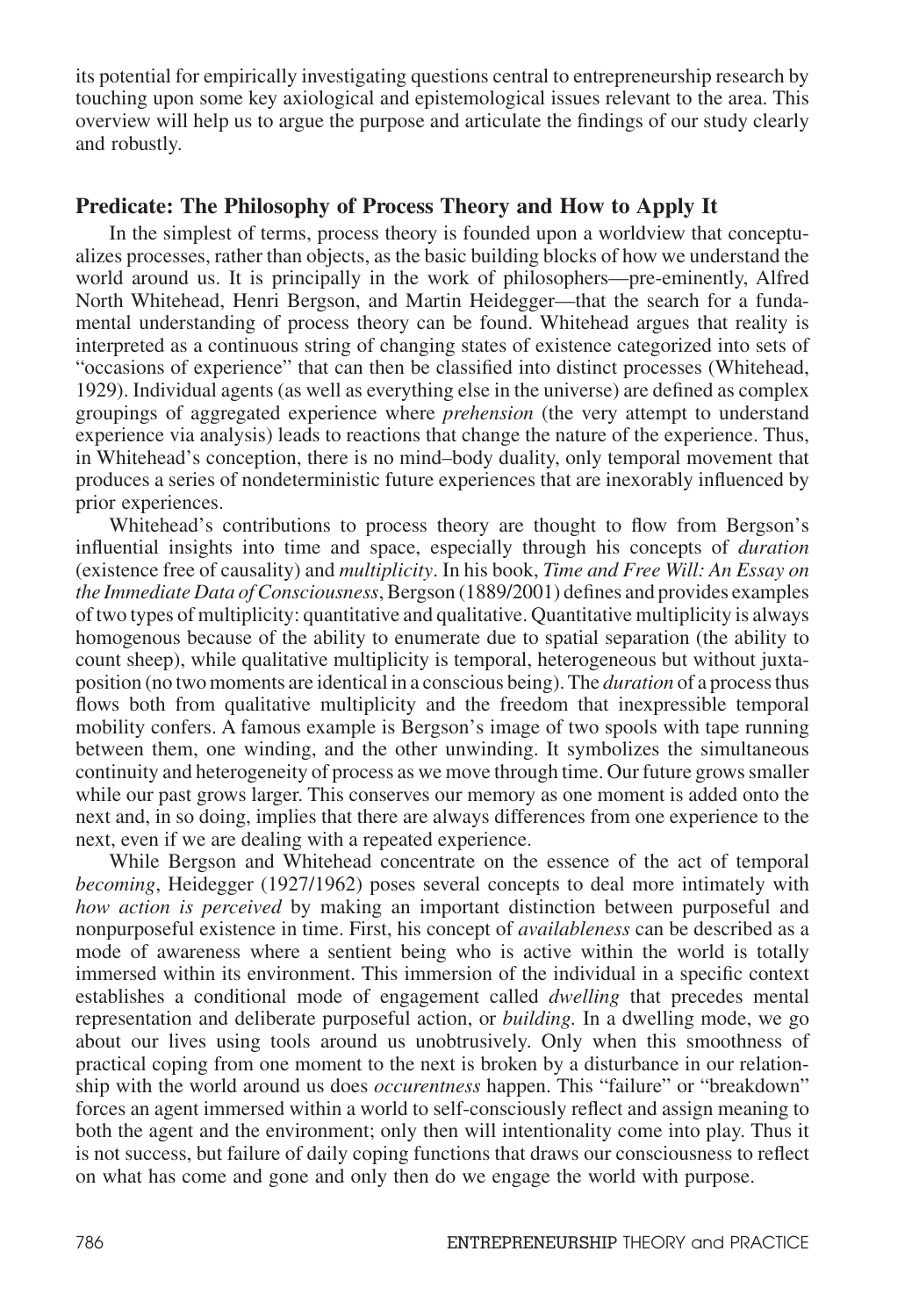These predicate philosophical perspectives have two principal implications for both theory development and practice-based theorizing on any form of process, particularly regarding methodologies employed to investigate process. To understand the "how" of a particular outcome, researchers of process must focus a great deal of their critical attention on:

- 1. how change is created (the transformation of inputs to outputs);
- 2. the ontology of "becoming" that is associated with progressive *individual and social change* that takes place as a result of the transformational process.

Once these investigative priorities are established, the particular processes studied can be as varied as how one becomes an alcoholic, or how to catch a trout, or how to do entrepreneurship.

## **Approaches to Studying Managerial Processes**

Aldrich and Martinez (2001) distinguish between two major perspectives of process theory relevant to management studies: event-based and outcome-based processes (Van de Ven & Engleman, 2004). Outcome driven research presents two problems. First, explanations are built backwards upon the selection of a dependent variable, introducing the potential for research bias. Second, events are only observable at one point in time, regardless of whether the event extends to some or all entities perceived to be involved in the outcome (e.g., see, Schoonhoven, Eisenhardt, & Lyman, 1990). In contrast to outcomesbased explanations, event-driven explanations are built forward and are observed over time yet inexorably linked to historical perspectives (for example, see Gersick, 1994). Several authors have argued for an event-based approach, citing the problems and limitations of the outcomes-based approach (Davidsson & Wiklund, 2001; Shane & Venkataraman, 2000; Van de Ven, 1992). Yet there are several constraints facing researchers looking to empirically test event-based explanations of entrepreneurial phenomena.

Chandler and Lyon (2001) find that 80% of studies published in the entrepreneurship literature reflect empirical outcomes-based research while only 20% are event driven, with even a smaller group of studies using longitudinal methods. These patterns are explained by: (1) a lack of access or support for longitudinal research; (2) fewer management-trained scholars with event-driven methods training; (3) the commitment of time and resources required to conduct in-depth discovery of process events; and (4) little understanding of what constitutes good theory, methods, and practice (Langley, 1999; Van de Ven & Engleman, 2004).

While Aldrich grouped the study of processes by classifying them into events and outcomes, several authors have concentrated upon the methods employed by researchers to establish two divergent streams of process theory that are based upon fundamentally different ontological and epistemological assumptions of change that are incompatible with one another (Bruner, 1991). Mohr (1982) splits the study of process into two divergent theories that operate on radically different procedures for verification: process  $($ narrative)<sup>1</sup> and variance (causal) theories (Abell, 1987). While Mohr's stance on varianceand narrative theory is explicitly dichotomous, Langley (1999) holds a more differentiated view of process that suggests *both* narrative and variance perspectives are required to fill

<sup>1.</sup> It is linguistically if not conceptually unfortunate that Mohr's nomenclature produces, as one of the two identified streams, a "process theory of process." We prefer to name this the "narrative" stream.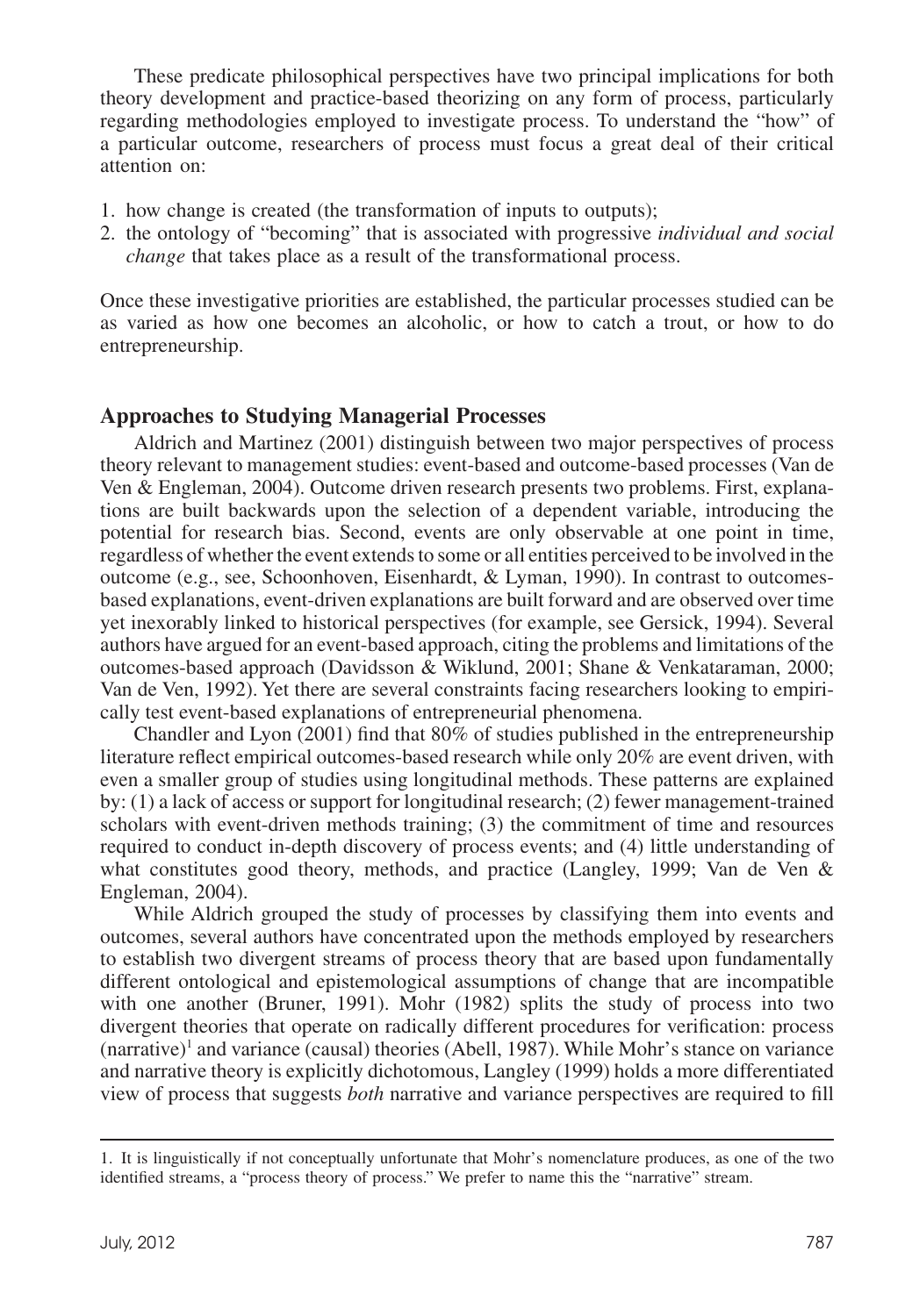gaps and detect blind spots generated by varying epistemological approaches and methods. Because narrative is particularly sensitive to the temporal dimension of human existence, one may pay special attention to the sequence in which actions and events occur, although "sequence" may be "knotted" in recursive and/or highly interrelated and complex movements (Polkinghorne, 1988). McKelvey argues that a drawing together of both approaches can strengthen theory development and create a higher order of meaning that discloses relationships among states of affairs that may be amplified through a deeper understanding of causality (McKelvey, 2004). The next section discusses the implications of variance and narrative-based approaches to the specific study of entrepreneurial process.

#### **Investigating Entrepreneurial Process**

To guide the commencing stages of our study, we initially and tentatively adopt William Bygrave's definition of the entrepreneurial process as involving "all the functions, activities, and actions associated with perceiving opportunities and creating organizations to pursue them" (Bygrave, 2004, p. 7). We have inferred from what Bygrave states that much of the variance around explaining success will ultimately reside with the entrepreneurial capacities (Hindle, 2007) of each individual, and of course, a host of other specific factors that limit, constrain, or contextually frame the activity (Bygrave, 2006). But the true inspiration that emerges from Bygrave's words resonate in his argument that through development and practical application of good theory, there is great potential for making individuals/students *better entrepreneurs*. For every entrepreneurial process model we examine, we assess whether or not this mutuality of theory and practice is being sought or achieved.

Studies show that there is a prevailing quantitative methodological bias in all areas of entrepreneurship research (McDonald, Gan, & Anderson, 2004). Indeed, "researchers have thus far mainly sought to explain entrepreneurship not as the creation of artifacts by imaginative actors fashioning purpose and meaning out of contingent endowments and endeavors, but as the inevitable outcome of mindless 'forces,' stochastic processes, or environmental selection" (Sarasvathy, 2001, pp. 261–262). This is despite Bygrave's claim that "entrepreneurship begins with a disjointed, discontinuous, nonlinear (and usually unique) event that cannot be studied with the methods developed for studying smooth, continuous, and linear (and often repeatable) processes" (Bygrave, 1989, p. 7). In an article of significance to entrepreneurship researchers, Gartner (1985) provides a framework for describing new venture creation. It classifies the factors significant to any new venture into four key areas: individual(s), organization, environment, and process. Gartner argues that his framework effectively integrates the field of entrepreneurship research into a necessary set of dimensions that are essential to understanding the full range of activities fundamental (in his view) to the outcome of all entrepreneurship: the creation of new firms. By articulating the complexity of the processes acting through this framework within a kaleidoscope metaphor, it is implied that studying any one of the variables in isolation from the others would potentially weaken a scholarly contribution. The argument continues that to better learn about how new ventures are formed requires in-depth description of the interactions of variables within each of the four dimensions (McKelvey, 1982). Rigorous comparison and contrast of these variables would be necessary to create patterns that could then be tested. Although there may be disagreement with respect to the definition of entrepreneurship used by Gartner (Kirzner, 1997b; Shane & Venkataraman, 2000) there is reasonable consensus that the rigorous study of process in the field of entrepreneurship is vastly under used, not only with respect to how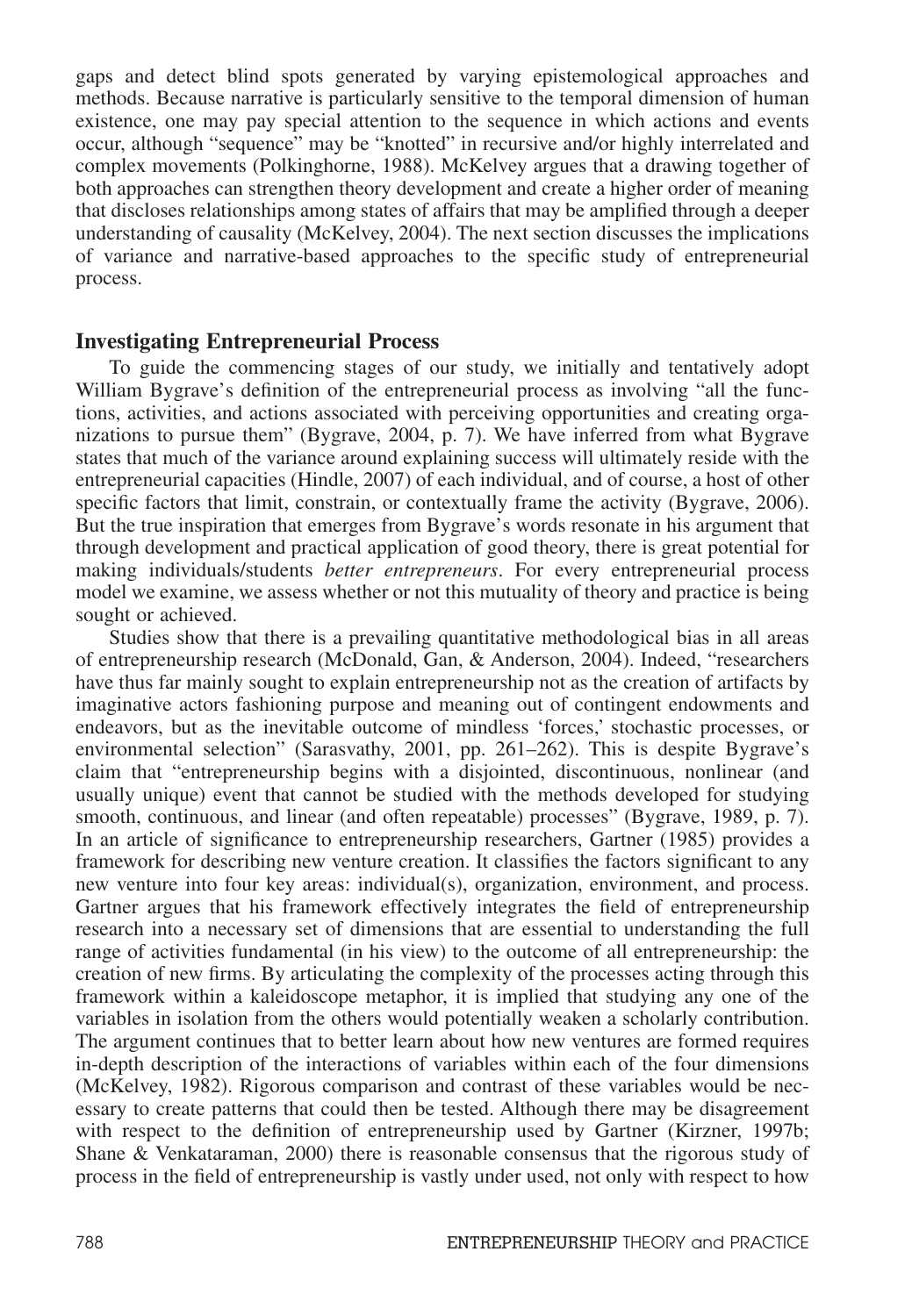process interacts with the other dimensions but even as a singular object of study in its own right.

An overarching question looms. Would a general, accurate, and relatively simple model of entrepreneurial process ever be capable of embracing the diversity of activity and guiding research in a complex field? Could it also embrace and build upon extant concepts and theories believed to be significant to the entrepreneurial process, such as intentions (Krueger, Reilly, & Carsrud, 2000), bricolage (Baker & Nelson, 2005), opportunity discovery (Kirzner, 1997a), effectuation (Sarasvathy, 2001), counterfactual thinking (Gaglio, 2004), and innovation (Drucker, 1985). Could any model of entrepreneurial process ever transcend such interrelated and variable-laden domains (Gartner, 1985)? There are scholars who argue the impossibility of building theoretical models of complex social behavior that are also general, simple, and accurate (Thorngate, 1976; Van Maanen, 1995). The challenge of human complexity makes it very difficult for a singular theory to be sufficiently *embracing* and *general* to explain an action-based phenomenon such as entrepreneurship in a highly useful manner across a wide variety of circumstances. However, difficulty is not necessarily synonymous with impossibility.

So, we move to our examination of all extant entrepreneurial process models in the hope that either one or more of them will attain a high degree of general applicability and utility or that a highly comprehensive model might be buildable through combining selected components of the various contenders. The essence of our examination of extant process models of entrepreneurship will be a test aimed at assessing:

• distinctness (i.e., whether the process described in the model applies to entrepreneurship in particular not management in general);

• generality (some variant of this process is observable in every case capable of being labeled "entrepreneurship");

• accuracy (there is an evidential basis for the process claim); and

• simplicity (the totality of the model is not so complex that it borders on impracticality as a guide for practitioners and researchers).

This evaluation of extant models of entrepreneurial process for what they suggest is both generic and distinct about the entrepreneurial process may also turn out to be a point of differentiation that is potentially paradigmatic for the field and foundationally important to its evolution and the balance between theory and practice.

## **Methodology**

#### **Developing a Structure for Examining Models of Entrepreneurial Process**

In this section, we utilize literature on theory, model building, and theorizing about process to devise a framework for evaluating models of entrepreneurial process.

After selecting a set of models to determine how researchers in the field conceptualize the phenomenon of entrepreneurship specifically from a process perspective we evaluate this set across several categories: (1) epistemology, (2) method used, (3) purpose, (4) the primary framework of the model, (5) the factors deemed significant to the function of the model, (6) explanatory power, (7) level of analysis, and (8) whether or not the model presents a clear, parsimonious, and accurate depiction of the entrepreneurial process that may be insightful to determining what is both generic and distinct to the phenomenon.

At this point, we will clarify what we mean by the term "model." Models are not automatically synonymous with theory but they can be, especially if they explain a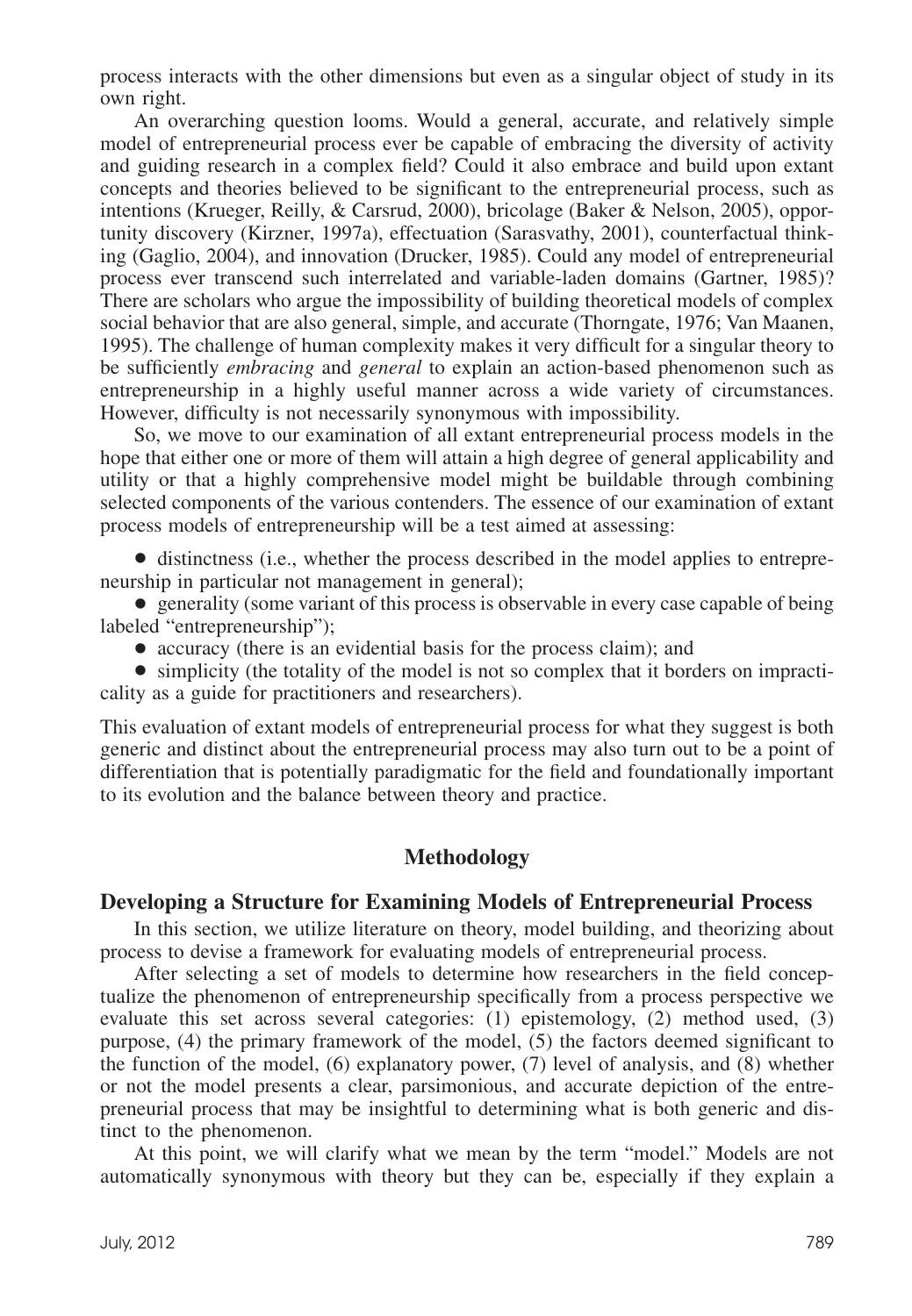phenomenon and demonstrate the qualities of generality, accuracy, and simplicity. Second, we draw upon Bacharach (1989, p. 1) for a brief summation of what theory is: "A theory is a statement of relations among concepts within a set of boundary assumptions and constraints. It is no more than a linguistic device used to organize a complex empirical world." To determine if a model is actually a theory, Merton provides (and we adopt) four criteria for evaluating if an alleged theory is actually only an approximation of theory:

- 1. general orientations in which broad frameworks specify types of variables people should take into account without any specification of relationships among these variables;
- 2. analysis of concepts in which concepts are specified, clarified, and defined but not interrelated;
- 3. post-factum interpretation in which *ad hoc* hypotheses are derived from a single observation, with no effort to explore alternative explanations or new observations;
- 4. empirical generalization in which an isolated proposition summarizes the relationship between two variables but further interrelations are not attempted (Merton, 1967).

We are interested in the theories and concepts that are used to guide the development of the models studied (if they are guided by any theoretical framework), and whether they are using one of several theories relevant to the study of process. Steyaert (2007) presents a comprehensive enumeration of the theories used in process-based studies of entrepreneurship culminating in his observation of eight epistemological approaches: (1) equilibrium-based, (2) order creation, (3) interpretive, (4) phenomenological, (5) social constructionist, (6) pragmatist, (7) relational materialist, and (8) social ontology of becoming. Each of these approaches has implications for theory and practice. They also may have implications for methods used. This may in turn prove problematic for deconstructing what is both generic and distinct about any given model because the introduction of philosophies that are not themselves easily comparable may produce further serious complications into an already complex discussion. Accordingly, we are sure that approaching the study of entrepreneurial process from a pragmatic perspective is necessary not only on grounds of utility but for reasons of clarity.

For example, social constructionist perspectives that focus upon entrepreneurial identity might be guided by methods from the domain of sociological interactionism to build upon and/or generate new concepts to critically delve into the dialogical processes (such as through generational interaction) of the transformational process of how an individual becomes an entrepreneur (Down & Reveley, 2004; Mead, 1967; Strauss, 1993). But the socialized meaning of this transformational process should not be lost. Social constructionist perspectives of entrepreneurship and its processes, depending upon the epistemological roots, may not always focus specifically upon individual or environmental aspects in particular, or even the "firm creation" process in general, but instead, seek to improve our understanding of the interactions between enterprising individuals and relevant stakeholders across several social dimensions (Downing, 2005). These abstract progressions of social relationships may be argued by some to represent "entrepreneurial processes," either in full or in part (Berglund, 2007). To simplify, we limit the range of our classification task. We follow Phan (2004) and Van de Ven (1992) and agree that models of process may be grouped into four general classifications, each with a specific purpose (see Table 1) that may overlap with general methods used. We note without lengthy amplification that they are often associated with certain epistemological or methodological approaches. Primary frameworks are evaluated by assessing the key components, events, or stages while factors deemed significant may be any mediating or moderating variables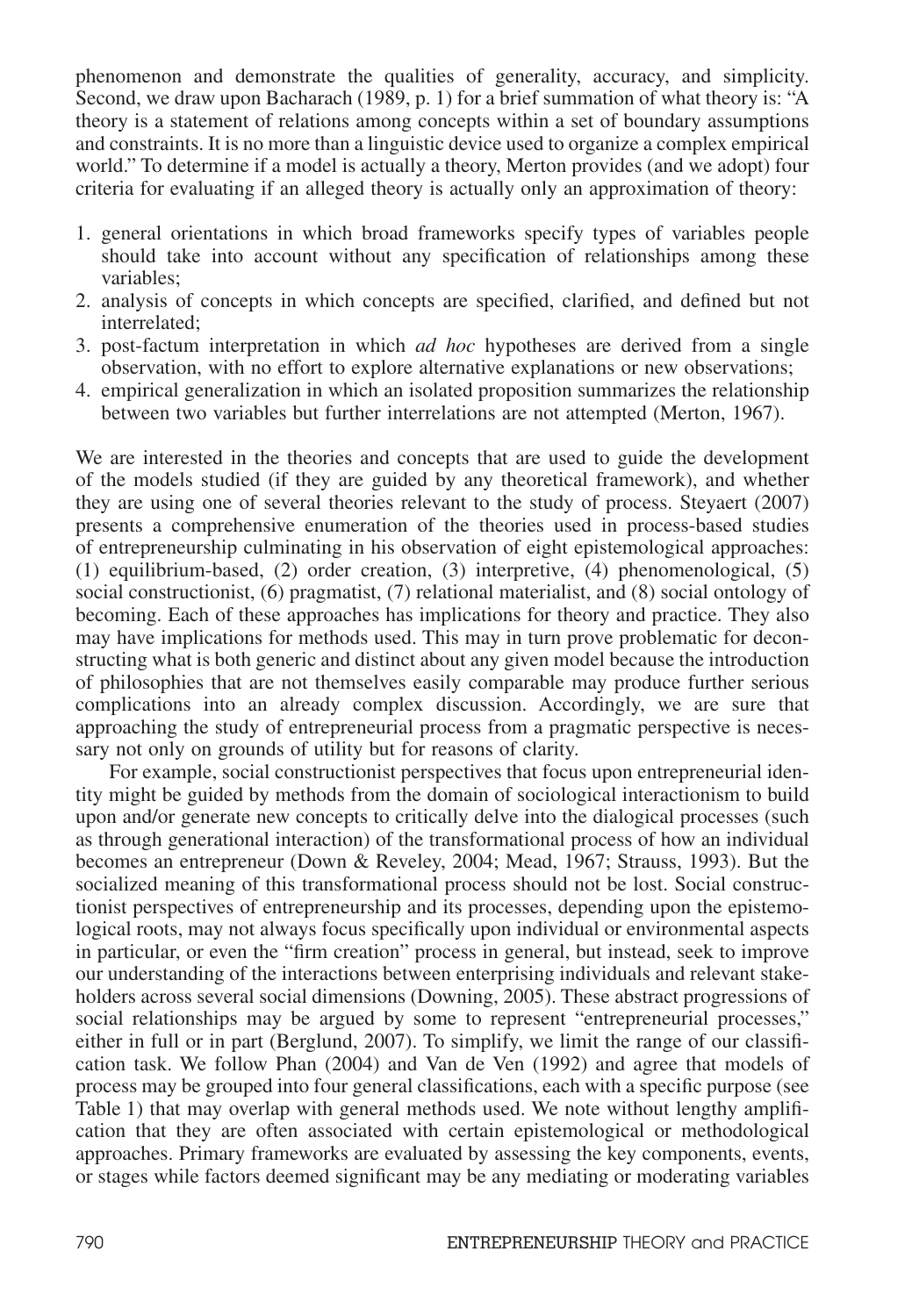## Table 1

# Taxonomy of Entrepreneurial Process Models

- **Stage Model:** divide into a priori stages major tasks or phases; One major weakness is that they tend to narrow the scope of investigation and that temporal orders of events do not fit the proposed stages and/or often overlap.
- **Static Framework:** characterizes the overall process of venture creation without examining the sequence of activities, consists of a limited set of variables connected by speculative causal links (e.g., Gartner, 1985); process oriented but do not capture sequence of dynamics.

**Process Dynamics:** employs qualitative methods to examine how and why variations in context and process shape outcomes; often interpretive, temporal, and change oriented.

**Quantification Sequences:** is a historical sequence based approach of the new venture creation process; this approach does not allow researchers to understand the dynamics of how antecedent conditions shape the present and the emergent future within the process; Carter, Gartner, and Reynolds (1996) identified three broad activity profiles: up and running, still trying and given up.

**Other:** any models that do not fit within the definitional parameters of the above four models.

that are presented within the model. Enumeration, as well as comparison and contrast of the stages and factors may help to discover patterns across the sample.

Taking into account all these perspectives and issues, we constructed an approach to evaluating models of entrepreneurial process. It is embodied in Table 1.

#### **Unit of Analysis, Explanatory Power, Generality, and Distinctness**

The unit of analysis of any entrepreneurial process model may be focused on the individual, a group or team, an organization or firm, the meso-environment, community, region, etc., where the environment and entrepreneur may interact and influence one another or the macro-environment, exogenous to the entrepreneurial process where there is little influence by the entrepreneur on the environment at large. Models that use more than two levels of analysis are categorized as multiple. Models are also rated on whether they are contextually focused on the phenomenon of entrepreneurship: narrowly specific (one event), broadly specific (a certain type of event, theme, research domain, or industry), mixed general (applies to entrepreneurship and *other* management processes), general (*specifically* applied to entrepreneurship but in very broad and potentially ambiguous terms), generic, and distinct (applies specifically to all forms of entrepreneurship and elaborates/informs/implies what is distinct to the entrepreneurial process). The explanatory power of the model is judged by specificity of assumptions regarding processes/ events, the relationship to each other, scope, and predictive accuracy (Bacharach, 1989) and is thus ranked in ordinal fashion to reflect these criteria as low (no specific explanation of factors), medium (definition and/or potential significance of factors to process), or high (attempts to specify interrelationships between factors and process).

#### **Study Parameters, Data Collection, and Taxonomic Methods**

Our data search examined all peer-reviewed journal publications and scholarly books published in the last 40 years that presented a process model that was specifically defined, conceptualized, or focused upon the phenomenon of entrepreneurship. Educational models from textbooks that did not cite either a conceptual or empirical foundation were omitted. Models that appeared in double-blind conference proceedings (e.g., Hindle, 2007), but had not proceeded to journal article status were excluded. Databases such as Google books, Google scholar, EBSCO host, and ABI/Inform were searched using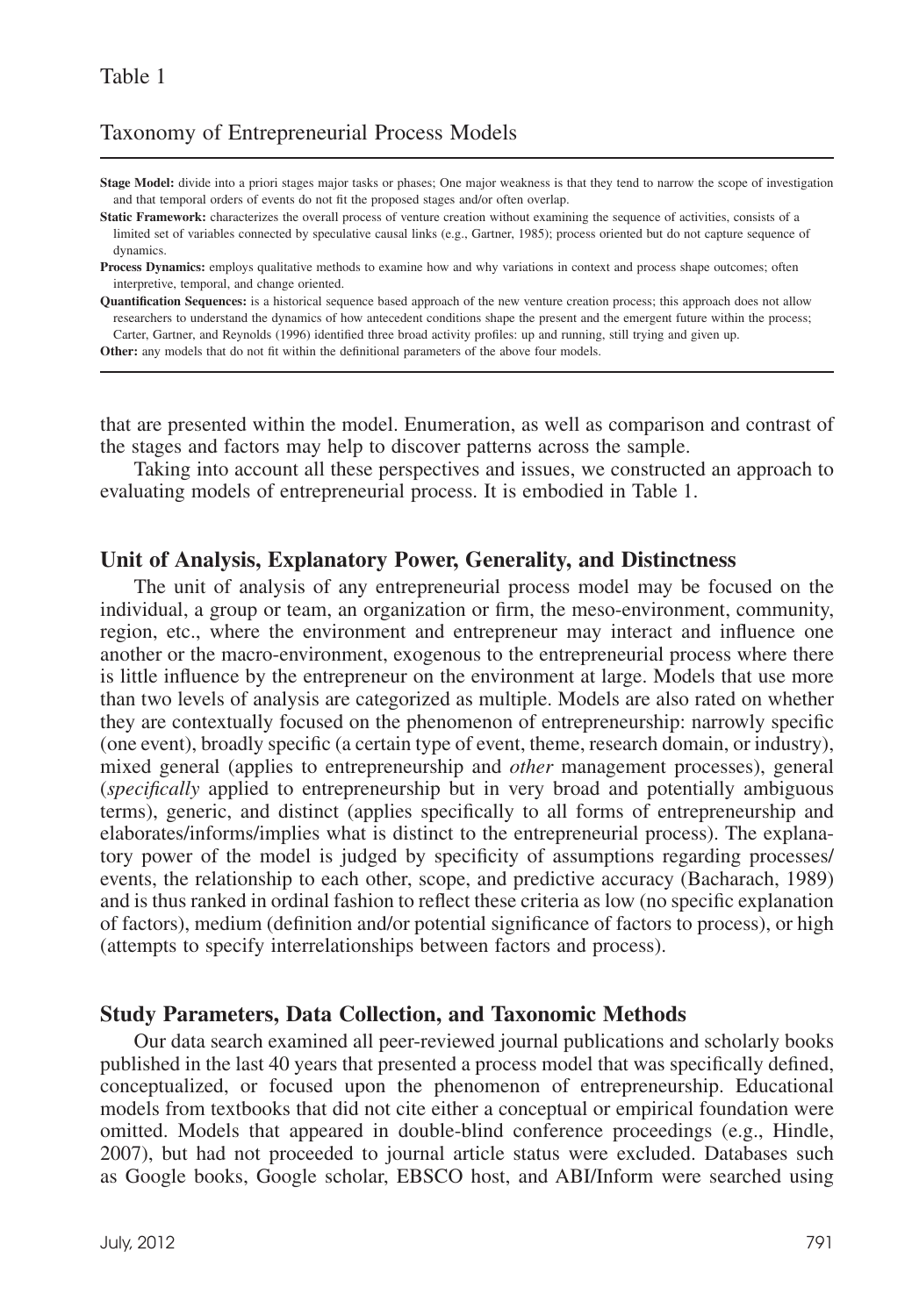multiple paired sets of keywords: (1) entrepreneurship, new venture creation, opportunity; and (2) process, models, sequence, events. The search culminated in over 100 papers or books that were then pared down to 32 works by using simple criteria that eliminated redundancy and employed the use of the following question: "does the model focus specifically on the process of entrepreneurship?" The models were first classified using a taxonomic matrix composed of the headings previously discussed and presented in Table 2. Analytical comparison of the models then produced a simple statistical overview of the canon of academic entrepreneurial process models summarized in Table 3.

#### **Findings**

Thirty-two scholarly works focused on entrepreneurial process were discovered, and classified. These works constitute the canon of what we know about entrepreneurial process models and thus stand as a foundational artifact of reference that requires empirical scrutiny. The majority of the models surveyed were of a static framework design (does not capture sequence of dynamics) or stage model design (*a priori* stages define major tasks or phases). Dynamic process models were fewer in number and include only one quantification sequence study. The key category (labeled something like "components," "events," or "stages") demonstrated little uniformity other than patterns forming around typical life cycle stages (such as pre-venture, birth, growth, death), or a focus on stages or events based on the concept of opportunity or cognitive phases that involved decision making. Variables/factors/actions were also highly diverse and at times, overlapped with the key components/events/stages category. Of the 32 models, 20 were conceptual constructs and 12 were based on empirical evidence. Of the empirical studies, three used both qualitative and quantitative methods. The individual unit of analysis—that is, the entrepreneur—was the most focused upon, while organizations were the second most used unit of analysis and 16 models encompassed multiple units of analysis. In a strong confirmation of Bygrave's (2006) contention that entrepreneurship research is becoming more and more aloof from any nexus with practical utility, only seven of the models explicitly stated practical implications for the research conducted. Of the models classified as general (14 studies), only five were found to have a "high" explanatory power. Those that were specific or broadly specific were limited in their findings to either a single case (two studies) or to a specific theme that consisted overwhelmingly of corporate entrepreneurship (seven studies).

Only 4 of the 32 process models, works by Gartner (1985), Bruyat and Julien (2000), Sarasvathy (2006), and Shane (2003) and were considered as converging on conceptualizing the entrepreneurial process by what was simultaneously generic and distinct about the process.2 These four models are further scrutinized below.

# **Analysis of Models: The "Generic and Distinct" Nature of Entrepreneurial Process**

*Model 1: Gartner (1985).* Gartner's intention for this conceptual model was to provide a general framework upon which the variance associated with the new venture creation

<sup>2.</sup> It should be noted that we believe Baker and Nelson's (2005) model of bricolage to be an important work in terms of conceptualizing elements of the entrepreneurial process, but its close association with "challenged" environments restricted it from being classified as "general to all."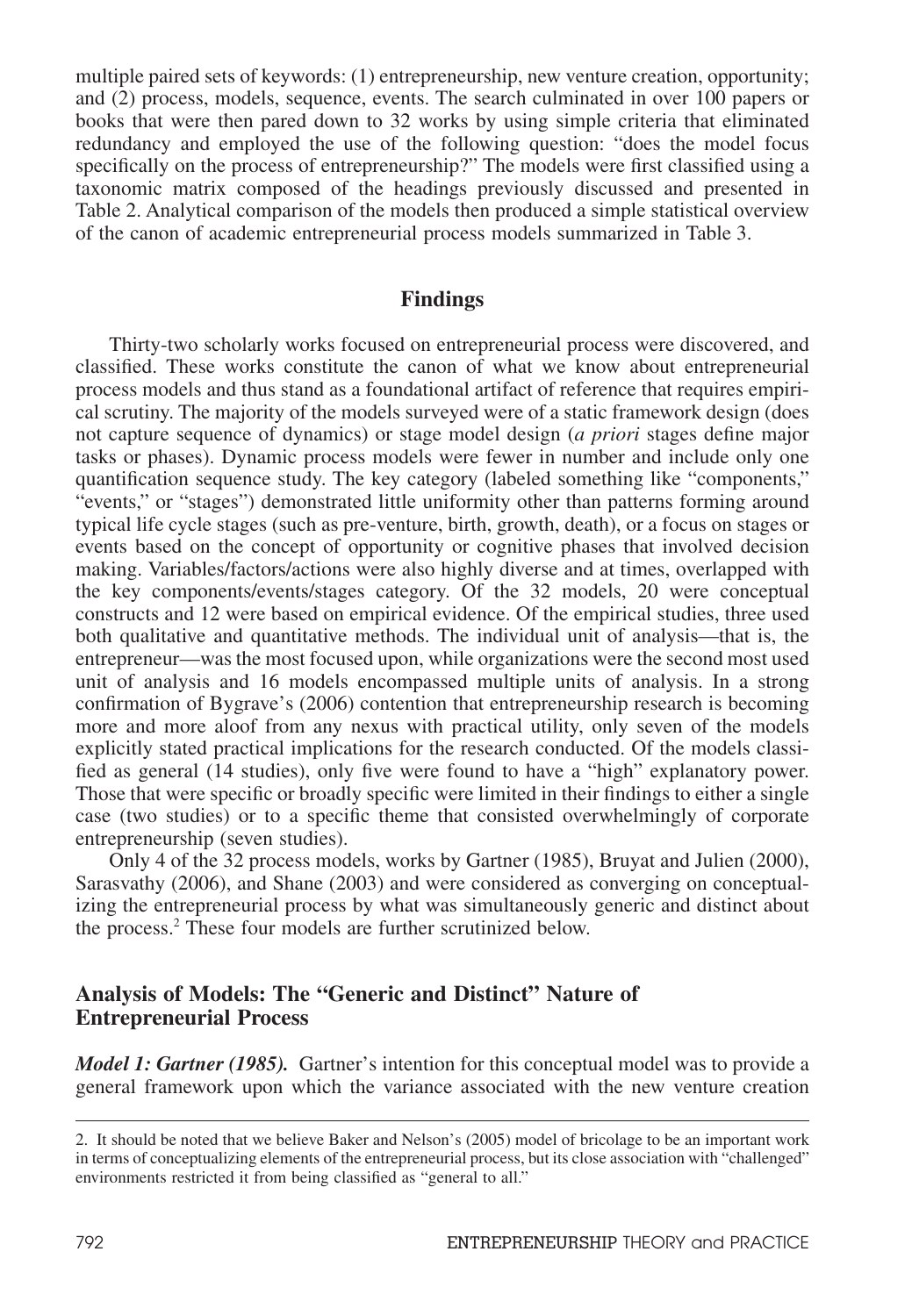| Year/author                        | Model class                   | events/stages/domains<br>Key components/                                                                                                                                                                                                                                        | factors/actions<br>Variables/                                                                                                                                                                                                                                                                                                                        | Approach/method                                                                                      | generality/EP<br>Level of                                  | analysis<br>Unit of                |
|------------------------------------|-------------------------------|---------------------------------------------------------------------------------------------------------------------------------------------------------------------------------------------------------------------------------------------------------------------------------|------------------------------------------------------------------------------------------------------------------------------------------------------------------------------------------------------------------------------------------------------------------------------------------------------------------------------------------------------|------------------------------------------------------------------------------------------------------|------------------------------------------------------------|------------------------------------|
| 2003, Ardichivili,<br>Cardozo, Ray | Static framework <sup>*</sup> | development, evaluation, venture<br>Perception, discovery, creation;<br>formation                                                                                                                                                                                               | Personality traits (creativity optimism),<br>(special interest, industry knowledge)<br>social networks, prior knowledge<br>entrepreneurial alertness, type of<br>opportunity                                                                                                                                                                         | opp'ty ident'n process EMP:<br>Theory: proposes theory of<br>conceptual                              | General: opportunity<br>identif'n EP: Med                  | IND: GI:                           |
| 1995, Badguerahanian,<br>Abetti,   | Process dynamic <sup>†</sup>  | change; loss of competitiveness; Launch<br>new market creation); Apogee (strategic<br>and rise (entrepreneur, tech innovation;<br>acquisition); Decline and fall (sale, ent<br>Prelaunch (acquisition, technological<br>fit, divestiture, growth, resource<br>leparts, closure) | Technology; Market; Social and Industrial<br>Environment; Strategy; Financing;<br>Structure; Role of Entrepreneur                                                                                                                                                                                                                                    | Theory: does not draw on, test<br>Qualitative (longitudinal case<br>or develop theory EMP:<br>study) | Corporate entrepreneurship EP:<br>Broadly specific:<br>med | ORG: (established<br>failing firm) |
| 2005, Baker, Nelson                | Stage model (6) <sup>*</sup>  | sets of challenges, Counteracts limitations<br>Mutually reinforcing; Enacts limitations;<br>Environment, Approach to one or more<br>and generates something from nothing;<br>Outcomes                                                                                           | Bricolage, resource seeking, avoiding new<br>more demanding markets, growth (or no<br>combinative capabilities, tolerance for<br>permissive community of practice and<br>identity, routinization, broader, richer,<br>challenges, creativity, improvisation,<br>regulatory/institutional/customers;<br>ambiguity, social skills/networks,<br>growth) | EMP: qualitative (field study)<br>Theory: open systems theory,<br>exploratory Practice: indirect     | poor environments EP: high<br>General/mixed: resource      | NULT                               |
| 2007, Baron                        | Stage model (3) <sup>*</sup>  | Pre-Launch phase; Launch phase;<br>Post-Launch phase                                                                                                                                                                                                                            | (1) Opportunity identification, evaluation;<br>intentions to proceed; resource assembly;<br>conflict; negotiations; motivating others;<br>marketing plans; strategy; (3) handling<br>product/service establishment; initial<br>attracting employees; management<br>(2) choosing structural form;<br>functions; plan exits                            | measurement techniques EMP:<br>Theory: development of<br>conceptual (lit review)                     | General: opportunity process<br>EP: High                   | NULT                               |

An Overview of Extant Models of Entrepreneurial Process An Overview of Extant Models of Entrepreneurial Process

Table 2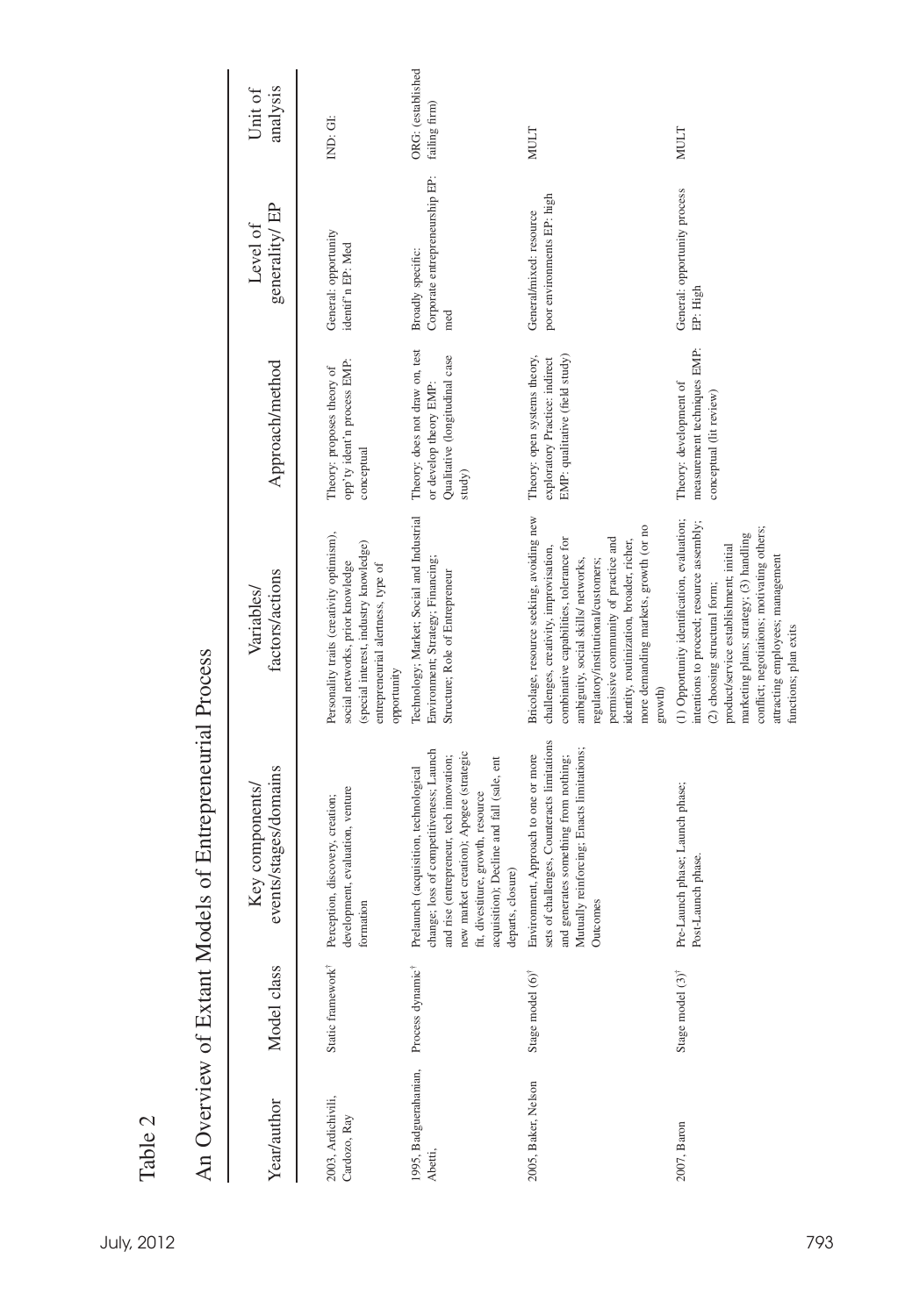| Year/author          | Model class                    | events/stages/domains<br>Key components/                                                                                                                                                                                                                                                                                    | factors/actions<br>Variables                                                                                                                                                                                                                                                                                                           | Approach/method                                                                                                                      | generality/EP<br>Level of                                                     | analysis<br>Unit of                       |
|----------------------|--------------------------------|-----------------------------------------------------------------------------------------------------------------------------------------------------------------------------------------------------------------------------------------------------------------------------------------------------------------------------|----------------------------------------------------------------------------------------------------------------------------------------------------------------------------------------------------------------------------------------------------------------------------------------------------------------------------------------|--------------------------------------------------------------------------------------------------------------------------------------|-------------------------------------------------------------------------------|-------------------------------------------|
| 1994, Bhave          | Stage model $(3)$ <sup>†</sup> | identified, commitment; 2) Internal: need<br>recognized, opp refinement, commitment<br>up/organizing; exchange stage; Separate<br>opportunity process: dual 1) External:<br>decision to start, opp recognized, opp<br>recognized, need fulfilled, bus opp<br>chosen, opp refinement, concept<br>Opportunity; technology set | customer; market; operational feedback;<br>Business concept (internal or external),<br>product; supply and demand boundary,<br>commitment to venture; organization<br>created; production of technology;<br>strategic feedback                                                                                                         | issues; EMP: Qual (interview<br>Theory: identifies emerging<br>techniques)                                                           | Broadly specific: Technological<br>entrepreneurship EP: Medium                | ORG: Firm<br>IND: Opp                     |
| 2000, Bruyat, Julien | Process dynamic <sup>#</sup>   | Individual, new value creation<br>(innovation)                                                                                                                                                                                                                                                                              | Environment, time                                                                                                                                                                                                                                                                                                                      | Theory: dialogic; defining the<br>field of Ent Research EMP:<br>conceptual lit review                                                | General and distinct? (new<br>value creation) EP: Low                         | <b>NULT</b>                               |
| 1983, Burgelman,     | Process dynamic                | NVD manager, corporate management),<br>Overlaying processes (strategic context,<br>Levels of management (group leader,<br>Core processes (definition, impetus),<br>structural context)                                                                                                                                      | organizational championing, gatekeeping,<br>championing, strategic forcing, coaching<br>Technical and need linking, product<br>negotiating, structuring, questioning<br>authorizing, selecting, rationalizing,<br>stewardship, strategic building,                                                                                     | to context) EMP: Qual (long<br>Theory: grounded (no theory<br>tested, but findings extended<br>study of six ongoing ICV<br>projects) | entrepreneurship EP: Medium<br>Broadly specific: Corporate                    | management)<br>GI (levels of<br>ORG: FIRM |
| 1996, Busenitz, Lau  | Static framework <sup>†</sup>  | Social context; Cultural values; Personal<br>variables; Cognitive schema; Cognitive<br>intention; Venture creation decision<br>heuristics; Entrepreneurial startup                                                                                                                                                          | Social mobility, network, ecological niche,<br>masculinity, time orientation; Risk taking,<br>locus of control, achievement motivation;<br>uncertainty avoidance, power distance,<br>benefits; Availability, representation,<br>Risks, control, startup opportunity,<br>market conditions; Individualism,<br>overconfidence, anchoring | tested oby use of example)<br>propositions offered and<br>Theory: Cognition<br>EMP: Conceptual                                       | move past venture creation<br>General: (process does not<br>decision) EP: Med | IND: cognitive                            |
| 2006, Bygrave        | Stage model (4) <sup>†</sup>   | Innovation, Triggering Event,<br>Implementation, Growth                                                                                                                                                                                                                                                                     | Personal, sociological, environment,<br>organizational                                                                                                                                                                                                                                                                                 | Theory: (based on Moore 1986<br>practice EMP: Conceptual<br>model); implications for                                                 | General: NVC<br>EP: Med                                                       | NULT                                      |

Table 2

Continued

Continued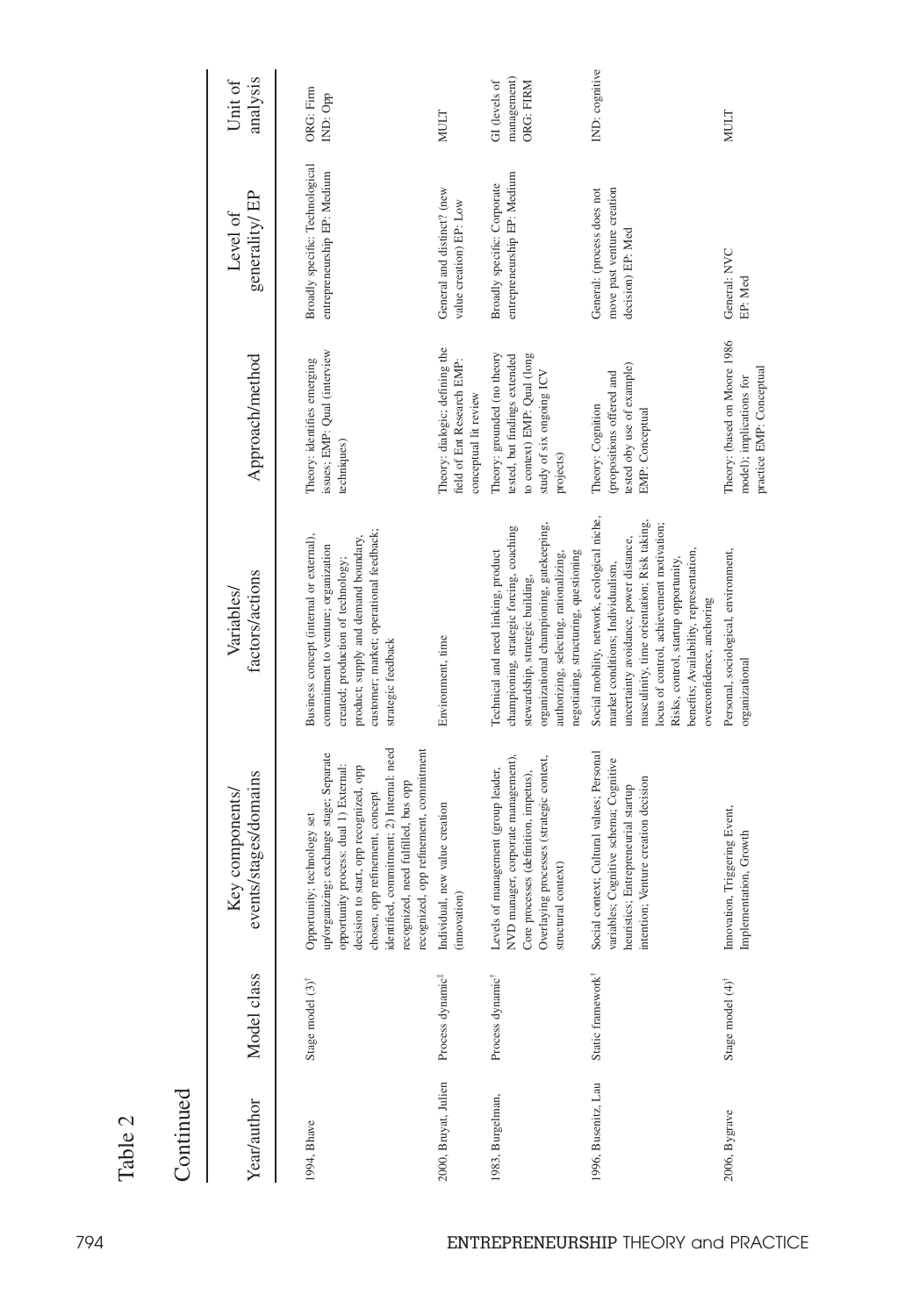| Gartner, Reynolds<br>1996, Carter, | Quantification<br>sequence    | Up and running, Still trying; Given up                                                                        | team, devoted full time, asked for funding<br>nvested own money, looked for facilities,<br>Bought equipment, got financial support,<br>equipment, applied license/patent, saved<br>developed prototypes, organized startup<br>facilities /equipment, had sales, positive<br>money to invest, prepared plan, formed<br>cash flow, credit listing, EI, FICA, filed<br>legal entity, hire employees, rented<br>tax | enactment practice: potential<br>diagnostic tool; EMP: Quant<br>contributes to theory on<br>and Qual (studied 71<br>Theory: organizing;<br>entrepreneurs) | General: nascent ent activities<br>EP: Medium   | ORG<br>$\overline{E}$ |
|------------------------------------|-------------------------------|---------------------------------------------------------------------------------------------------------------|-----------------------------------------------------------------------------------------------------------------------------------------------------------------------------------------------------------------------------------------------------------------------------------------------------------------------------------------------------------------------------------------------------------------|-----------------------------------------------------------------------------------------------------------------------------------------------------------|-------------------------------------------------|-----------------------|
| 2005, Corbett                      | Stage model <sup>†</sup>      | Discovery, formation                                                                                          | Incubation, Insight (eureka, problem<br>Preparation (deliberate, unintended),<br>solved, idea shared), Evaluation<br>(recursive), Elaboration                                                                                                                                                                                                                                                                   | Theory: exp learning practice:<br>team building EMP:<br>conceptual                                                                                        | General: opportunity EP: Med                    | $\mathsf{B}$          |
| 1991, Covin,<br>Slevin,            | Static framework <sup>*</sup> | variables; Strategic variables; Internal<br>Entrepreneurial posture; External<br>variables, Firm performance  | hostility, industry life cycle stage, mission<br>Technological sophistication, dynamism,<br>competencies, organizational culture,<br>competitive tactics; top management<br>values, organizational resources and<br>strategy, business practices and<br>organizational structure                                                                                                                                | findings drawn to extend org<br>Theory: Theory of the firm<br>propositions offered, and<br>theory) EMP: conceptual                                        | Broadly specific: established<br>firms EP: high | ORG                   |
| 2007, Cuneen,<br>Mankelow          | Stage model (4) <sup>†</sup>  | evaluation; opportunity development;<br>Opportunity recognition; opportunity<br>opportunity commercialization | search, operational plans, implementation<br>strategic activity; Preliminary evaluation<br>mission and objectives, entry strategy,<br>feasibility analysis, and BP, resources<br>Creative activity, innovative activity,<br>situational analysis, formulation of<br>(personal, commercial), detailed<br>plans, secure funding                                                                                   | curriculum development EMP:<br>Theory: behavioral view of<br>qualitative (pedagogical<br>growth ent; Practice:<br>experimentation                         | General: opportunity process<br>EP: Med         | IND: action           |
| 2005, Downing                      | Process dynamic <sup>*</sup>  | storylines, emplotment, and narrative<br>structuring                                                          | entrepreneurial personal theory, vision,<br>Social embeddeness, social capital.<br>social networks, business models,<br>and innovation                                                                                                                                                                                                                                                                          | Theory: social construction<br>EMP: none                                                                                                                  | General: social processes<br>EP: High           | NULT                  |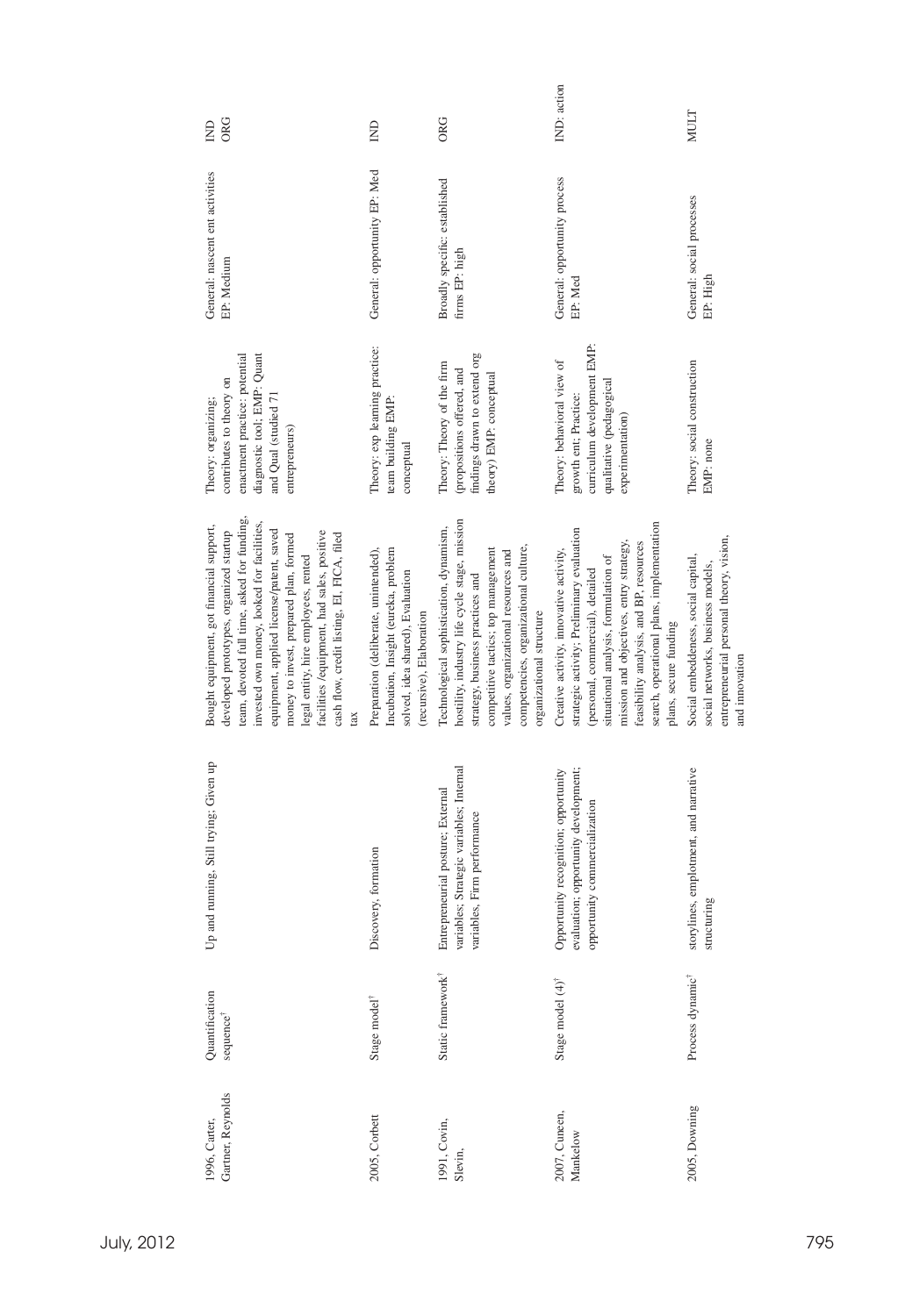| Year/author   | Model class                   | events/stages/domains<br>Key components/                                                                                                 | factors/actions<br>Variables/                                                                                                                                                                                                                                                                                                                                                                                                                                                                                                                                                                                           | Approach/method                                                                                              | generality/EP<br>Level of                      | analysis<br>Unit of |
|---------------|-------------------------------|------------------------------------------------------------------------------------------------------------------------------------------|-------------------------------------------------------------------------------------------------------------------------------------------------------------------------------------------------------------------------------------------------------------------------------------------------------------------------------------------------------------------------------------------------------------------------------------------------------------------------------------------------------------------------------------------------------------------------------------------------------------------------|--------------------------------------------------------------------------------------------------------------|------------------------------------------------|---------------------|
| 2007, Fayolle | Stage model (2) <sup>†</sup>  | perceived, perceived, considered, desired,<br>TRIGGER PHASE Act of NVC not<br>COMMITMENT PHASE started,<br>completed, perceived, refused | Displacements, perceptions of desirability<br>demonstration effect, models, mentors,<br>mentors), perceptions of feasibility<br>(culture, family peers, colleagues,<br>acquisition, integrating networks,<br>(financial support, other support,<br>partners), commitment; resource                                                                                                                                                                                                                                                                                                                                      | Theory: systems theory; theory<br>pedagogy EMP: conceptual<br>of commitment Practice:<br>(literature review) | General: Cognitive process;<br>EP: High        | NULT                |
| 1985, Gartner | Static framework <sup>*</sup> | Individual, Organizational,<br>Environment, Process                                                                                      | government influences, universities, land,<br>product, builds organization, responds to<br>availability, presence of exp ents, skilled<br>services, living conditions; Type of firm,<br>risk taking propensity, work experience,<br>government and society; venture capital<br>Need for achievement, locus of control,<br>entrepreneurial parents, age, education;<br>resources, market products, produces<br>presence of partners, strategic choice<br>structuring emerging organizations<br>transportation, culture, supporting<br>locates opportunity, accumulates<br>labor force, suppliers, customers<br>variables | theory development EMP:<br>variables; contribution to<br>Theory: search for key<br>conceptual                | General and distinct: NVC EP:<br>Medium        | NULT                |
| 1994, Gersick | Process dynamic <sup>*</sup>  | Time based pacing; temporal<br>milestones                                                                                                | financial analysis; joint venture for third<br>Marketing of first product; strategy for<br>attaining liquidity, consultation with<br>product; marketing strategy                                                                                                                                                                                                                                                                                                                                                                                                                                                        | development of pacing concept.<br>Emp: qual (grounded theory)<br>Theory: org theory;                         | Specific: Med tech-VC<br>relationship EP: High | NULT                |

Table 2<br>Continued

Continued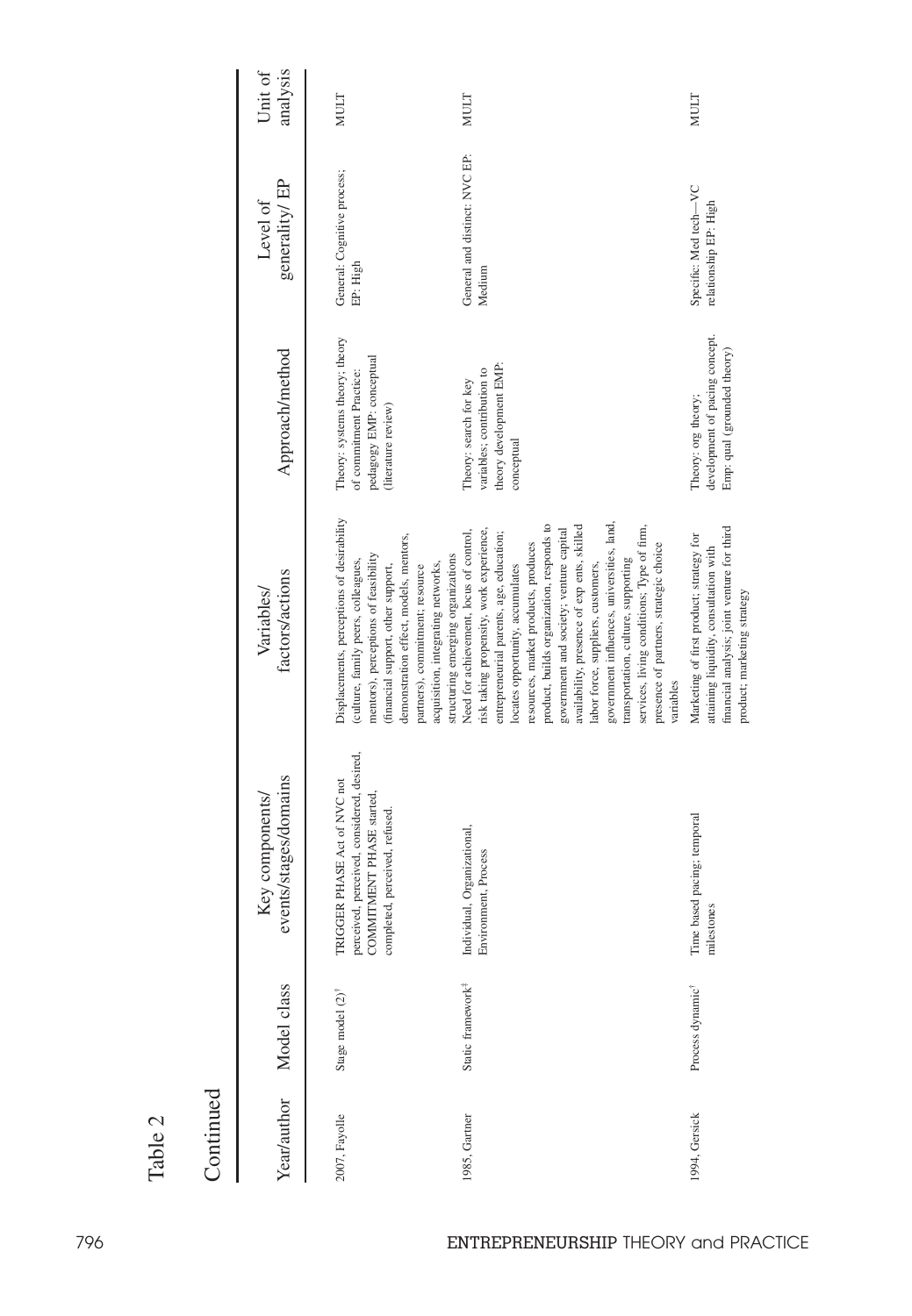| Year/author                                   | Model class                   | Key components/<br>events/stages                                                                                                                                                                                                               | Variables                                                                                                                                                                                                                                                                                                                                                                                                                           | Empirical or<br>conceptual                                                                                                     | generality<br>Level of                                     | Level of<br>analysis |
|-----------------------------------------------|-------------------------------|------------------------------------------------------------------------------------------------------------------------------------------------------------------------------------------------------------------------------------------------|-------------------------------------------------------------------------------------------------------------------------------------------------------------------------------------------------------------------------------------------------------------------------------------------------------------------------------------------------------------------------------------------------------------------------------------|--------------------------------------------------------------------------------------------------------------------------------|------------------------------------------------------------|----------------------|
| 1988, Greenberger,<br>Sexton                  | Static framework <sup>†</sup> | Vision, Personality, Control Desired,<br>Salience of events, Self perceptions,<br>Social support, control possessed,<br>decision to initiate                                                                                                   | which niche can be found, believe other<br>can manage a firm, possess expertise,<br>Identify an opportunity, believe they<br>developed a product or process for<br>opportunities limited                                                                                                                                                                                                                                            | Theory: Leadership; EMP:<br>Conceptual: un-validated<br>model.                                                                 | General: (venture creation<br>decision) EP: Med            | MES<br>$\Xi$         |
| 1993, Homsby, Naffziger,<br>Kuratko, Montagno | Stage model (6) <sup>†</sup>  | feasibility; Resource availability, Idea<br>implementation, Ability to overcome<br>intrapreneurially, Business planning/<br>characteristics; Decision to act<br>Organizational characteristics,<br>Precipitating event, Individual<br>barriers | discretion, Rewards/reinforcement, Time<br>Management support, Autonomy/work<br>availability, Organizational boundaries                                                                                                                                                                                                                                                                                                             | Theory: theoretical framework<br>for intrapreneurship<br>EMP: Conceptual                                                       | Broadly specific:<br>intrapreneurship<br>EP: Med           | <b>MULT</b>          |
| 2003, Ireland, Hitt,<br>Simon,                | Static framework <sup>†</sup> | resources strategically, Applying creativity<br>Entrepreneurial mindset, Entrepreneurial<br>and developing innovation; competitive<br>culture and leadership; Managing<br>advantage, Wealth creation                                           | social capital; Structure resource portfolio,<br>building resources, leveraging capabilities;<br>options logic, ent, oppty register; Nourish<br>Creativity and bisociation; disruptive and<br>Recognizing ent opps, ent alertness, real<br>sensemaking, question dominant logic,<br>strategic mant; Financial, human and<br>evisit simple questions, link ent to<br>ent capability, protect innovations,<br>sustaining innovations, | organizational learning, human<br>SE construct EMP: conceptual<br>Theory: RBV, social capital,<br>capital, creative cognition; | Broadly specific: Strategic<br>entrepreneurship<br>EP: Med | <b>ORG</b><br>$\Xi$  |
| 2008, Jack, Dodd,<br>Anderson,                | Life cycle model <sup>†</sup> | evolutionary, and dialectic as non<br>environment through creation of<br>competing (social enactment of<br>Path dependency, teleological,<br>network ties)                                                                                     | Identity developed strong ties; co creating<br>the network, not cutting ties but handing<br>broad visions; specific innovation within<br>them off, little conflict, affect, macro<br>environment (not significant)                                                                                                                                                                                                                  | Emp: longitudinal ind case<br>Theory: process theory<br>studies                                                                | Broadly specific: social<br>networking<br>EP: High         | NULT                 |
| 2005, Jones, Coviello                         | Stage model <sup>†</sup>      | Entrepreneurial event, Internationalisation<br>event, firm performance, Feedback loop<br>(continuous/radical change)                                                                                                                           | Entrepreneur (level of innovativeness, risk<br>olerance, managerial competence); Firm<br>organizational structure); Intl Behavior<br>Performance (financial and nonfinancial<br>(fingerprint patterns, profiles);<br>measures: or learn)                                                                                                                                                                                            | Theory: converge ent and intl<br>bus lit EMP: conceptual                                                                       | Broadly specific: Intl<br>Ent EP: Med                      | <b>MULT</b>          |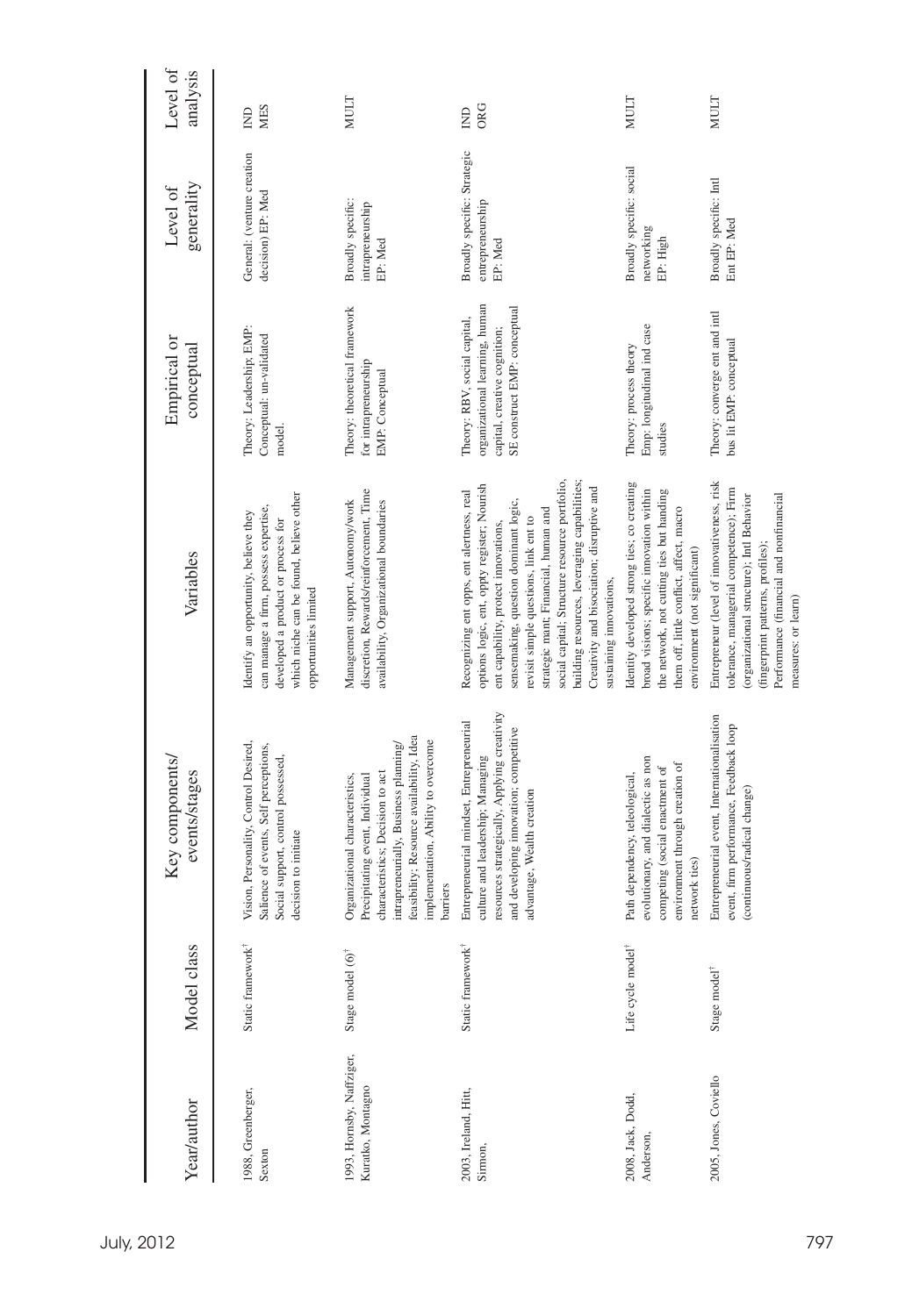| Year/author                   | Model class                   | Key components/<br>events/stages                                                                                                                                                                                          | Variables                                                                                                                                                                                                                                                                                                                                                                                            | Empirical or<br>conceptual                                                                          | generality<br>Level of                                      | Level of<br>analysis |
|-------------------------------|-------------------------------|---------------------------------------------------------------------------------------------------------------------------------------------------------------------------------------------------------------------------|------------------------------------------------------------------------------------------------------------------------------------------------------------------------------------------------------------------------------------------------------------------------------------------------------------------------------------------------------------------------------------------------------|-----------------------------------------------------------------------------------------------------|-------------------------------------------------------------|----------------------|
| 2006, Pech & Cameron          | Static framework <sup>†</sup> | opportunity assessment and opportunity<br>mal cues, emotive and altitudinal<br>intrinsic motivational filter,<br>diagnosis: decide and act<br>Inform<br>filter,                                                           | project size, competitiveness, prior E, risk,<br>confidence, EI, creativity; leadership, opp<br>proc K, logic, involvement from external<br>profitability, feasibility, practical details,<br>time/scope, resources; heuristics, skills,<br>audacity, fun, determination, instinct,<br>orientation, achievement, challenge,<br>Opportunity seeking; enthusiasm,<br>success, excitement, competition; | entrepreneurship, psychology<br>and cognitive neuroscience<br>Theory: interdisciplinary             | Broadly specific: cognition/info<br>processing<br>EP: high  | $\overline{R}$       |
| 1999, Russell                 | Static framework <sup>†</sup> | Culture map; Structure map                                                                                                                                                                                                | norms, open mindedness, tolerance for<br>Precipitating event, opp recog, project<br>allocation, slack resources, champion<br>resources, cost benefit analysis, risk<br>performance, ent posture, resource<br>failure, creativity norms, value for<br>development, implementation,<br>innovation, external search<br>assessment                                                                       | Conceptual: cognitive mapping<br>approach EMP: no testing                                           | Broadly Specific: Corporate<br>Entship EP: Med              | NULT                 |
| 2006, Sarason, Dean,<br>Jesse | Process dynamic <sup>†</sup>  | them/co-evolution; continuously evolving<br>of agent/structure inter-dependence<br>and social system wherein entrepreneurs<br>Recursive process between entrepreneur<br>as much create opportunities as discover<br>cycle | ndividual, idiosyncratic co-evolution of<br>signification, legitimation, domination<br>opportunities: opp's idiosyncratic to<br>ent ventures, Salient structures:<br>Agents, actions, environment,                                                                                                                                                                                                   | Conceptual: Structuration<br>theory                                                                 | EP: Med<br>General                                          | <b>IND ENV</b>       |
| 2006, Sarasvathy              | Process dynamic <sup>#</sup>  | Inputs, effectual strategy: Outputs:                                                                                                                                                                                      | market artifacts created, Increase in social<br>welfare, Change in the process by which<br>Financial performance, Product, firm, or<br>Design, Means, Partnership, Affordable<br>What I know, who I am, whom I know,<br>environment, constraints, expectations<br>loss, Leverage contingencies, Can.<br>things are done                                                                              | Theory: grounded (theory on<br>development of toolboxes<br>ent'l expertise) Practical:<br>EMP: Qual | General and distinct?: ent's use<br>effectual logic EP: Med | NULT                 |

Table 2<br>Continued

Continued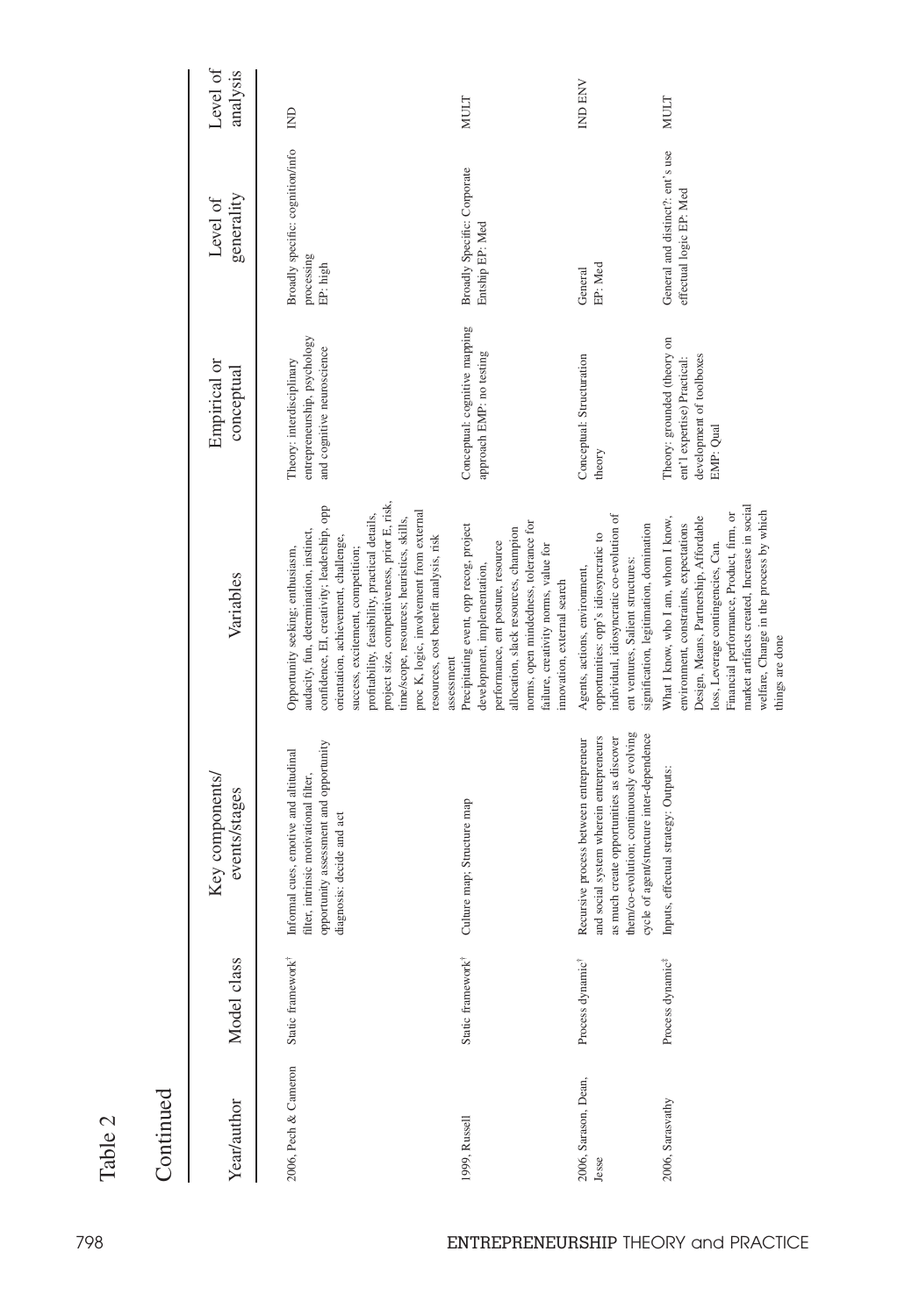| General: high growth ventures<br>General: product innovation<br>Broadly Specific: Social<br>General: Human agency<br>General: firm EP: Med<br>networks<br>EP: Med<br>EP: Med<br>EP: Med<br>EP: high<br>Practice: Indirect but useful to<br>psychological theory Practice:<br>Theory: hyp non fingo, EMP:<br>networks/process theory (life<br>cycle, teleological, dialogic,<br>pedagogy EMP: conceptual<br>applied to family business;<br>Theory: life cycle model<br>Theory: Human agency;<br>Theory: economic and<br>Conceptual: social<br>EMP: Conceptual<br>EMP: conceptual<br>evolutionary)<br>conceptual<br>encounter success (retention: rule of thumb)<br>Stock of knowledge, problem solving tools;<br>anticipation, experimentation, double loop<br>Organizational development: conceptuion,<br>financial stress), manufacturer, distributor,<br>venture organization, power play between<br>ubordinates and inventors, vulnerability,<br>Firms in industry, competition, ability to<br>critical moment, renegotiation, knothole,<br>attractiveness, pool of potential entrants<br>Creativity, Communication, Leadership,<br>Network development: variation of ties,<br>repeated) events, success (profit) or: set<br>back (use old method, errors, complete<br>selection of ties, retention of ties. Goal<br>capabilities, positive publicity, industry<br>networks, inventor (prototyping, R&D,<br>elimination, successful transformation;<br>success, OR retaliation venture failure.<br>Founder, Business plan (fits and gaps)<br>setting and environmental interaction/<br>Adaptive response: incoming (new or<br>compete, market expansion, financial<br>rewards, technical support, functional<br>punctuated by purposeful enactment,<br>commercialization, growth, stability;<br>adaption; long run network stability<br>learning, encounter failure (discard)<br>Ent, search, evaluation, negotiation,<br>failure or adopt new methods, error<br>Creative response: action, error of<br>reflexivity and hybridization<br>Interpretation, Learning, Experimentation,<br>jeopardy; Product introduction; Rapacity;<br>network develop? What occurs over time.<br>Opportunity, Resources, Entrepreneurial<br>develops? How and why does the<br>Pre venture; Hard work; Financial<br>Product, Industry<br>elimination<br>Team<br>Payoff<br>What<br>Error<br>Static framework <sup>*</sup><br>Static framework <sup>*</sup><br>Process dynamic <sup>*</sup><br>Process dynamic <sup>*</sup><br>Stage model /<br>Stage model <sup>*</sup><br>2008, Spinelli, Neck,<br>2010, Slotte-Kock &<br>1993, Vander Werf<br>1976, Webster<br>2009, Fu-lai<br>Timmons<br>Coviello | 2003, Shane | Static framework <sup>#</sup> | exploitation, execution (resource assembly<br>Entrepreneurial opportunities, discovery,<br>organizational design, strategy) | Individual attributes (psychological<br>Environment (industry, macro<br>factors, demographic factors)<br>environment) | several quant and qual studies<br>overarching framework EMP:<br>Theory: development of | General and distinct?: new<br>means-end framework<br>EP: Med | <b>MULT</b>                |
|-------------------------------------------------------------------------------------------------------------------------------------------------------------------------------------------------------------------------------------------------------------------------------------------------------------------------------------------------------------------------------------------------------------------------------------------------------------------------------------------------------------------------------------------------------------------------------------------------------------------------------------------------------------------------------------------------------------------------------------------------------------------------------------------------------------------------------------------------------------------------------------------------------------------------------------------------------------------------------------------------------------------------------------------------------------------------------------------------------------------------------------------------------------------------------------------------------------------------------------------------------------------------------------------------------------------------------------------------------------------------------------------------------------------------------------------------------------------------------------------------------------------------------------------------------------------------------------------------------------------------------------------------------------------------------------------------------------------------------------------------------------------------------------------------------------------------------------------------------------------------------------------------------------------------------------------------------------------------------------------------------------------------------------------------------------------------------------------------------------------------------------------------------------------------------------------------------------------------------------------------------------------------------------------------------------------------------------------------------------------------------------------------------------------------------------------------------------------------------------------------------------------------------------------------------------------------------------------------------------------------------------------------------------------------------------|-------------|-------------------------------|-----------------------------------------------------------------------------------------------------------------------------|-----------------------------------------------------------------------------------------------------------------------|----------------------------------------------------------------------------------------|--------------------------------------------------------------|----------------------------|
|                                                                                                                                                                                                                                                                                                                                                                                                                                                                                                                                                                                                                                                                                                                                                                                                                                                                                                                                                                                                                                                                                                                                                                                                                                                                                                                                                                                                                                                                                                                                                                                                                                                                                                                                                                                                                                                                                                                                                                                                                                                                                                                                                                                                                                                                                                                                                                                                                                                                                                                                                                                                                                                                                     |             |                               |                                                                                                                             |                                                                                                                       |                                                                                        |                                                              | <b>MULT</b>                |
|                                                                                                                                                                                                                                                                                                                                                                                                                                                                                                                                                                                                                                                                                                                                                                                                                                                                                                                                                                                                                                                                                                                                                                                                                                                                                                                                                                                                                                                                                                                                                                                                                                                                                                                                                                                                                                                                                                                                                                                                                                                                                                                                                                                                                                                                                                                                                                                                                                                                                                                                                                                                                                                                                     |             |                               |                                                                                                                             |                                                                                                                       |                                                                                        |                                                              | NULT                       |
|                                                                                                                                                                                                                                                                                                                                                                                                                                                                                                                                                                                                                                                                                                                                                                                                                                                                                                                                                                                                                                                                                                                                                                                                                                                                                                                                                                                                                                                                                                                                                                                                                                                                                                                                                                                                                                                                                                                                                                                                                                                                                                                                                                                                                                                                                                                                                                                                                                                                                                                                                                                                                                                                                     |             |                               |                                                                                                                             |                                                                                                                       |                                                                                        |                                                              | MAC<br>ORG                 |
|                                                                                                                                                                                                                                                                                                                                                                                                                                                                                                                                                                                                                                                                                                                                                                                                                                                                                                                                                                                                                                                                                                                                                                                                                                                                                                                                                                                                                                                                                                                                                                                                                                                                                                                                                                                                                                                                                                                                                                                                                                                                                                                                                                                                                                                                                                                                                                                                                                                                                                                                                                                                                                                                                     |             |                               |                                                                                                                             |                                                                                                                       |                                                                                        |                                                              | <b>ORG</b><br>$\mathbb{E}$ |
|                                                                                                                                                                                                                                                                                                                                                                                                                                                                                                                                                                                                                                                                                                                                                                                                                                                                                                                                                                                                                                                                                                                                                                                                                                                                                                                                                                                                                                                                                                                                                                                                                                                                                                                                                                                                                                                                                                                                                                                                                                                                                                                                                                                                                                                                                                                                                                                                                                                                                                                                                                                                                                                                                     |             |                               |                                                                                                                             |                                                                                                                       |                                                                                        |                                                              | MACRO<br>$\widehat{\Xi}$   |

 Works considered but not found to be convergent upon what is generic and distinct to the entrepreneurial process Works evaluated as potentially convergent upon what is generic and distinct to the entrepreneurial process

†‡IND, individual; GI, group or team; ORG, organization or firm; MES, meso-environment; MAC, macro environment, MULT, Multiple levels of analysis; FIRM, Firm level of analysis; EP, explanatory power; EMP, Empirical methods used; ICV, Internal Corporate Venturing.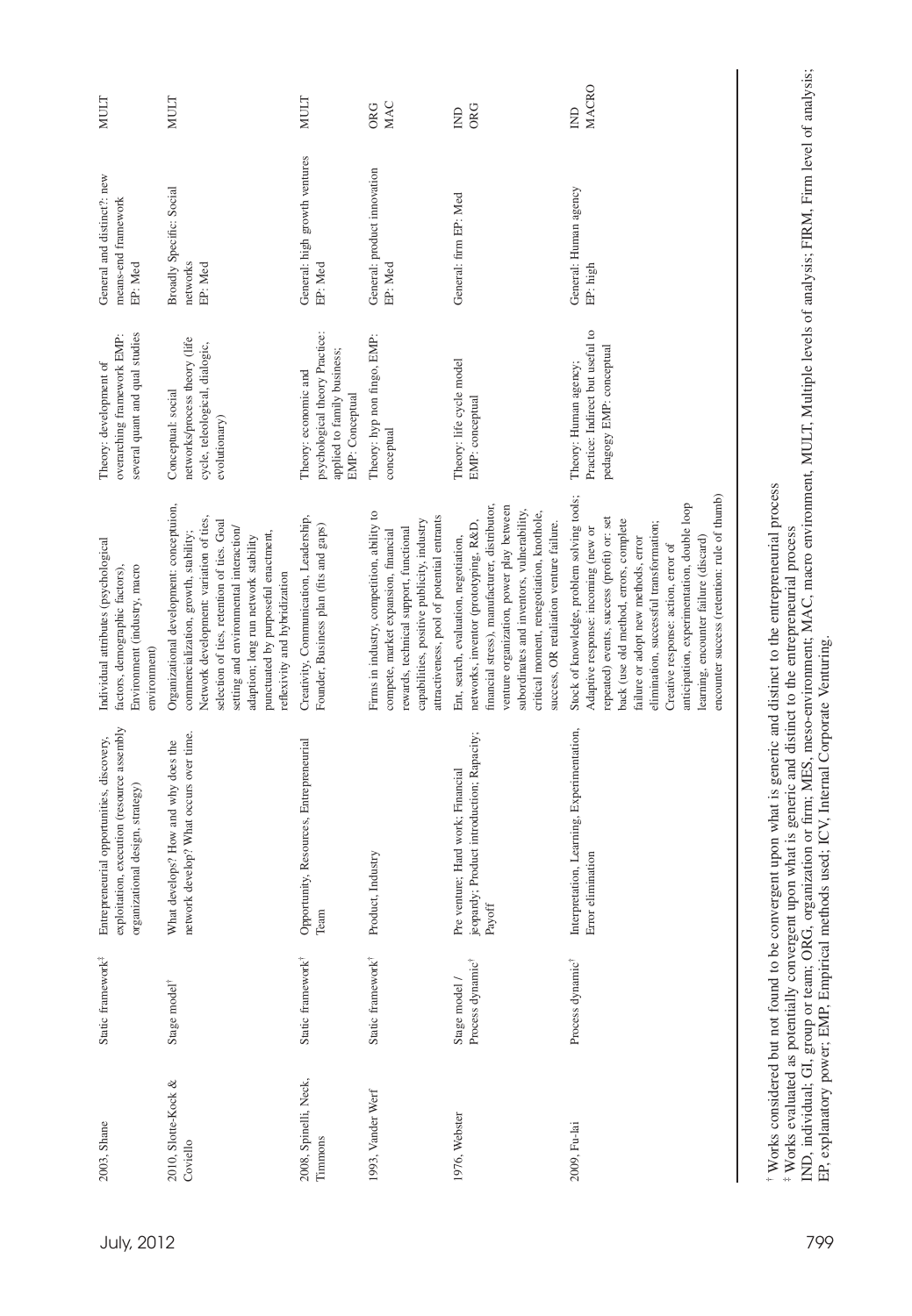| Model class                    | #        | Empirical or<br>conceptual | #             | Level of<br>generality |    | Level of<br>analysis | #               |
|--------------------------------|----------|----------------------------|---------------|------------------------|----|----------------------|-----------------|
|                                |          |                            |               |                        |    |                      |                 |
| Stage Models                   | 12       | Conceptual                 | 21            | Specific to context    |    | Individual           | 25              |
| <b>Static Frameworks</b>       | 11       | Empirical                  | 10            | Broadly specific       | 11 | Group or team        | 3               |
| Process Dynamic                | 8        | Qualitative                | 10            | General but mixed:     |    | Organization         | 21              |
| <b>Quantification Sequence</b> |          | Quantitative               | 3             | General:               | 16 | Meso environment     | $7\phantom{.0}$ |
| Other                          | $\theta$ | <b>Both</b>                | 3             | General and distinct   | 4  | Macro environmental  | $\overline{c}$  |
| Total                          | 31       | Practical                  | $\mathcal{I}$ |                        |    | Multiple             | 16              |

Statistical Overview of the Models Reviewed

process (each process being unique) can be adequately compared and contrasted in order to focus upon the differences between entrepreneurs and the organizations they create, rather than the differences between entrepreneurs and nonentrepreneurs. Although it is explicitly stated that a specific developmental model of new venture creation is not conveyed by the framework, Gartner does present an account of six process components observed by scholars as being commonly shared (or generic to the entrepreneurial process): (1) they locate business opportunities, (2) they accumulate resources, (3) they market products and services, (4) they produce products, (5) they build organizations, and (6) they respond to government and society. Unfortunately, none of these process components can survive the test of describing a behavior that would be considered distinct to the entrepreneurial process. On their own, each of these processes may be carried out by actors engaged in management activities. However, Gartner implicitly points to what he believes is a process distinct to entrepreneurs through the framework developed: the entrepreneur is involved in a multidimensional process of organizational *emergence* that is focused upon the creation of a new venture that is independent, profit oriented, and driven by individual expertise. The *newness* attached to this process is linked to products, processes, markets, or technologies where the firm is considered a new entrant or supplier to a market. Furthermore, the conceptualization does not limit where the new venture may emerge from (such as a corporation spinning out a new venture through an independently structured company, for example), as long as the criteria of independence, profit motive, and individual expertise are met. In other words, if there is no new venture (emergence), there is no entrepreneurship, and only entrepreneurs start new ventures (Figure 1).

This model is at first extremely appealing due to the apparent simplicity, explanatory power, and clarity of the model as presented and defined. Unfortunately, there are several issues that may be seized upon as problematic when evaluating the perspective of emergence in regard to what is both generic and distinct to the entrepreneurial process. First, it is not clear whether or not the intention to start a new venture is inclusive of the distinctness conveyed through this concept. If an individual engages in the process of emergence as outlined above, but for some reason does not complete the process, sells the idea, fails, or succeeds but does not satisfy the principles of profit, independence, or individual "expertise" associated with the new venture creation process, can the process still be considered entrepreneurship? Second, the aspect of profit-oriented goals as a foundational element upon which to conceptualize what is generic to all entrepreneurship is subject to debate. There are currently several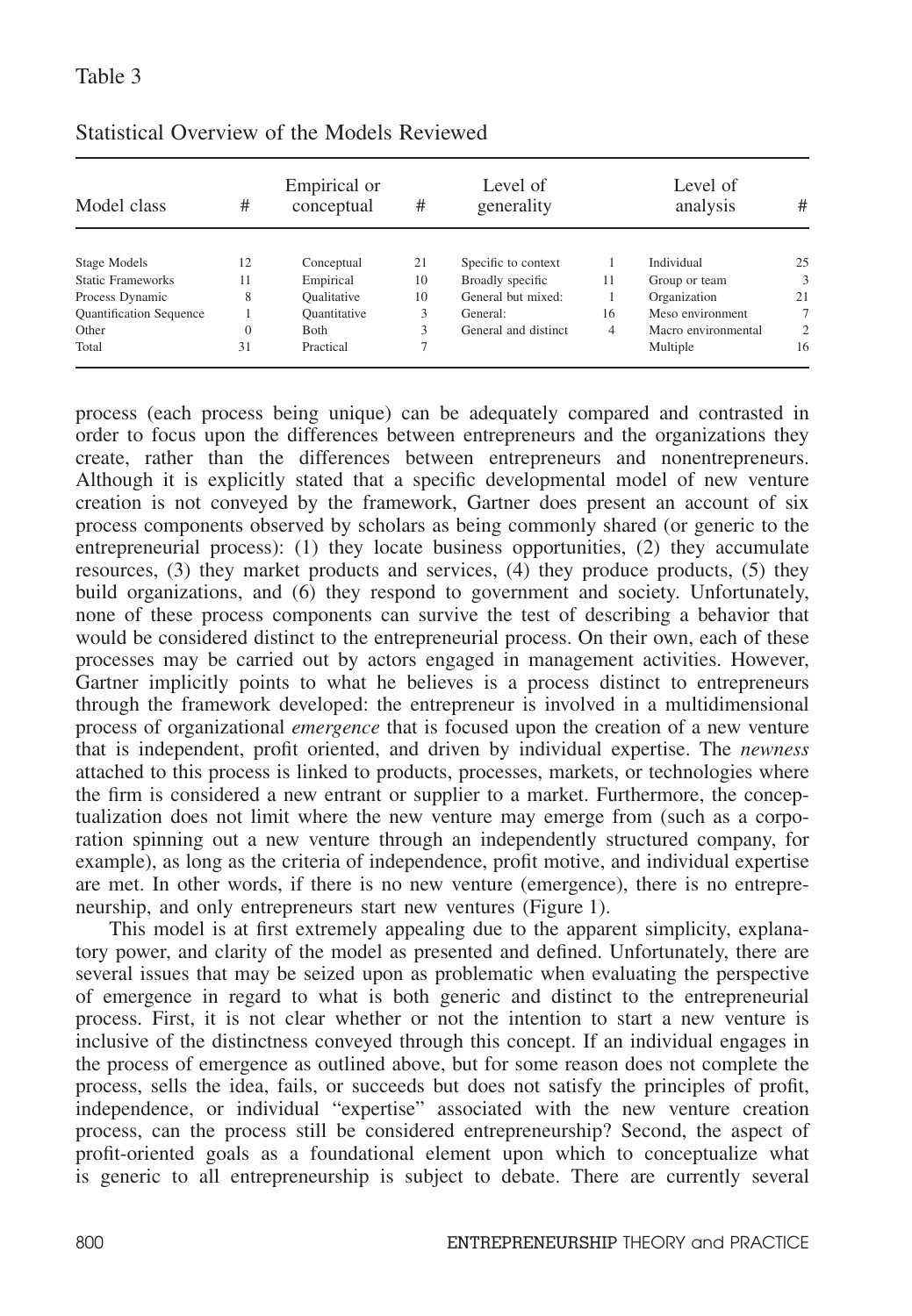

Gartner's Static Framework Model of New Venture Emergence

definitions of entrepreneurship that encompass a social perspective that define the entrepreneur as an agent who engages in transformative and value-creating activities that do not involve a focus on personal or stakeholder wealth (Austin, Howard, & Jane, 2006). As well, there is growing agreement among scholars that profit motivation alone cannot explain the behaviors of entrepreneurs (Lazear, 2005). Third, while the issue of newness is raised (with technological expertise being one of the individual drivers), it is handled ambiguously here, especially from the perspective of innovation. As there is common agreement that entrepreneurship and innovation are highly interrelated (Drucker, 1985; Schumpeter, 1912/1934), the concept of emergence would be better served by accounting for innovation within the scope of "what is novel about a new venture." Thus, the process of new venture emergence in Gartner's model may be associated with noninnovative outcomes that may generate profits, but would not be considered by many scholars as creating new "innovative" value, that is generic to all entrepreneurial processes (Parker, 2004; van Praag, 1999). We will continue our evaluation of other models before making a final judgment on the question of this model's addressing of the distinctness issue.

*Model 2: Bruyat and Julien (2000).* The second model selected for detailed scrutiny resides within a paper by Bruyat and Julien. In this study, the state of entrepreneurship research is examined with an eye to discovering and synthesizing a nondeterministic functional definition that best epitomizes the field of work to the date of their investigation. They review the foundational work of early scholars to emphasize two competing positions: (1) that the entrepreneur is a person differentiated from risk-taking capitalists, who creates a business of any kind through the organization of production factors to create value (a position held by Turgot and Say); and (2) that the entrepreneur is a risk-taking innovator and through this exceptional talent may affect the economy in some way in order to appropriate profits (a synthesis of Cantillon and Schumpeter). They stress the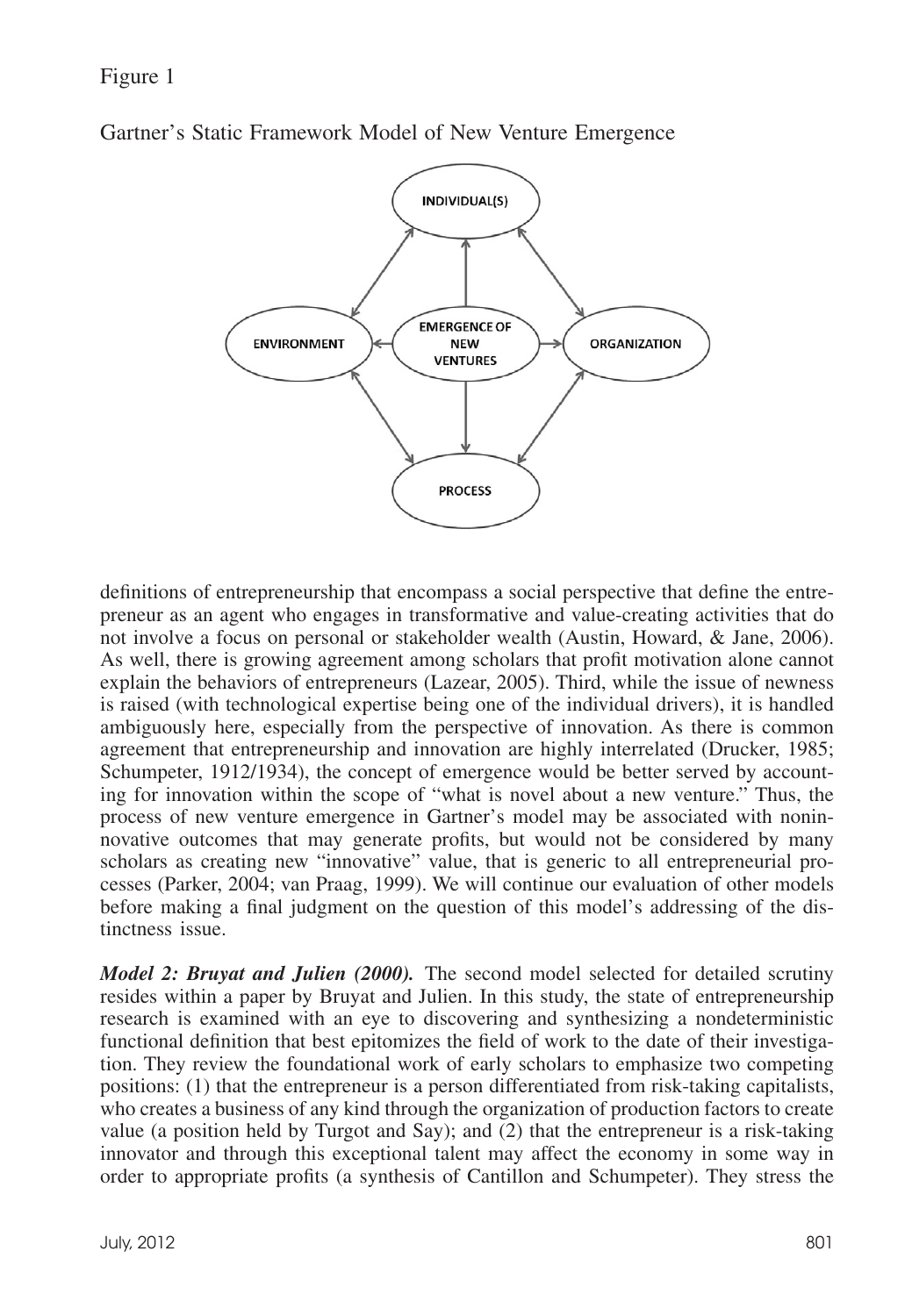#### Figure 2

Bruyat and Julien's Model of the Entrepreneurial Process



importance of definition as a construct that is only useful as a tool when it (1) may enhance the effectiveness and quality of empirical research, (2) is accepted by a majority of researchers, and (3) facilitates an understanding of the phenomenon of new value creation to ably predict levels of performance (Figure 2).

Adopting a social constructionist approach, their review of the literature points them to the entrepreneurial protagonist's pursuit of new value creation as being what is both general and distinct to the entrepreneurial process and is used as the basis of their model. Unlike Gartner, Bruyat and Julienne do not limit entrepreneurship to the emergence of a new firm, and also consider the issue of temporality (that is a functional characteristic of all process theory). They pose the question: "does intent to start a new business make one an entrepreneur"? Their interpretation is a resounding "no." They suggest that the individual at this stage would be considered a "developing entrepreneur," but not "an entrepreneur," per se. Only when the individual *commits* to the project of creation does the process formally become dialogically engaged. Although the model incorporates Gartner's (1985) four dimensions, the key difference is the dialogic between entrepreneur and event (object) which thus becomes the distinct area of examination that is ultimately important to the domain of entrepreneurship research.

Bruyat and Julienne do note two possible lines of conceptual challenge to their model: (1) new value creation is often originated by several individuals or a team, where leadership is a defining principle of entrepreneurship (where others only play supporting roles) or where the absence of one member of a team could be rationally argued to wipe out the dynamic substance of the individual—new value creation dialogic, and (2) that the notion of new value creation is open to considerable debate from many different perspectives. Therefore they conclude that value must be visible within the aspic of market sector transactions (that include profit, nonprofit, and public sector entities) that are defined by the sale, exchange, or trade of products or services. This conceptualization of new value creation also emphasizes that entrepreneurs may be involved in nonmarket exchanges (direct or indirect spillovers) that enrich the more extensive and visible (accountable/ measurable) market exchanges. The rationalization of these two difficulties improves upon Gartner's conceptualization because the profit motivation is subsumed within a broader definition of new value creation, more clearly and logically aligning entrepreneurship with the concept of innovation, while the importance of individual organizing is stressed over that of the organization itself. Therefore, it is the creative organizing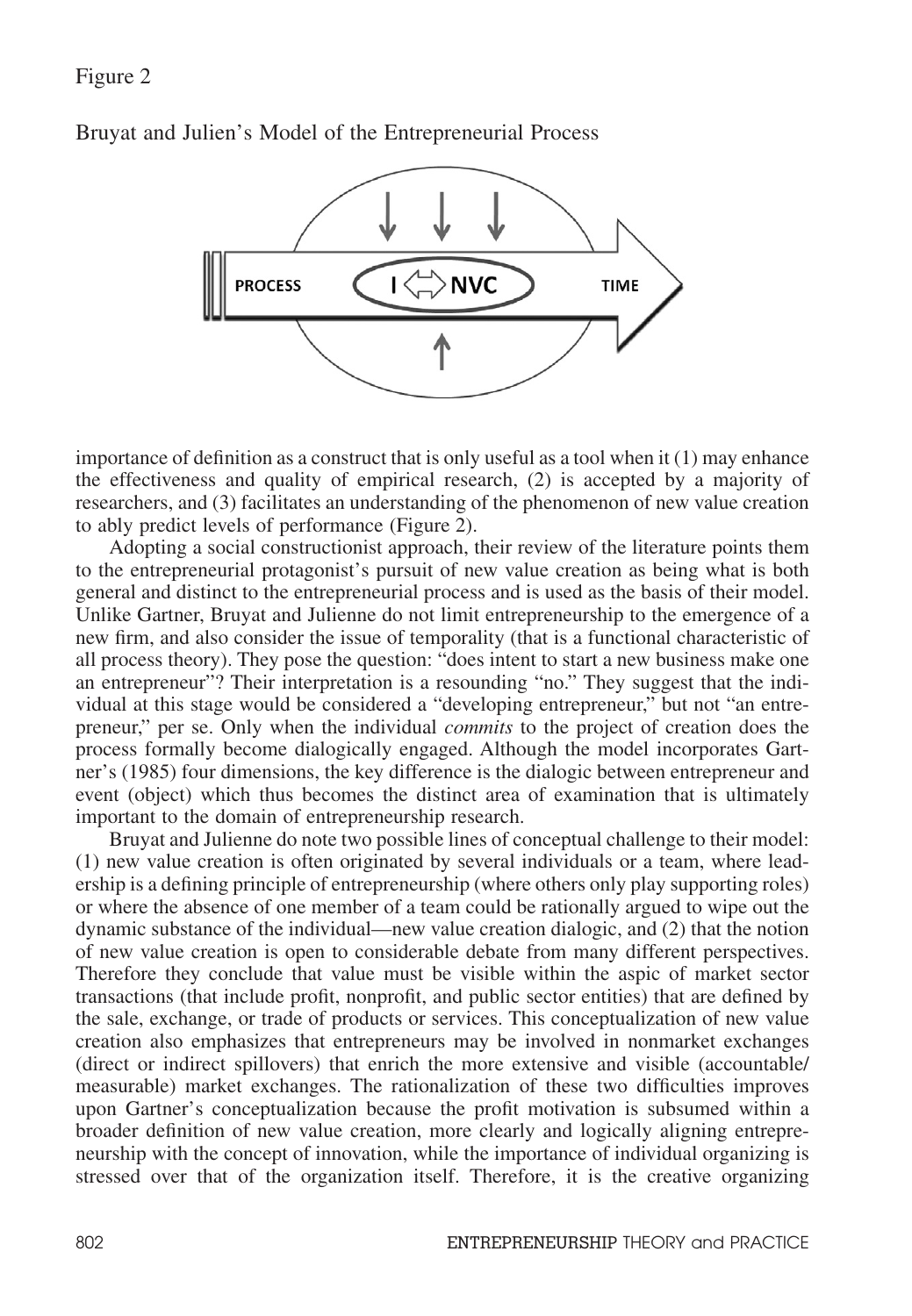## Figure 3

Entrepreneurship as a Heterogeneous Field



individual who should (in their view) be the focus of entrepreneurship research. They regard the innovative organizations that emerge from the process as a secondary, yet highly interrelated and important focus of investigation. Returning to Schumpeter, the scope of new value creation and the heterogeneity of the phenomenon is also considered by these model builders and illustrated by a secondary four-quadrant model that represents varying iterations of the Individual-New Value Creation dialogic: (1) entrepreneurial reproduction (little NVC, usually no innovation, few individual-environmental changes); (2) entrepreneurial imitation (no significant new value creation, but large changes in know-how that present uncertainty and risk); (3) entrepreneurial valorization (innovation and creation of significant new value, engaged through previously formulated structures, relationships, and markets that take shape through a new project); and (4) entrepreneurial ventures (rare case of radical change in environment/individual that is innovative and has significant new value creation, sometimes establishing a new market sector). These dimensional quadrants are reproduced in Figure 3.

Although improvements over Gartner's model are made by incorporating temporal issues that simplify and refocus the entrepreneurial process back to the individual/event duality through the individual-new venture creation dialogic offered, this modeling suffers from a theoretical shortcoming in the explanation of the actual process itself: i.e., "how do entrepreneurs create new value?" Since the objective of Bruyat and Julien's research was limited to defining and hopefully redirecting focus upon "the black box," but not to look into or attempt to explain the black box itself, the model suffers from over simplicity, making the task of determining what is distinct to the entrepreneurial process difficult (Bacharach, 1989; Weick, 1999). Another weakness of the model is that in its attempt to cast the entrepreneurial process as that of an individual new value creation dialogic, it fails to accommodate the observations of early economists that entrepreneurship, by its very nature is both creative and destructive (Schumpeter, 1912/1934). The outcome of any entrepreneurial process may be either positive, zero, or negative sum in terms of value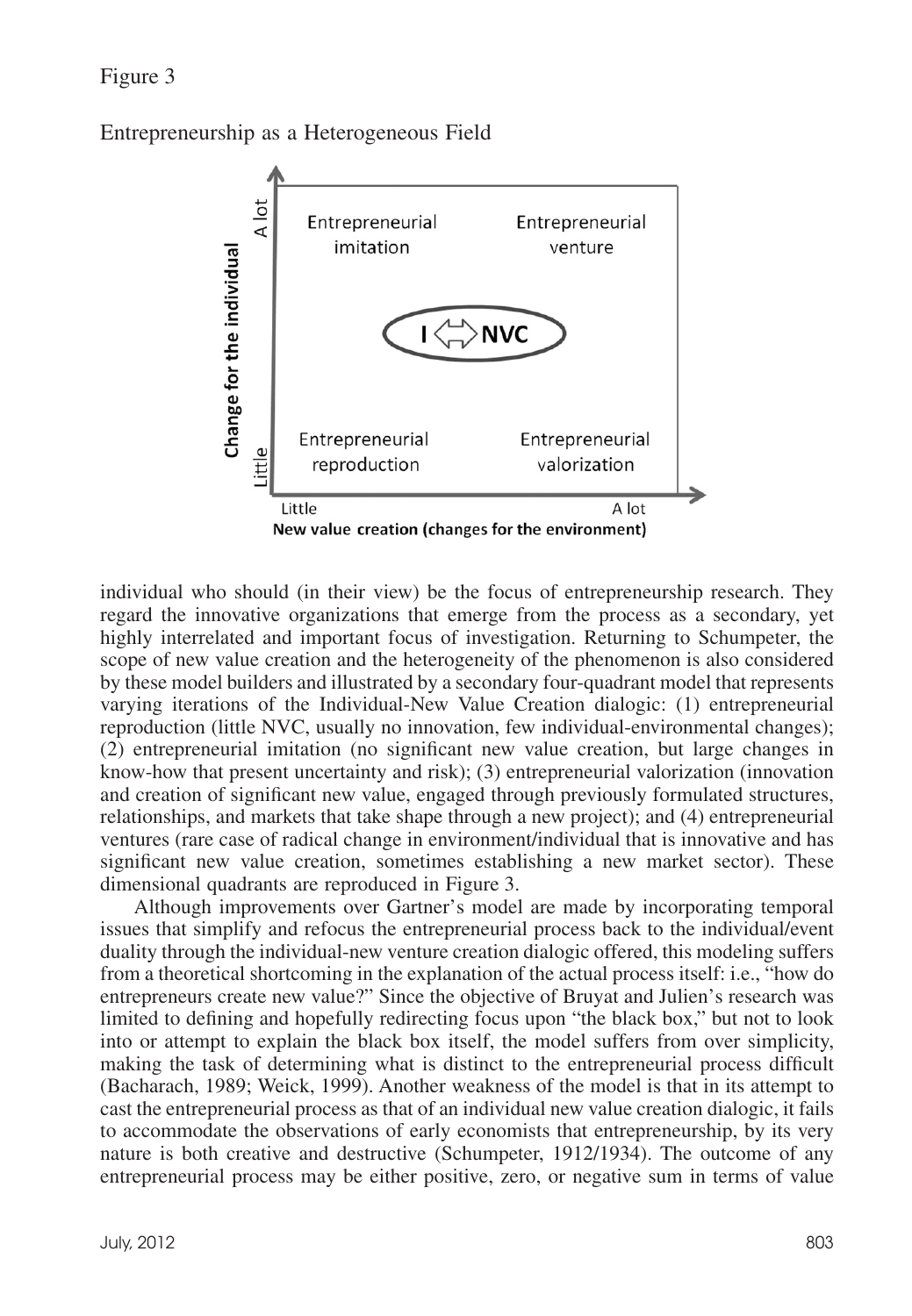creation (Venkataraman, 1997). They also do not clarify the relationships between those who create and capture the new value. Therefore, an entrepreneur may create new value that is wholly captured by himself/herself (shareholders) in the process of creating a greater amount of negative value for other stakeholders (customers). Thus, determining whether this model represents what is generic to all entrepreneurial processes is very problematic. Finally, while the linkage between innovation and individual/environmental change provides a solid overview of the scope and weighting of processes that may be considered to be "entrepreneurial," it fails to effectively distinguish entrepreneurship as a *distinct* process from other managerial functions. This is evidenced by the entrepreneurial reproduction quadrant where innovation is not a requisite for classifying a process as entrepreneurial. Again, we move onto the next model before offering final judgment on this one.

*Model 3: Sarasvathy (2001, 2006).* The third model that has potential for offering insight into what is both generic and distinct to the entrepreneurial process is Sarasvathy's conceptualization of what makes entrepreneurs "experts" at what they do by understanding how they do it. Therefore, her work is notably focused through the question: "What are the teachable and learnable elements of entrepreneurial expertise?" The theoretical stance taken by Sarasvathy can be considered as "beyond teleology" or "pragmatist," in comparison with Gartner's interpretive and Bruyat and Julien's social constructionist approaches to understanding the entrepreneurial process (Steyaert, 2007). Attentive to problems associated with various philosophical viewpoints of inductive reasoning, Sarasvathy addresses the temporal issues of the dynamic, change-based nature of entrepreneurship by considering the differences between parts of the entrepreneurial process. Like Gartner, her approach addresses the differences between entrepreneurs. Unlike Gartner, she expands her theorizing to differentiate between types of entrepreneurs and nonentrepreneurs through the development of a concept that she terms as "effectuation." Effectual logic encompasses a noncausal approach to decision making where entrepreneurs assess themselves instead of the opportunity, invest only what they can afford to lose, instead of leveraging resources they cannot afford to lose, engage in networking rather than competitive analysis, expect, and relish surprises rather than fearing and seeking to avoid them, and create new ventures (and markets) through enactment of imagination instead of reaction to environmental information (see Figure 4). She associates a higher use of effectuation with greater entrepreneurial expertise and a higher probability of success, while highlighting the complexity of the concepts of success/failure within the entrepreneurial domain.

Further to her attempt to differentiate between novice entrepreneurs and expert entrepreneurs, Sarasvathy's work also seeks to differentiate expert entrepreneurs from managers through the concept of "effectual logic." The elements involved in this task may be regarded as converging toward an interest in discovering what is *distinct* to the entrepreneurial process. Like Bruyat and Julien, Sarasvathy emphasizes the dualism between firm and entrepreneur (firms fail, entrepreneurs do not), but also moves toward a continuum-based worldview of the entrepreneurial process that accounts for individual change as the process is engaged. Within this continuum, the overlap between entrepreneurial functions and managerial functions is hinted at through the inability of some expert entrepreneurs to bridge the gap between the process of starting up (the pre-firm) and the process of growing and managing a large firm (effectively making them serial entrepreneurs as they leave the growing firm to start another). In this way, she differentiates between the terms "effectual logic" and "predictive logic" and their usage through the entire new venture process. Effectual logic is weighted heavily in the pre-firm and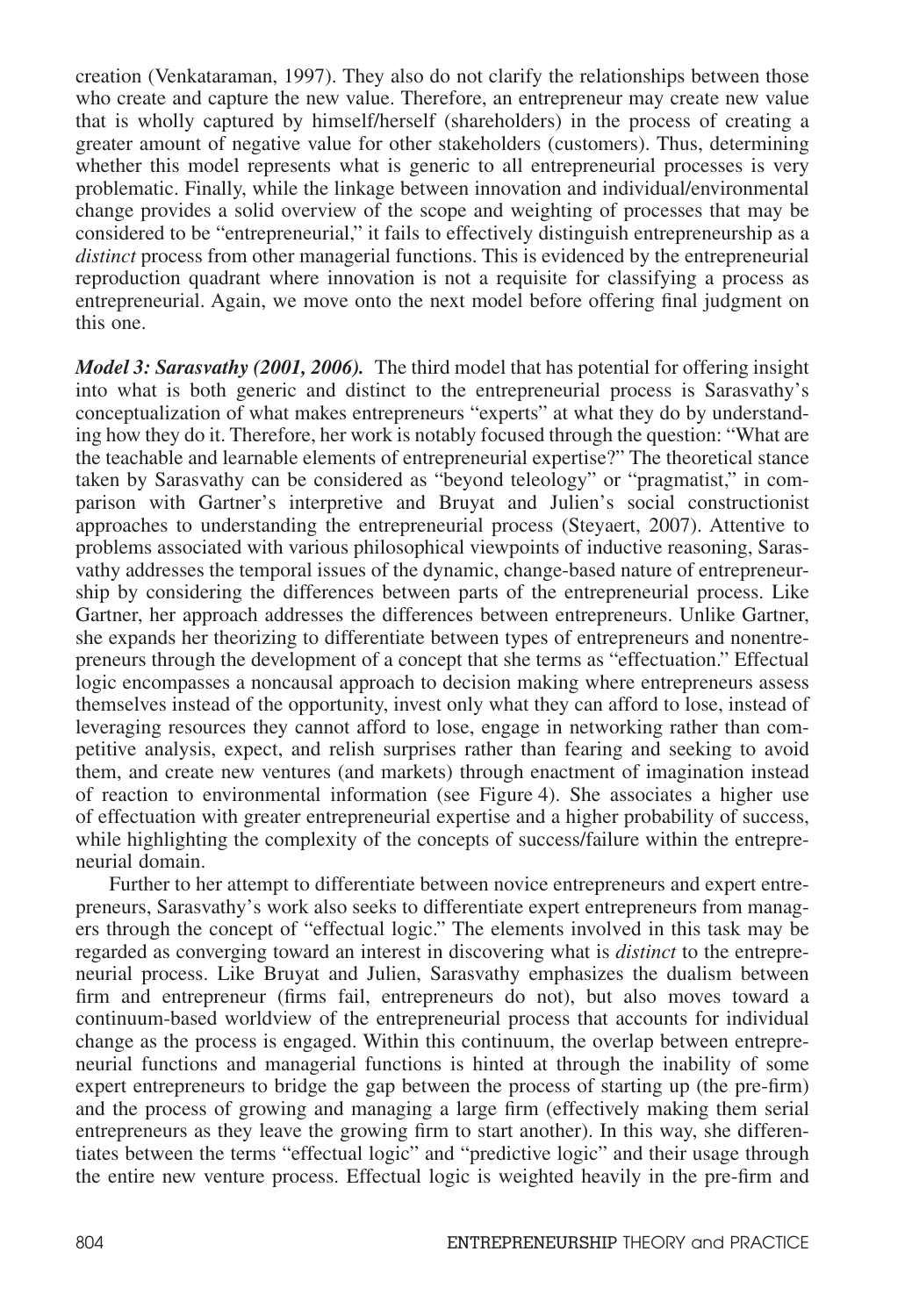# Figure 4

Sarasvathy's Dynamic Model of Effectuation



nascent stages, while predictive logic becomes more necessary as the firm grows into a large organization, yet (and here lies a small "get out" clause) neither is ever entirely absent from the process. Our interpretation of effectual logic is that it attempts to embrace the major tenets underpinning scholarly thinking on entrepreneurship in that risk, innovation, and opportunity are captured through the transformative processes attached to enactment, creativity, and focus upon changes that can be made in sharp contradistinction to the causal logic approach that emphasizes the importance of trying to predict what cannot be changed. Thus, innovative and risk-bearing opportunities are subjectively brought into existence.

The greatest challenge with any evaluation of effectual logic is Sarasvathy's lack of clarity when she "hedges her bets." There is a largely successful attempt to define effectuation in dichotomous contrast to causal or predictive logic while at the same time there is a largely unsuccessful attempt to convey that effectual and causal logic are cognitive tools that co-exist within the entrepreneur and are used in various proportions in various cases and situations (the "get out" clause does not get us out). Her interpretation of causality is thus contradictory, especially when Aristotelian aspects of cause (material, final, formal, and efficient) are not properly accounted (for greater elaboration, see McKelvey, 2004). The second problem is that there appears to be ontological confusion with respect to the nature of effectual opportunities in that they may be subjectively formed but objectively evaluated against current resources. This viewpoint places the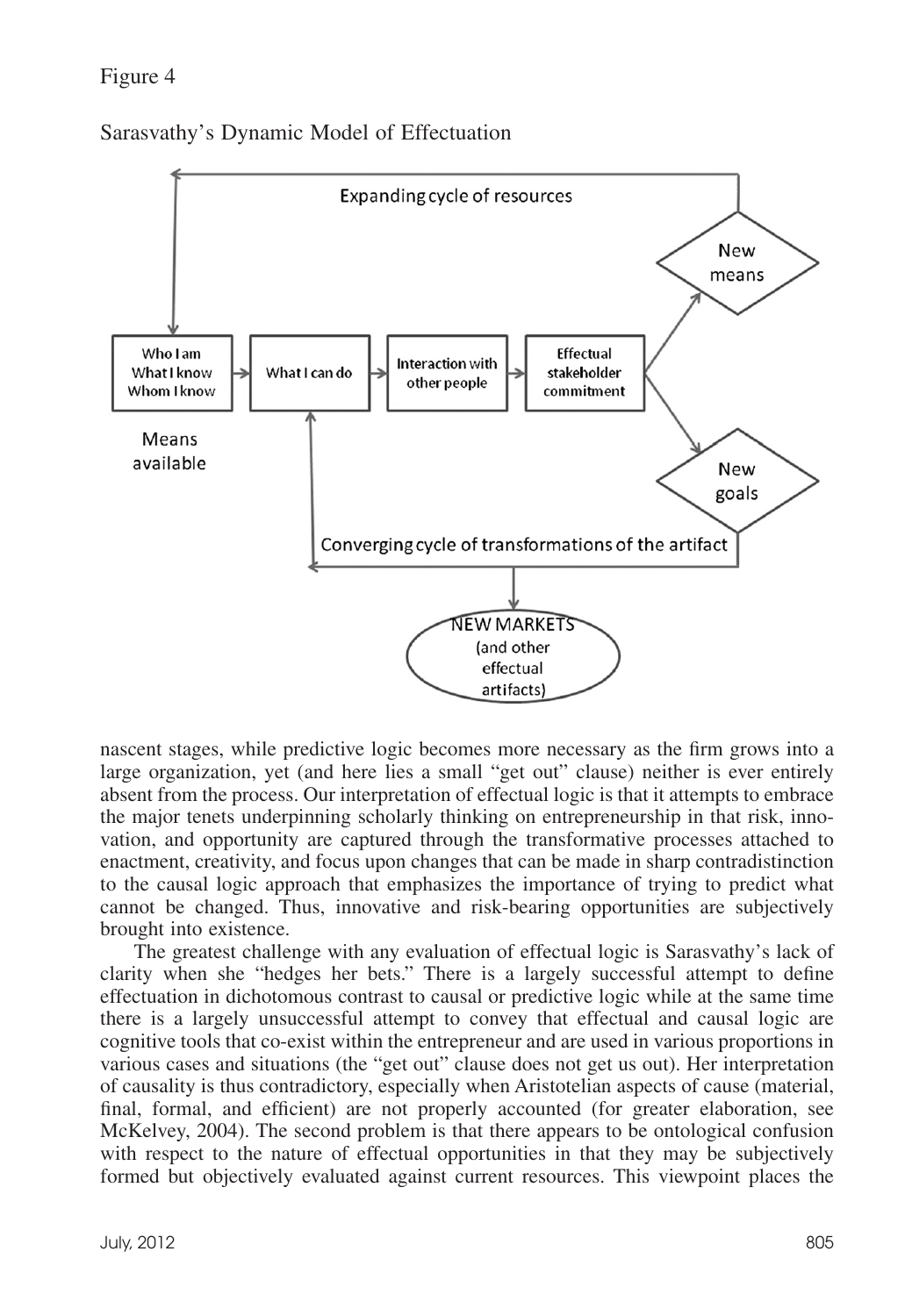roots of effectual logic within an equilibrium-based perspective that is not well suited for the exploration of the entrepreneurial process as a mechanism capable of producing profound changes (such as Schumpeterian creative destruction).

Effectuation seems to us to make too little of the requirement for purposeful human action—in the sense of setting and seeking to achieve goals—in an entrepreneurial process. A necessary and sufficient component of any purposive entrepreneurial process is that of planning, even if the act of planning (a process that includes both imaginative and predictive elements) resides only in a cognitive construct (and not a formally articulated business plan). Effectual logic also stands in contrast to human agency based perspectives of entrepreneurship that presume the co-evolution of causes (Chiles, Gupta, & Bluedorn, 2009). In other words, causal exchange between agent and environment, whether or not the agent actively seeks information or knowledge about the world around her cannot be ignored: imagination is ultimately paired with what is perceived to be conceivable, framed by the knowledge of the world as it is (the agent and perceived capabilities being a part of that world). Due to its complexity, theoretical evolution (retrospectively applied) and contradictory nature, it would appear that effectuation may be more divisive than unifying in theoretical terms. Given our deep concern for the combination of what is generic and distinct about entrepreneurship as a process, we find it hard to assess the value and utility of the effectuation argument until some of the apparent inconsistencies noted above are clarified as they well may be given the rapidly growing volume of scholarship devoted to effectuation.

*Model 4: Shane (2003).* The last model reviewed is also found to demonstrate properties that converge toward denoting what is both generic and distinct to the entrepreneurial process. This model is Shane's attempt to construct a unifying theoretical framework for studying entrepreneurship based upon the nexus of individual and opportunity. Shane is motivated by what he describes as the lack of a coherent conceptual framework for entrepreneurship due to the tendency of researchers to concentrate on only one part of the entrepreneurial process without formal consideration of the relationships between all parts. His division of the field is narrowed down to two camps: either an individual-centric or environmental-centric viewpoint. As an attempt to mend this division, Shane sets out some necessary conditions for a framework that he believes has potential for unifying the field: (1) the existence of profit based (objective) opportunities that may be exploited through the application of new means end relationships, (2) a variation among people in their willingness and ability to act, (3) a need to embrace uncertainty/risk bearing, (4) a requirement for purposive organizing, and (5) a requirement for some form of innovation. He also states what is not assumed in his model: (1) organizing efforts do not require the creation of a new firm to exploit opportunities, (2) *implementation* (as distinct from origination) does not have to be undertaken by a solo entrepreneur, (3) successful outcomes are not a necessary condition of entrepreneurship, and (4) factors that explain one part of the entrepreneurial process do not have to explain others. The model presented below (Figure 5) thus highlights what Shane believes to be generic to the entrepreneurial process through a series of potentially overlapping and recursive stages: the existence of opportunities, the discovery of opportunities, and the exploitation of opportunities (leading to resource acquisition, strategy, organizing, and eventually performance). The model also strategically incorporates the moderating and mediating effects of the individual and the environment.

Given this comprehensive background we turn to Shane's definition of an entrepreneurial opportunity to apply the test of whether his approach answers the question: "what is both generic and distinct to the entrepreneurial process?" He states that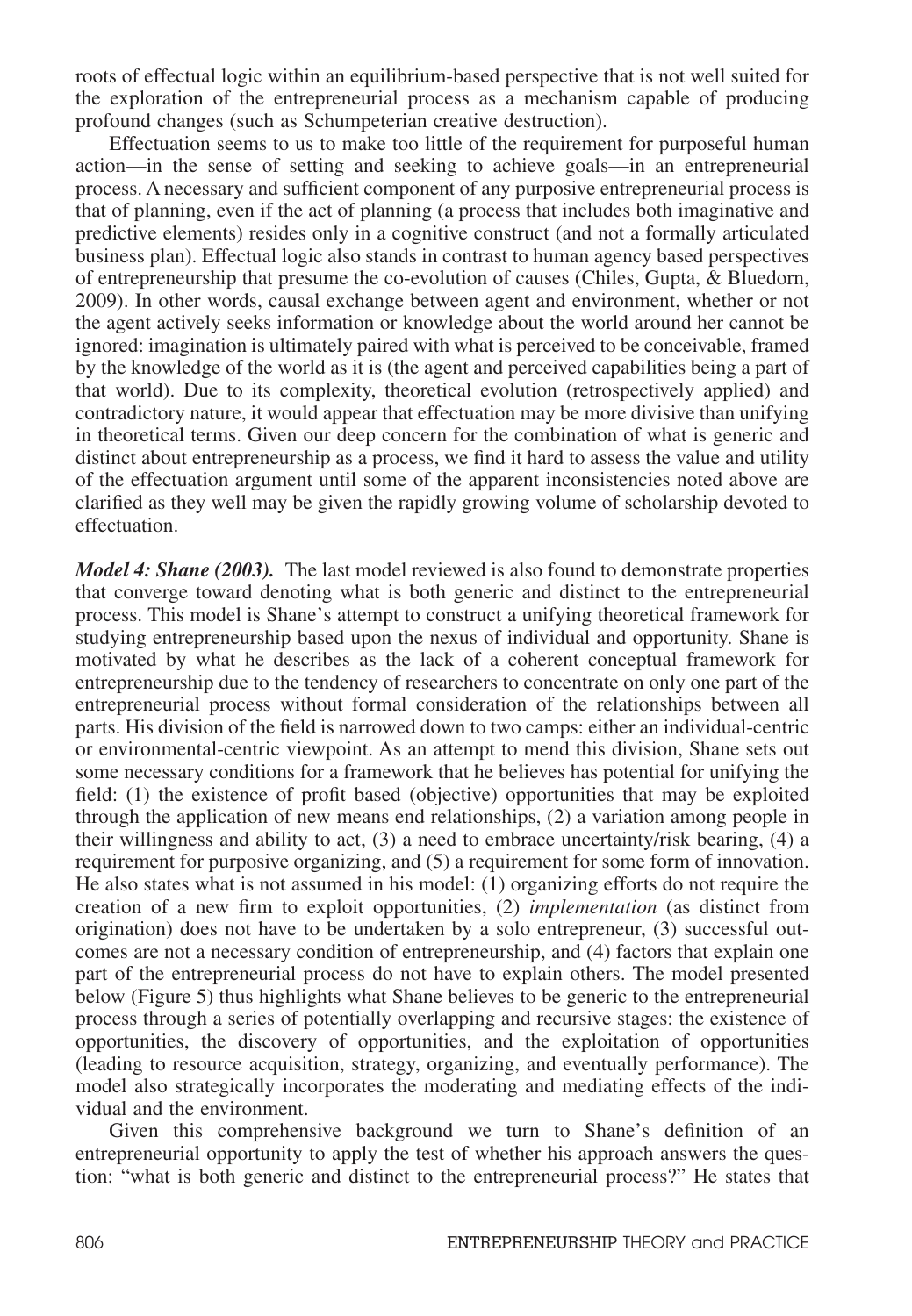Shane's Model of the Entrepreneurial Process



entrepreneurship "involves the nexus of entrepreneurial opportunities and enterprising individuals... where a situation in which a person can create a new means-ends framework for recombining resources that the entrepreneur believes will yield a profit" (Shane, 2003, p. 18). He goes onto to clarify by contrasting new means-ends frameworks against simply optimizing within an old framework. In this way Shane implicitly aligns his conceptualization of entrepreneurship with innovation. Furthermore, he states that entrepreneurial opportunities are not necessarily profitable and thus should not be equated with economic rents: the perception of the entrepreneur that an opportunity is potentially profitable may not accord with actual outcomes. But can the pursuit of perceived profitable opportunities through new means-ends relationships pass the test of what is distinct only to the entrepreneurial process? The discovery, evaluation, and exploitation of opportunities are not confined only to the entrepreneurial process. Managers, scientists, and even gardeners may engage in this trinity of activities. However, when the pursuit of opportunities that are perceived to be profitable or valuable is coupled with the mandate to create a new means-ends relationship for exploiting them, a much stronger claim for the distinctiveness of entrepreneurial process does emerge.

As in the other models, weaknesses in the Shanian conception are attributable to the difficulties inherent in subjective/objective interpretation of what is considered "new." Depending on how one views the concept of opportunity (Kirzner, 1997a; Schumpeter, 1912/1934), there is either an element of creativity attached (that requires new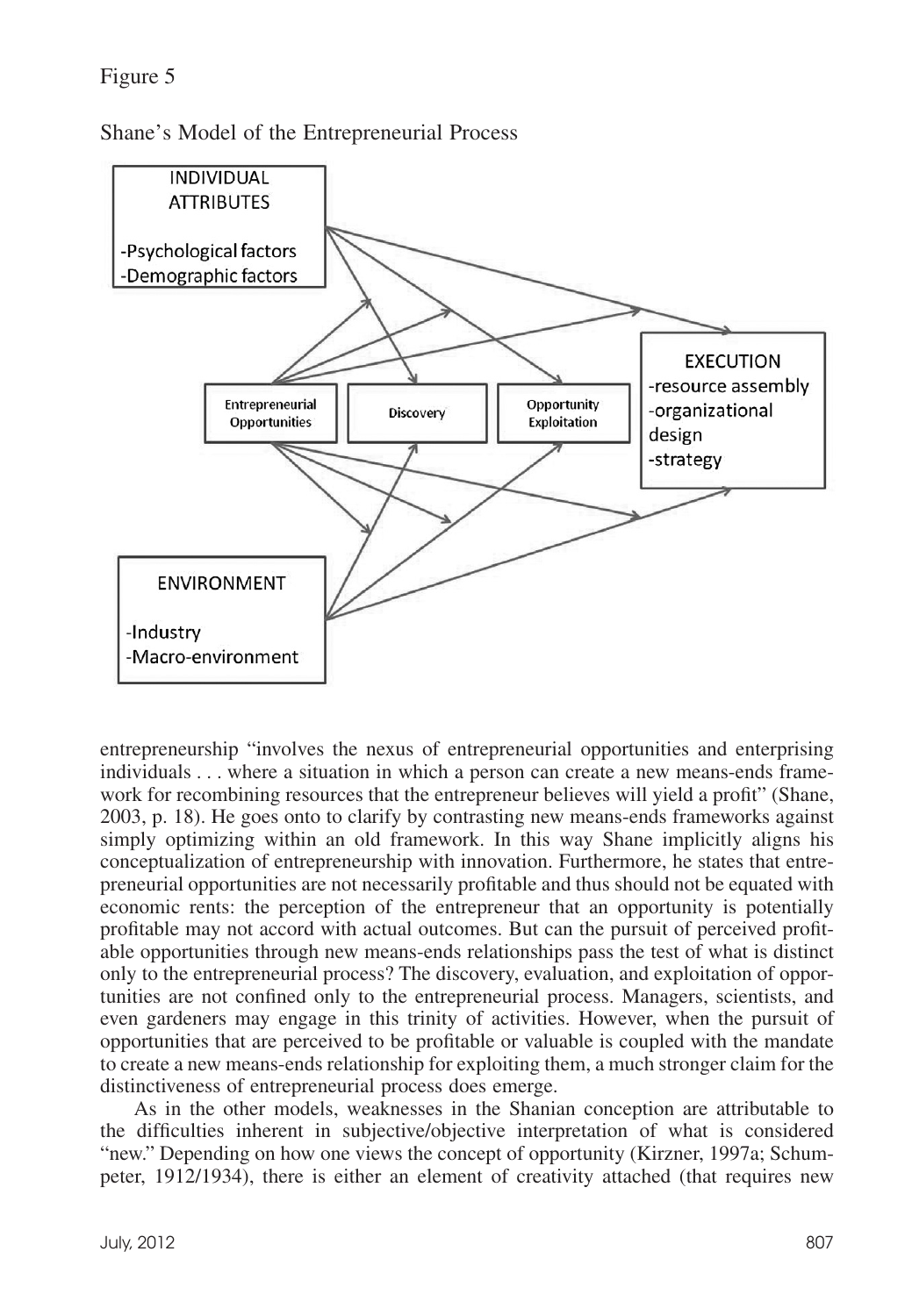information) or the opportunity is limited to discovery (that does not require new information, is more common, and is equilibrating), making the evaluation of novelty much more complex. Shane addresses this through his stance on "existence," and assertion that the objectivity/subjectivity debate is moot.

Considered as a whole, it is very difficult to falsify the distinctness of the opportunity process to entrepreneurship as described by Shane. Yet, when broken down into its component parts: discovery/creation, evaluation, exploitation, it is possible to envision scenarios where an entrepreneur may be involved in the first half of the process (discovering the new means-ends relationship and evaluating whether or not it presents a potential opportunity for making profits) but where it would be feasible for the entrepreneur to pass off (or sell) the opportunity to a manager to successfully exploit it. To clarify, what is distinct to entrepreneurship within the opportunity process involves only the discovery of the opportunity combined with successful evaluation that allows for effective articulation of the inherent value identified within the means-ends relationship. Although all parts of Shane's opportunity process model of entrepreneurship may be carried out by entrepreneurs, it is only the skillful evaluation of a discovered, profitable new means-ends relationship that may be considered distinct. And Shane devotes very little attention and argument to a discussion of any aspect—practical or theoretical—concerning opportunity evaluation. His attention is lavished on existence, discovery, and exploitation.

*Summary of the Models.* A summary of the four models is provided in Table 4 below.

Although each of these models provides some insight into what may be both generic and distinct about an entrepreneurial process *vis-à-vis* every other kind of process, none of them unequivocally passes the acid test of the double-barreled question fueling our investigation.

While Gartner's model was found to be useful for classifying and generalizing, the utility of the concept of emergence was weakened by an inability to successfully incorporate either innovation or temporality and was further limited by the necessity of outcomes being attached to the creation of a profit oriented new venture. Bruyat and Julien's process model did address issues of temporality, but the model itself was over simplistic, and only partially accommodated the concept of innovation. The concept of effectuation contained several ontological difficulties but was the only one of the models that presented a direct practical focus. Last, as part of an attempted unified theory of entrepreneurship, Shane's model ties the profit orientation to a potential perceived by the entrepreneur and differentiates between what managers and entrepreneurs do through the concept of innovation (new means-ends relationships versus optimizing). So, he at least is deeply concerned with what makes entrepreneurship *distinct* from management or anything else. The remaining sections discuss the contributions of this study, some of the implications that may be derived, the limitations of the approach and methodology, and how the insights gained from this paper may be developed.

## **The Bad, The Good, and The Ugly**

#### **The Bad: Philosophical and Theoretical Inadequacies**

The most important result of this research is that no extant model of entrepreneurial process passed the test of being both generic (covering a broad array of entrepreneurial contexts and activities) and distinct (genuinely focused on activities that could be demonstrated to be uniquely the province of entrepreneurship as distinct from any other process). Furthermore, not one of the models by itself was amenable to accommodating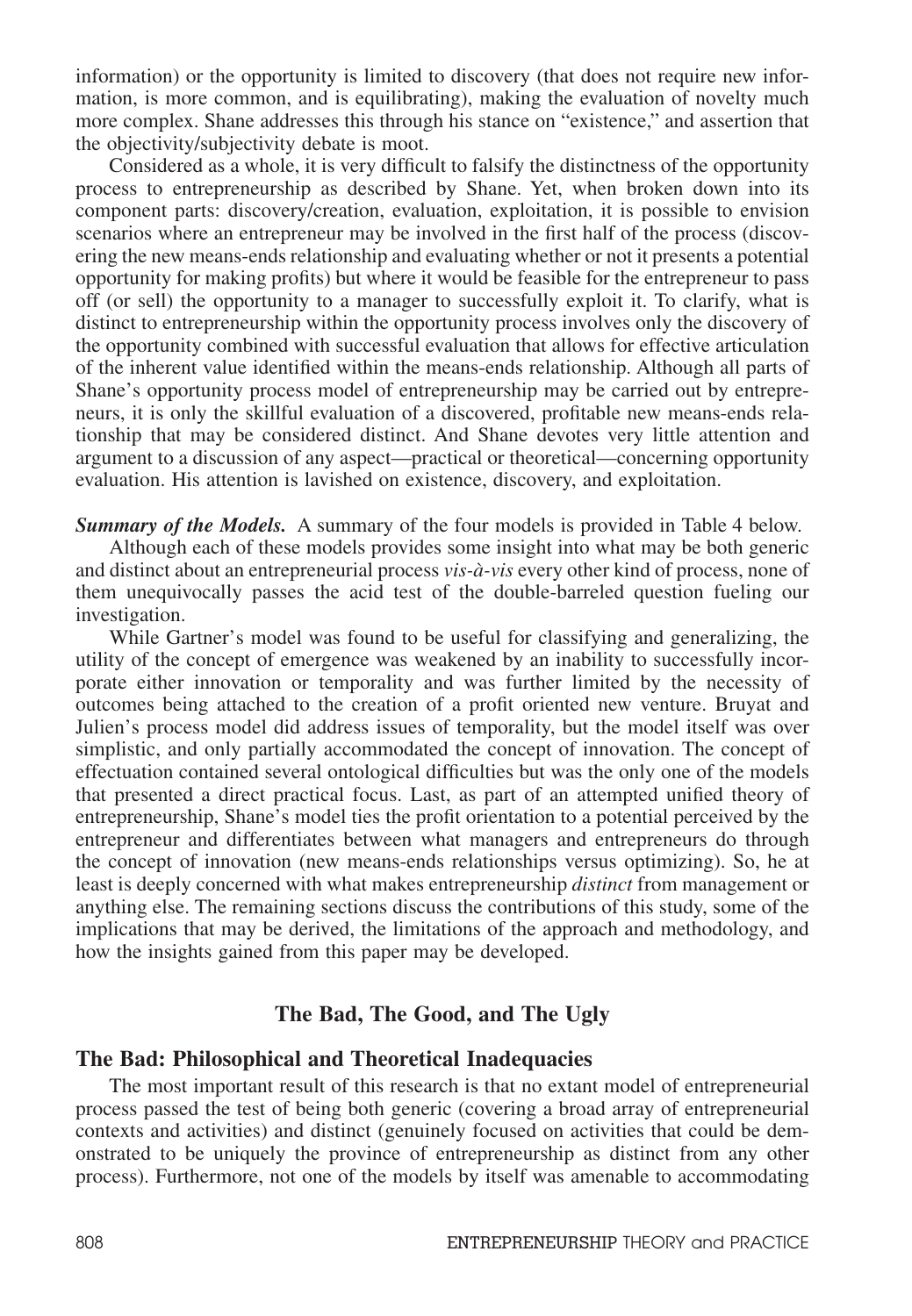|                           | (Gartner, 1985)<br>Emergence                    | (Bruyat and Julien, 2000)<br>New value creation           | (Sarasvathy, 2006)<br>Effectuation       | Opportunity driven new<br>means-ends frameworks<br>(Shane, 2003) |
|---------------------------|-------------------------------------------------|-----------------------------------------------------------|------------------------------------------|------------------------------------------------------------------|
| New venture created       |                                                 | Unspecified                                               | Yes                                      | $\tilde{z}$                                                      |
| Profit oriented           | Yes                                             | Market based                                              | Performance                              | Yes                                                              |
| ndividual                 | Yes                                             | Yes                                                       | Yes                                      | Yes                                                              |
| <b>Temporality</b>        |                                                 | Yes                                                       | Yes                                      | Yes                                                              |
| Opportunity               | Yes                                             | Yes                                                       | Constructing                             | Yes                                                              |
| movation                  |                                                 | Partially                                                 | Creativity (inferred)                    | Yes                                                              |
| tisk/uncertainty          | Yes                                             | Yes                                                       | Yes                                      | Yes                                                              |
| Epistemological approach  | Interpretive/Phenomenological                   | Social Constructionist                                    | Pragmatist                               | Teleological                                                     |
| mplications for theory    | Retrospective framework for generalizing theory | Extant focus on issues important to theory<br>development | Challenges economic theory (endogeneity) | Basis for unifying theory                                        |
| implications for practice | Indirect                                        | Indirect                                                  | Direct                                   | Indirect                                                         |
| Generic and distinct?     | No: Innovation/falsifiable                      | No: Innovation and function unclear                       | No: Contradictory, over complex          | No: Whole but not parts/falsifiable                              |
|                           |                                                 |                                                           |                                          |                                                                  |

Table 4

Evaluation of Models Evaluation of Models

I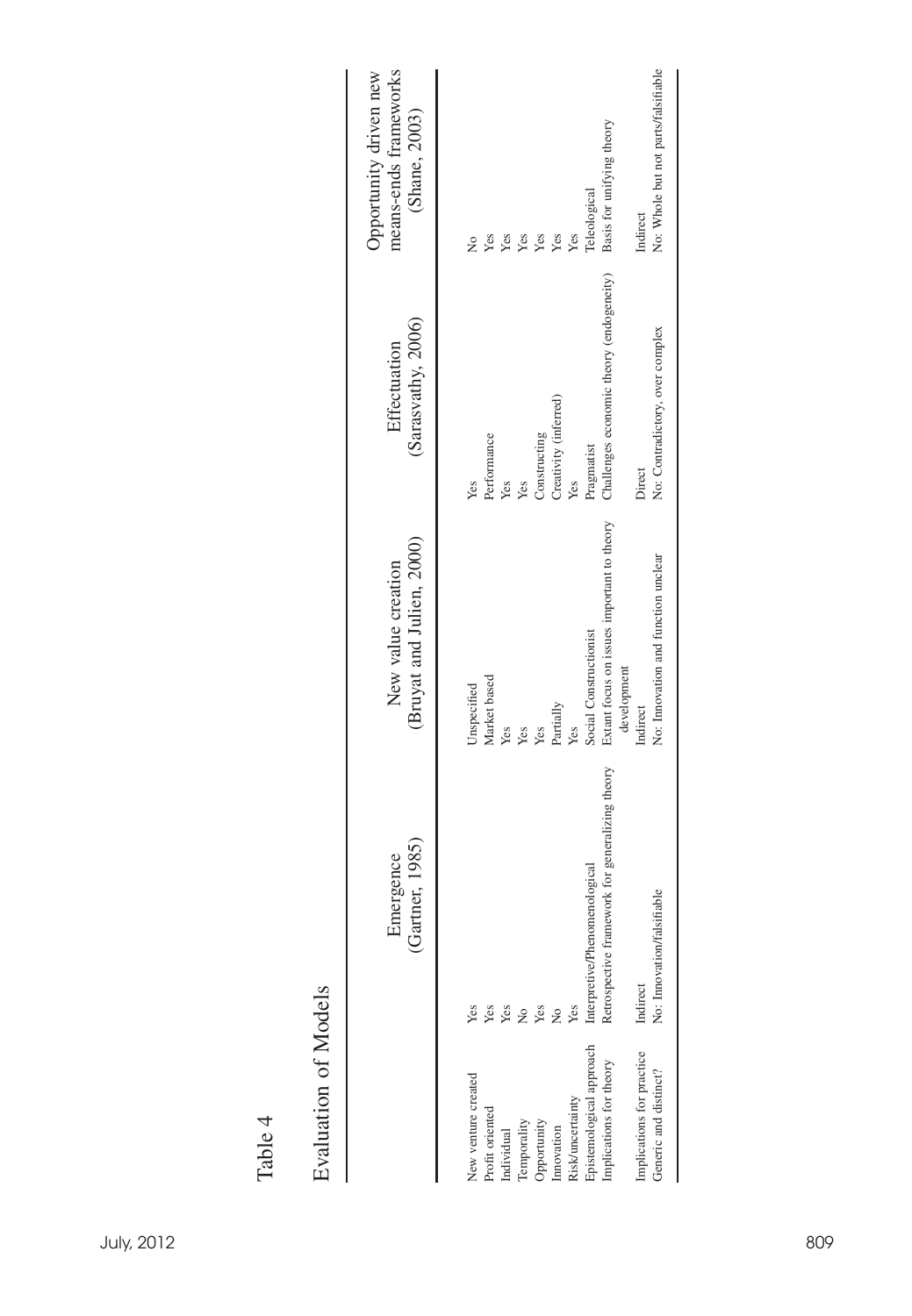multiple perspectives of entrepreneurial theory. Each model demands that its users adhere, *a priori*, to a limited or highly prescribed perspective of what entrepreneurship is all about. For instance, an advocate of the Shanian perspective cannot without massive dissembling claim that this processual view of the world encompasses effectuation and vice versa. In our view, this study thus formally confirms the fragmented nature of academic thought on entrepreneurial process.

The heterogeneity of researchers' notions of the "entrepreneurial process" is so diffuse that, if split into two components, each of the models reviewed could fairly be said to have more about it that was unique to itself than it had in common with any of the other 31 process models. The only thing they really share is their authors' broad belief in the importance of a process-based approach to understanding the phenomenon of entrepreneurship. When it comes to detail, model differences outweigh commonalities. So far, so bad and it gets worse.

In terms of their derivation, only 9 of the 32 process models were based on or compared with empirical studies. The majority of them can be fairly described as artifacts unsupported by systematic evidence. So, the state of our knowledge of the process of entrepreneurship as distinct from our lip service paid to the importance of such knowledge is poor indeed and is made worse by the fact that there is virtually no work, prior to this study, focusing on an attempt to synthesize a more comprehensive entrepreneurial process model from the most well-evidenced and least controversial components of the disparate cluster of extant offerings. Work conducted over the last 40 years in this, a clearly vital area at the heart of the nature of entrepreneurship as a discipline—if it is a discipline—shows scant evidence of cumulative effects. Nearly every entrepreneurial process model is its own, *sui generis* artifact, virtually unrelated to any other "contender" for scholars' attention. For all the superficial use of the phrase "entrepreneurial process" all we really have, to date, is a hodgepodge of different perspectives, using a variety of different multidisciplinary theories that investigate entrepreneurship in narrowly themed contexts.

Thus, there is plenty of bad news. The findings of this study starkly illuminate the many divergences and issues that openly challenge any quest for a harmonizing model of entrepreneurial process. First, the models reviewed demonstrate the emergence of four competing perspectives of the entrepreneurial process: the emergence perspective, the value creation perspective, the creative process perspective, and the opportunity discovery perspective. While the emergence perspective is the product of influence from other fields of management study, such as organizational behavior and strategic management, the central focus moves away from the organization to incorporate other domains important to emergence. Yet it mandates that the outcome of any entrepreneurial function should be aligned with the formation of a "type" of new venture, whether it is optimizing or transformative. The new value creation perspective is guided by economic theory in an attempt to account for the endogenous aspects of the individualinnovation construct but fails to differentiate between the transformative functions of entrepreneurial action and managerial functions. It also is rather vague with respect to the actual "how" of the entrepreneurial process, providing few concrete clues as to what about the process makes it both generic and distinct. The creative process perspective (or effectuation) and the opportunity discovery perspective (causation) are potentially dichotomous in that they represent two different sides of a coin in terms of objectivity/ subjectivity, predictive/nonpredictive, and equilibrating/nonequilibrating philosophical viewpoints. Both of these models stand in contrast to the emergence perspective in that creativity is favored over organizing, and the individual opportunity nexus is favored over that of emergence.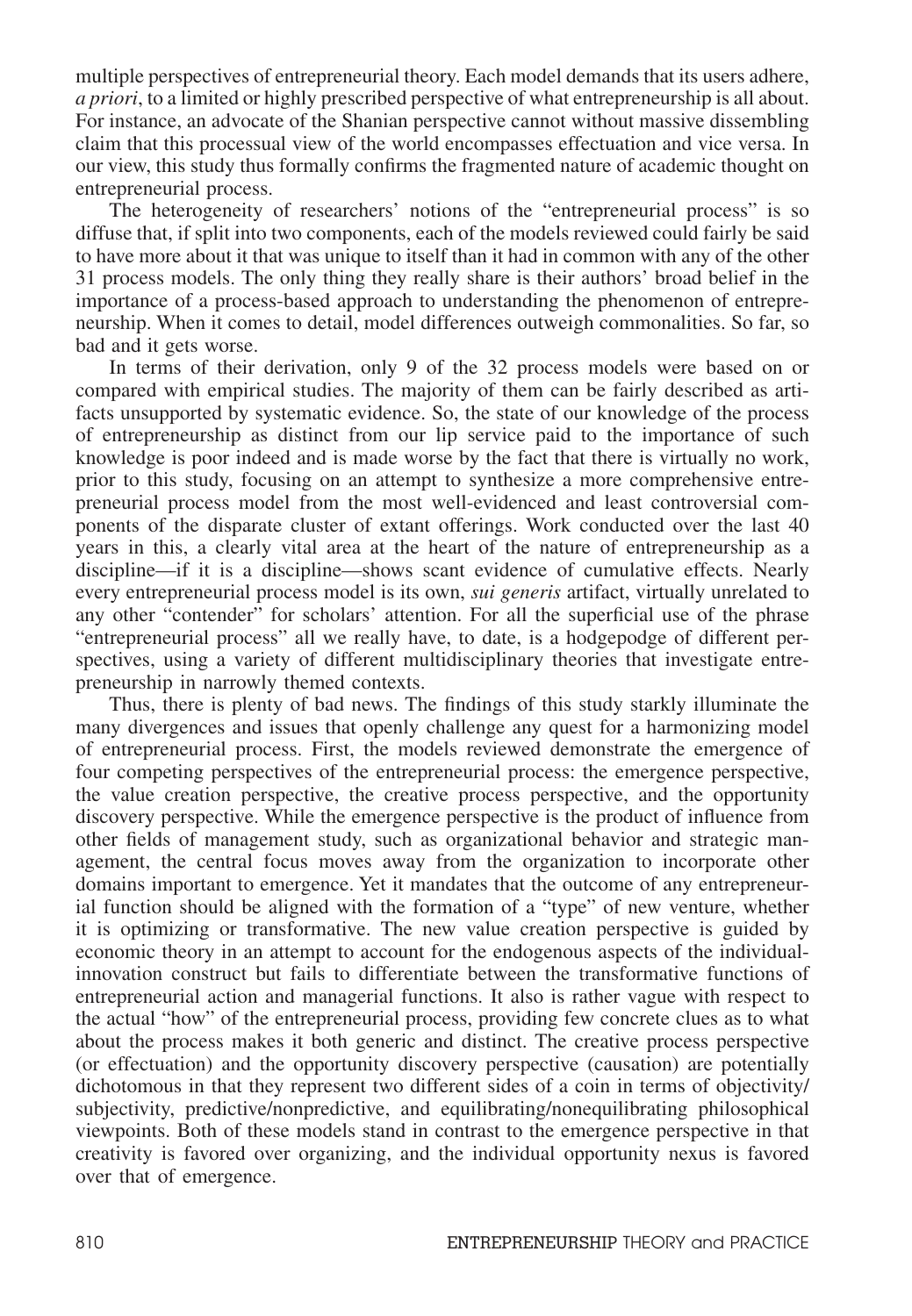## **The Good: Six Points of Convergence**

There is some good news. This study indicates that despite the fragmented nature of the existing set of entrepreneurial process models there are enough points of convergence in what these scholars believe to be the core or essence of entrepreneurship to make the act of critical synthesis of these disparate puzzle pieces worthwhile. The four models reserved for more detailed scrutiny above show that there is agreement on the significance of six important things. First, the relationship between individuals and opportunities is crucial: not every opportunity can be processed by every would-be entrepreneur. Second, the need to critically assess the transformative and disruptive value of knowledge is an explicit or implicit component of every model. Third, there is a shared emphasis (often more implicit than explicit) on entrepreneurial process involving some kind of evaluation of ways to create value for stakeholders through creating new business models (often through the use of novel means) in contrast to optimizing existing business models (nearly always by employing established means). Fourth, fifth, and sixth, are the clearly recognized importance, among entrepreneurial process theorists, of temporality, action (or commitment to action), and context. Time matters: opportunities do not last forever and market receptiveness can differ over time. Action matters: formulating a plan or deciding to apply resources is only part of a process that is not purely cerebral; unless there is action the process is only partial. Finally and crucially, context *really* matters: an entrepreneurial process can never be abstracted from its contextual setting; an overt commitment to understanding context must always be an integral part of appropriate process. The issue of the role of context—particularly community context—in entrepreneurial process is a subject gathering considerable momentum in the field (Hindle, 2010b).

## **The Ugly**

The overwhelming conclusion of this study cannot be disguised or avoided. The field of entrepreneurship needs a new, comprehensive, evidence-based model of entrepreneurial process that is consistent with a strong theoretical and philosophical appreciation of process, embraces both what is generic and distinct about any act capable of being labeled as "entrepreneurship" and allows for the six common ingredients and best features of extant models of entrepreneurship thus far to be harmonized. The last task will be the hardest because, as discussed, the six common ingredients are less prominent than the fragmented array of often mutually contradictory arguments that characterize extant models.

As a key limitation of this work, we must note that of all the works surveyed, only one (Shane, 2003) attempts to portray a model as a "general theory of entrepreneurship," and not one of them helps us to answer the generic and distinct question directly. The four most important results of our analysis thus are that:

- 1. the "generic and distinct" question has not been adequately addressed within the entrepreneurship field;
- 2. conceptualization of the entrepreneurial process is beset by more variance than commonality with very few cumulative effects emerging from this body of work;
- 3. few models of entrepreneurial process are grounded in empirical investigation;
- 4. only a minority of studies aim at providing practical implications that address the "how" of entrepreneurship. The majority conceptualizes the entrepreneurial process from a theoretical perspective only—and the theoretical perspectives on display are not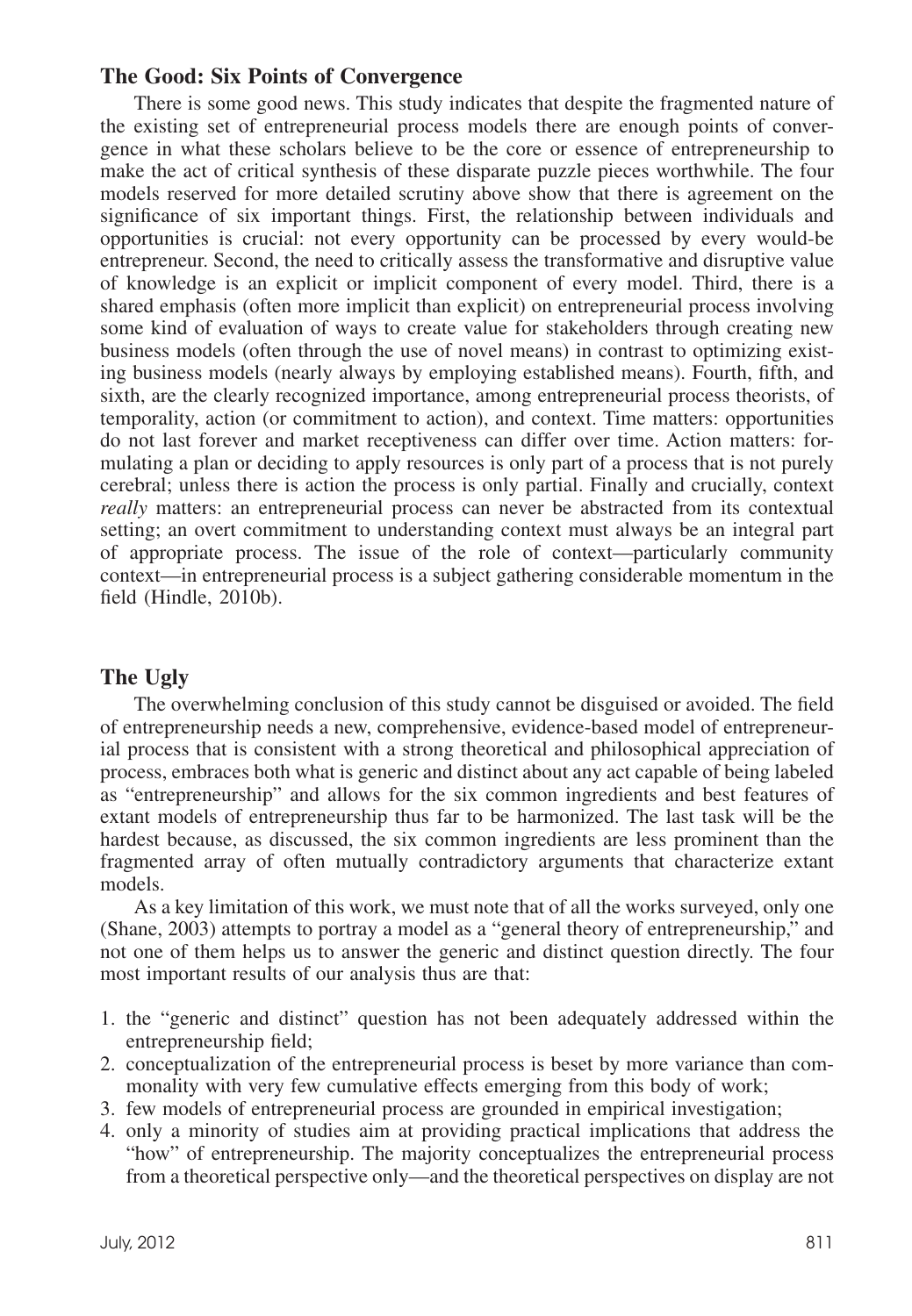cognizant of the most fundamental philosophical ground works at the foundation of understanding the role of process in human affairs (Bergson, 1889/2001; Heidegger, 1927/1962; Whitehead, 1929).

#### **Conclusion**

This article demonstrates that there is an urgent need to synthesize what can be taken from the extant body of entrepreneurial process models as one component of a concerted attempt to derive and test what might be called a "harmonizing" model of entrepreneurial process rather than a "unifying" model. Our study does not indicate or argue for an approach such as that of which Van Maanen (1995) accuses Pfeffer (1993) of wanting a "Stalinest purge" of many uncomfortable points of view. On the contrary we are in total agreement with Van Maanen when he writes about our search for meaningful answers to important questions (p. 139):

The answers—if indeed there are any—must come from the polyphonic voices that comprise our highly diverse field. We must be willing to listen to each other and to listen with respect. The goal is not to control the field, increase our prestige, run a tight ship, or impose a paradigm for self-serving or utilitarian ends. The goal is to learn from one another such that our ink-on-a-page theories and consequent understandings of organizations can be improved. Too often we forget.

We have not forgotten. However, the majority of scholars responsible for the extant models of entrepreneurial process have. Some of these models do claim too much universality in a way that fails to listen to alternative voices with respect. It is especially disappointing to note how rare it is for those who posit entrepreneurial process models to include reference to careful empirical work based on a wide consideration of the vast range of work that entrepreneurs are actually doing. Many of the extant models contain too little generality in a way that makes them not models of entrepreneurial process but models of how to do some very particular thing in a very particular way. A naïve subscriber to Van Maanen's call for wide tolerance of a wide range of perspectives might rest happy with the fact that our field contains a potpourri of over 30 models purporting to describe entrepreneurial process. The authors of this paper cannot be so sanguine. We believe this inquiry shows that the field is badly in need of an instrument that is capable of harmonizing the best notes of "the polyphonic voices that comprise our highly diverse field."

We argue that what is needed is not an artificially unified theoretical approach but a reconciliation of the extant collective effort aimed at refocusing this body of work toward a clearer understanding of what exactly it is that we mean when we talk about, study, and ultimately practice entrepreneurship (Gartner, 1990). Until there is greater clarity and scholarly agreement about the absolutely fundamental *process* issues of entrepreneurship—what goes in, what comes out, and how the transformation takes place—it is a delusion to think that entrepreneurship qualifies as a research field with genuine philosophical integrity. Sometimes, even in a field that values diversity, there can be simply too much polyphony and its discords can contain more noise than wisdom. This fact is equally well worth remembering as the need not to be deaf to different points of view. Accordingly, this inquiry has been followed by another study. One of us has attempted to develop the harmonized model of entrepreneurial process that is so conspicuously absent from and badly needed by our field (Hindle, 2010a). The two papers are in the nature of call and response. We believe that our call for a harmonized model of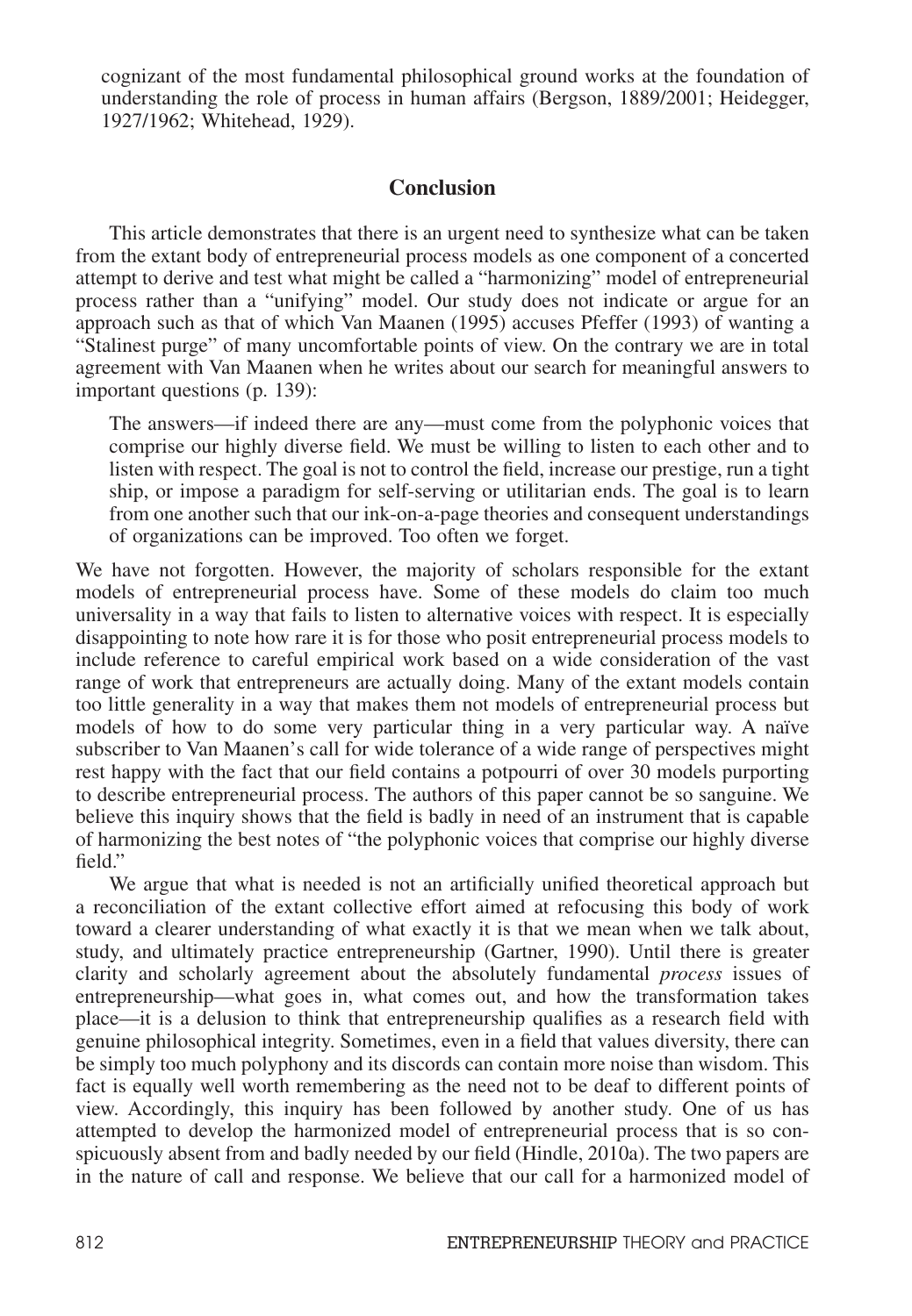entrepreneurial process has been adequately evidenced in this study. Whether the response offered (Hindle) is an adequate answer is a matter for others.

#### **REFERENCES**

Abell, P. (1987). *The syntax of social life: The theory and method of comparative narratives*. Berkeley, CA: Center for Environmental Structure.

Aldrich, H. (1979). *Organizations and environments*. Englewood Cliffs, NJ: Prentice-Hall.

Aldrich, H.E. & Baker, T. (1997). Blinded by the cites? Has there been progress in entrepreneurship research? In D.L. Sexton & R.W. Smilor (Eds.), *Entrepreneurship 2000* (pp. 377–401). Chicago, IL: Upstart.

Aldrich, H. & Martinez, A. (2001). Many are called, but few are chosen: An evolutionary perspective for the study of entrepreneurship. *Entrepreneurship Theory and Practice*, *25*(4), 41–56.

Alvarez, S. & Barney, J. (2007). Discovery and creation: Alternative theories of entrepreneurial action. *Strategic Entrepreneurship Journal*, *1*(1–2), 11–26.

Austin, J., Howard, S., & Jane, W.-S. (2006). Social and commercial entrepreneurship: Same, different, or both? *Entrepreneurship Theory and Practice*, *30*(1), 1.

Bacharach, S.B. (1989). Organizational theories: Some criteria for evaluation. *The Academy of Management Review*, *14*(4), 496–515.

Baker, T. & Nelson, R. (2005). Creating something from nothing: Resource construction through entrepreneurial bricolage. *Administrative Science Quarterly*, *50*, 329–366.

Baron, R.A. & Ward, T.B. (2004). Expanding entrepreneurial cognition's toolbox: Potential contributions from the field of cognitive science. *Entrepreneurship Theory and Practice*, *28*, 553–573.

Berglund, H. (Ed.). (2007). *Researching entrepreneurship as lived experience*. Cheltenham, U.K.: Edward Elgar.

Bergson, H. (1889/2001). *Time and free will: An essay on the immediate data of consciousness*. Dover: Meneola.

Birley, S. (1985). The role of networks in the entrepreneurial process. *Journal of Business Venturing*, *1*(1), 107.

Blau, P.M. (1964). *Exchange and power in social life*. New York: Wiley.

Bruner, J. (1991). The narrative construction of reality. *Critical Inquiry*, *18*(1), 1–21.

Bruyat, C. & Julien, P.A. (2000). Defining the field of research in entrepreneurship. *Journal of Business Venturing*, *16*, 165–180.

Burgelman, R.A. & Sayles, L.R. (1986). *Inside corporate innovation: Strategy, structure and managerial skills*. New York: Free Press.

Busenitz, L. & Barney, J. (1997). Differences between entrepreneurs and managers in large organizations: Biases and heuristics in strategic decision-making. *Journal of Business Venturing*, *12*(1), 9–30.

Bygrave, B. (1989). The entrepreneurship paradigm (I): A philosophical look at its research methodologies. *Entrepreneurship Theory and Practice*, *14*, 7–26.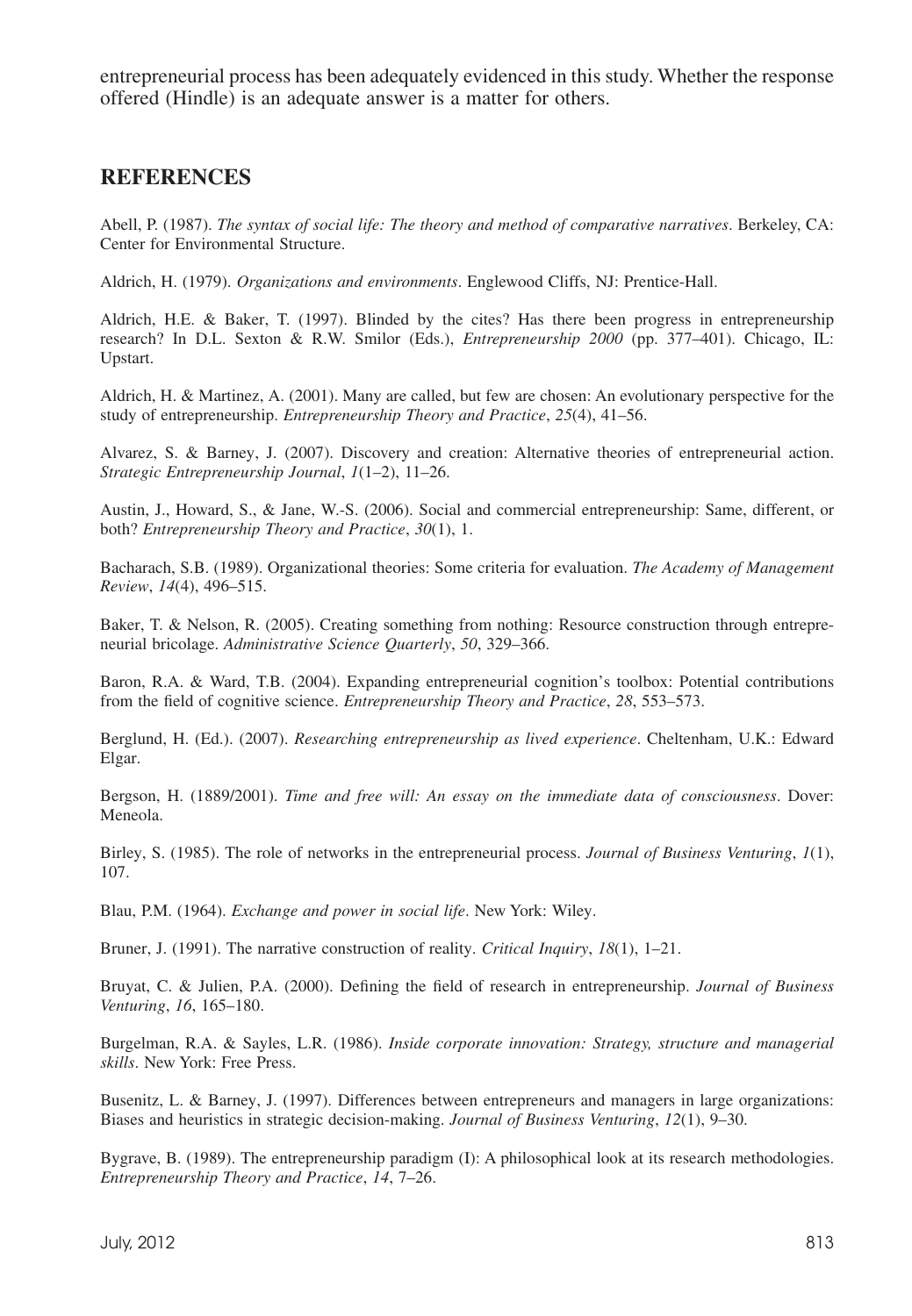Bygrave, B. (2004). The entrepreneurial process. In W. Bygrave & A.E. Zacharkis (Eds.), *The portable MBA in entrepreneurship* (pp. 1–28). Hoboken, NJ: John Wiley & Sons.

Bygrave, W. (2006). The entrepreneurship paradigm (I) revisited. In H. Neergard & J. Parm Ulhoi (Eds.), *Handbook of qualitative research methods in entrepreneurship* (pp. 17–48). Cheltenham, U.K.: Edward Elgar Publishing, Inc.

Carter, N.M., Gartner, W.B., & Reynolds, P.D. (1996). Exploring start-up event sequences. *Journal of Business Venturing*, *11*(3), 151–166.

Chandler, G.N. & Lyon, D.W. (2001). Issues of research design and construct measurement in entrepreneurship research: The past decade. *Entrepreneurship Theory and Practice*, *25*(4), 101–113.

Chiles, T.H., Gupta, V.K., & Bluedorn, A.C. (2009). On Lachmannian and effectual entrepreneurship: A rejoinder to Sarasvathy and Dew (2008). *Organization Studies*, *29*(2), 247–253.

Davidsson, P. (2000). What entrepreneurship research can do for business and policy practice. *International Journal of Entrepreneurship Education*, *1*(1), 5–24.

Davidsson, P., Low, M.B., & Wright, M. (2001). Editor's introduction: Low and Macmillan ten years on: Achievements and future directions for entrepreneurship research. *Entrepreneurship Theory and Practice*, *25*(4), 5–16.

Davidsson, P. & Wiklund, J. (2001). Levels of analysis in entrepreneurship research: Current research practice and suggestions for the future. *Entrepreneurship Theory and Practice*, *25*(4), 19.

Down, S. & Reveley, J. (2004). Generational encounters and the social formation of entrepreneurial identity: "Young guns" and "old farts." *Organization*, *11*(2), 233–250.

Downing, S. (2005). The social construction of entrepreneurship: Narrative and dramatic processes in the coproduction of organizations and identities. *Entrepreneurship Theory and Practice*, *29*(2), 185– 204.

Drucker, P. (1985). *Innovation and entrepreneurship*. New York: Harper & Row.

Eckhardt, J. & Shane, S. (2003). Opportunities and entrepreneurship. *Journal of Management*, *29*(3), 333– 349.

Gaglio, C.M. (2004). The role of mental simulations and counterfactual thinking in the opportunity identification process. *Entrepreneurship Theory and Practice*, *28*(6), 533–552.

Gartner, W.B. (1985). A conceptual framework for describing the phenomenon of new venture creation. *Academy of Management Review*, *10*(4), 696–706.

Gartner, W.B. (1990). What are we talking about when we talk about entrepreneurship? *Journal of Business Venturing*, *5*(1), 15.

Gartner, W.B. (2001). Is there an elephant in entrepreneurship? Blind assumptions in theory development. *Entrepreneurship Theory and Practice*, *25*(4), 27.

Gersick, C. & Hackman, J.R. (1990). Habitual routines in task-performing groups. *Organizational Behavior and Human Decision Processes*, *47*, 65–97.

Gersick, C.G. (1994). Pacing strategic change: The case of a new venture. *Academy of Management Journal*, *37*(1), 9–45.

Gnyawali, D.R. & Fogel, D.S. (1994). Environments for entrepreneurship development: Key dimensions and research implications. *Entrepreneurship Theory and Practice*, *18*, 43–62.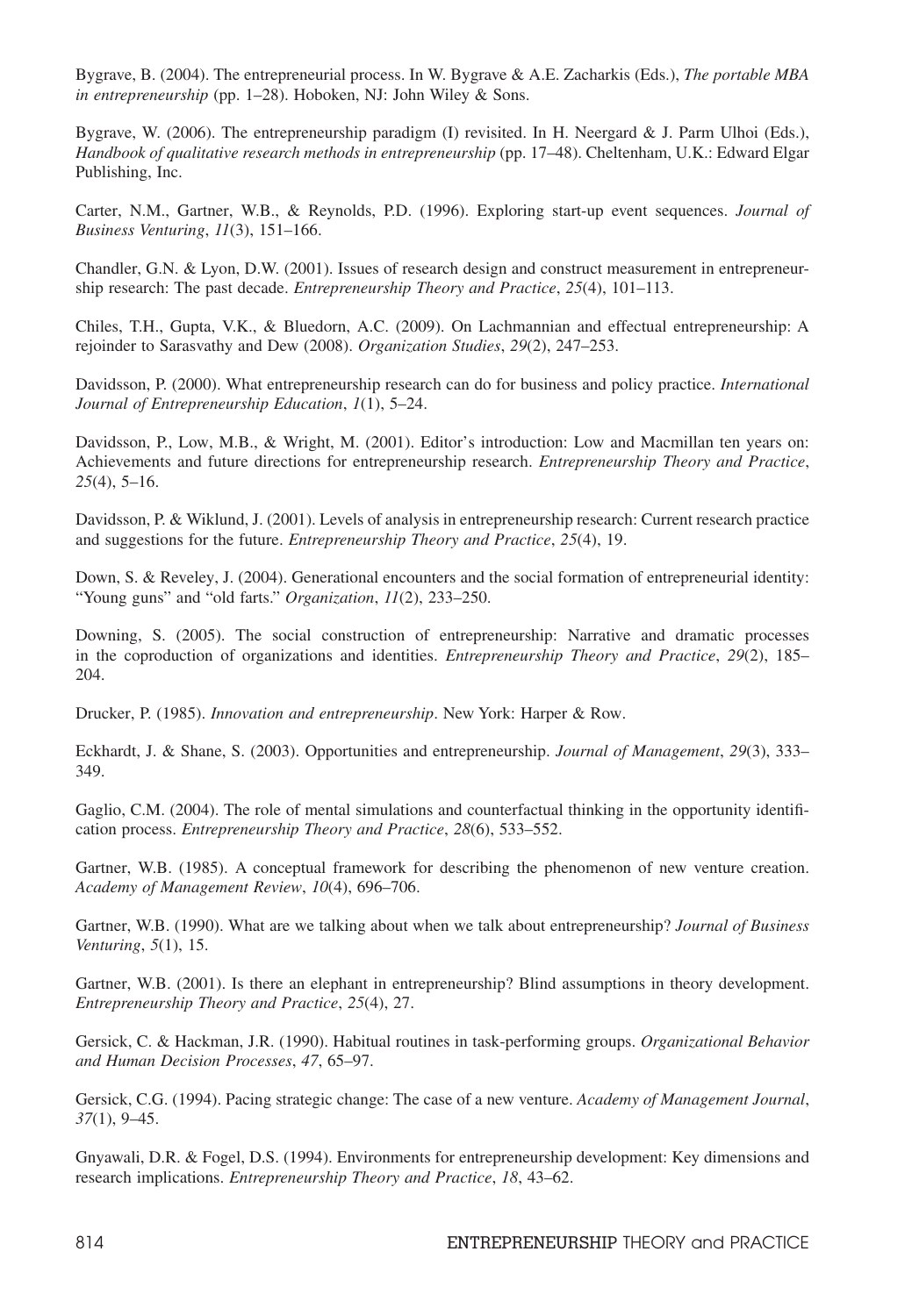Heidegger, M. (1927/1962). *Being and time*. New York: Harper and Row.

Hindle, K. (2007). *Formalizing the concept of entrepreneurial capacity*. Paper presented at the Refereed Proceedings of the 2007 ICSB World Conference, Finland: Turku School of Economics.

Hindle, K. (2010a). Skillful dreaming: Testing a general model of entrepreneurial process with a specific narrative of venture creation. *Entrepreneurial Narrative: Theory, Ethnomethodology and Reflexivity*, *1*, 101–139.

Hindle, K. (2010b). How community factors affect entrepreneurial process: A diagnostic framework. *Entrepreneurship and Regional Development*, *7–8*, 1–49.

Hitt, M.A., Ireland, R.D., Camp, M., & Sexton, D.L. (2001). Guest editors' introduction to the special issue strategic entrepreneurship: Entrepreneurial strategies for wealth creation. *Strategic Management Journal*, *22*, 479–471.

Hoy, F. (1997). Relevance in entrepreneurship research. In D.L. Sexton & R.W. Smilor (Eds.), *Entrepreneurship 2000* (pp. 361–377). Chicago, IL: Upstart.

Jack, S. & Anderson, A. (2002). The effects of embeddeness on the entrepreneurial process. *Journal of Business Venturing*, *17*(5), 467–487.

Jack, S., Dodd, S., & Anderson, A. (2008). Change and the development of entrepreneurial networks over time: A processual perspective. *Entrepreneurship and Regional Development: An International Journal*, *20*(2), 125–159.

Johannisson, B., Alexanderson, O., Nowicki, K., & Senneseth, K. (1994). Anarchy and organization: Entrepreneurs in contextual networks. *Entrepreneurship and Regional Development*, *6*(3), 329–356.

Katz, J.A. (2003). The chronology and intellectual trajectory of American entrepreneurship education 1876– 1999. *Journal of Business Venturing*, *18*, 283–300.

Kimberly, J.R. (1980). *The organizational life cycle: Issues in the creation, transformation, and decline of organizations*. San Francisco, CA: Jossey-Bass Publishers.

Kirzner, I. (1997a). *How markets work: Disequilibrium, entrepreneurship and discovery*. London: The Institute of Economic Affairs.

Kirzner, I.M. (1997b). Entrepreneurial discovery and the competitive market process: An Austrian approach. *Journal of Economic Literature*, *35*(1), 60–85.

Krueger, J.N., Reilly, M., & Carsrud, A. (2000). Competing models of entrepreneurial intentions. *Journal of Business Venturing*, *15*(5–6), 411–432.

Langley, A. (1999). Strategies for theorizing from process data. *Academy of Management Review*, *24*(4), 691–710.

Lazear, E.P. (2005). Entrepreneurship. *Journal of Labor Economics*, *23*(4), 649–680.

Leibenstein, H. (1968). Entrepreneurship and development. *American Economic Review*, *58*(2), 72.

Lindblom, C.E. (1965). *The intelligence of democracy: Decision making through mutual adjustment*. New York: Harper & Row.

Low, M.B. & MacMillan, I.C. (1988). Entrepreneurship: Past research and future challenges. *Journal of Management*, *14*, 139–161.

MacMillan, I.C. (1991). Delineating a forum for entrepreneurship scholars. *Journal of Business Venturing*, *6*(2), 83–87.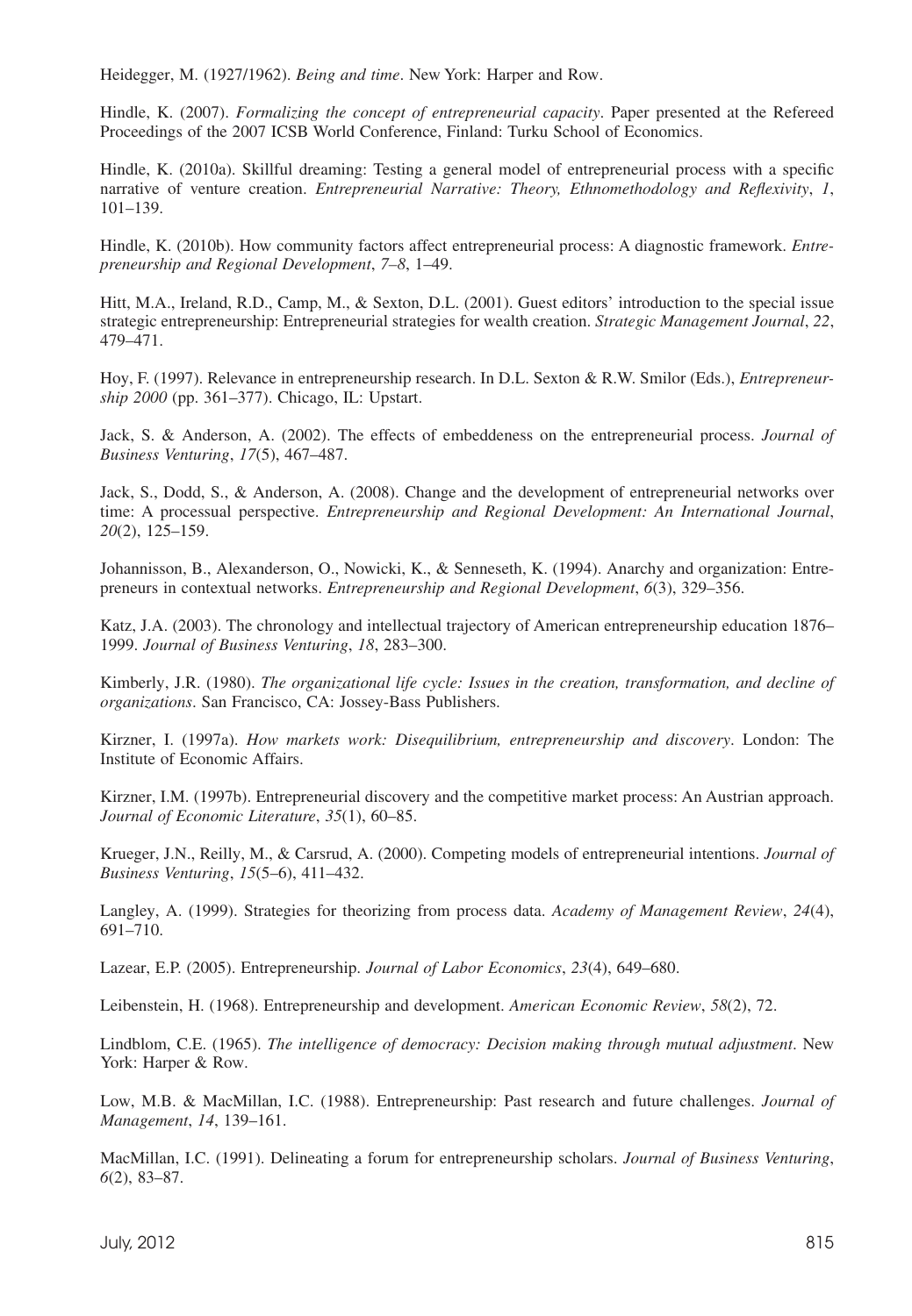March, J.G. & Simon, H.A. (1958). *Organization*. New York: Wiley.

McDonald, S., Gan, B.C., & Anderson, A. (2004). *Studying entrepreneurship: A review of methods employed in entrepreneurship research 1985–2004.* Paper presented at the Proceedings of RENT XVIII, November 24–26, LOK Research Center, Copenhagen.

McKelvey, B. (1982). *Organizational systematics—taxonomy, evolution, classification*. Berkeley: University of California Press.

McKelvey, B. (2004). Toward a complexity science of entrepreneurship. *Journal of Business Venturing*, *19*(3), 313–341.

Mead, G. (1967). *Mind, self and society*. Chicago, IL: University of Chicago Press.

Merton, R.K. (1967). *On theoretical sociology*. New York: Free Press.

Merton, R.K. (1968). The self-fulfilling prophecy. In *Social theory and social structure* (pp. 39–72). New York: The Free Press.

Mitchell, R.K., Busenitz, L., Lant, T., McDougall, P.P., Morse, E.A., & Smith, J.B. (2004). The distinctive and inclusive domain of entrepreneurial cognition research. *Entrepreneurship Theory and Practice*, *28*, 505–518.

Mohr, L.B. (1982). *Explaining organizational behavior: The limits and possibilities of theory and research*. San Francisco, CA: Jossey-Bass.

Nelson, R. & Winter, S. (1982). *An evolutionary theory of economic change*. Cambridge, MA: Harvard University Press.

Parker, S.C. (2004). *The economics of self-employment and entrepreneurship*. Cambridge: Cambridge University Press.

Pfeffer, J. (1993). Barriers to the advance of organizational science: Paradigm development as a dependent variable. *Academy of Management Review*, *18*, 599–620.

Phan, P.H. (2004). Entrepreneurship theory: Possibilities and future directions. *Journal of Business Venturing*, *19*(5), 617–620.

Polkinghorne, D. (1988). *Narrative knowing and the human sciences*. Albany: State University of New York Press.

Rorty, R. (1979). *Philosophy and the mirror of nature*. Princeton, NJ: Princeton University Press.

Runkel, P. & Runkel, M. (1984). *A guide to usage for writers and student in the social sciences*. Totowa, NJ: Rowman and Allenheld.

Sarason, Y., Tom, D., & Jesse, F.D. (2006). Entrepreneurship as the nexus of individual and opportunity: A structuration view. *Journal of Business Venturing*, *21*(3), 286.

Sarasvathy, S. (2001). Causation and effectuation: Toward a theoretical shift from economic inevitability to entrepreneurial contingency. *The Academy of Management Review*, *26*(2), 243.

Sarasvathy, S. (2006). *Effectuation: Elements of entrepreneurial expertise*. Cheltenham, U.K.: Edward Elgar.

Schildt, H.A., Shaker, A.Z., & Antti, S. (2006). Scholarly communities in entrepreneurship research: A co-citation analysis. *Entrepreneurship Theory and Practice*, *30*(3), 399.

Schoonhoven, C., Eisenhardt, K., & Lyman, K. (1990). Speeding products to market: Waiting to time to first product introduction in new firms. *Administrative Science Quarterly*, *35*(1), 177–207.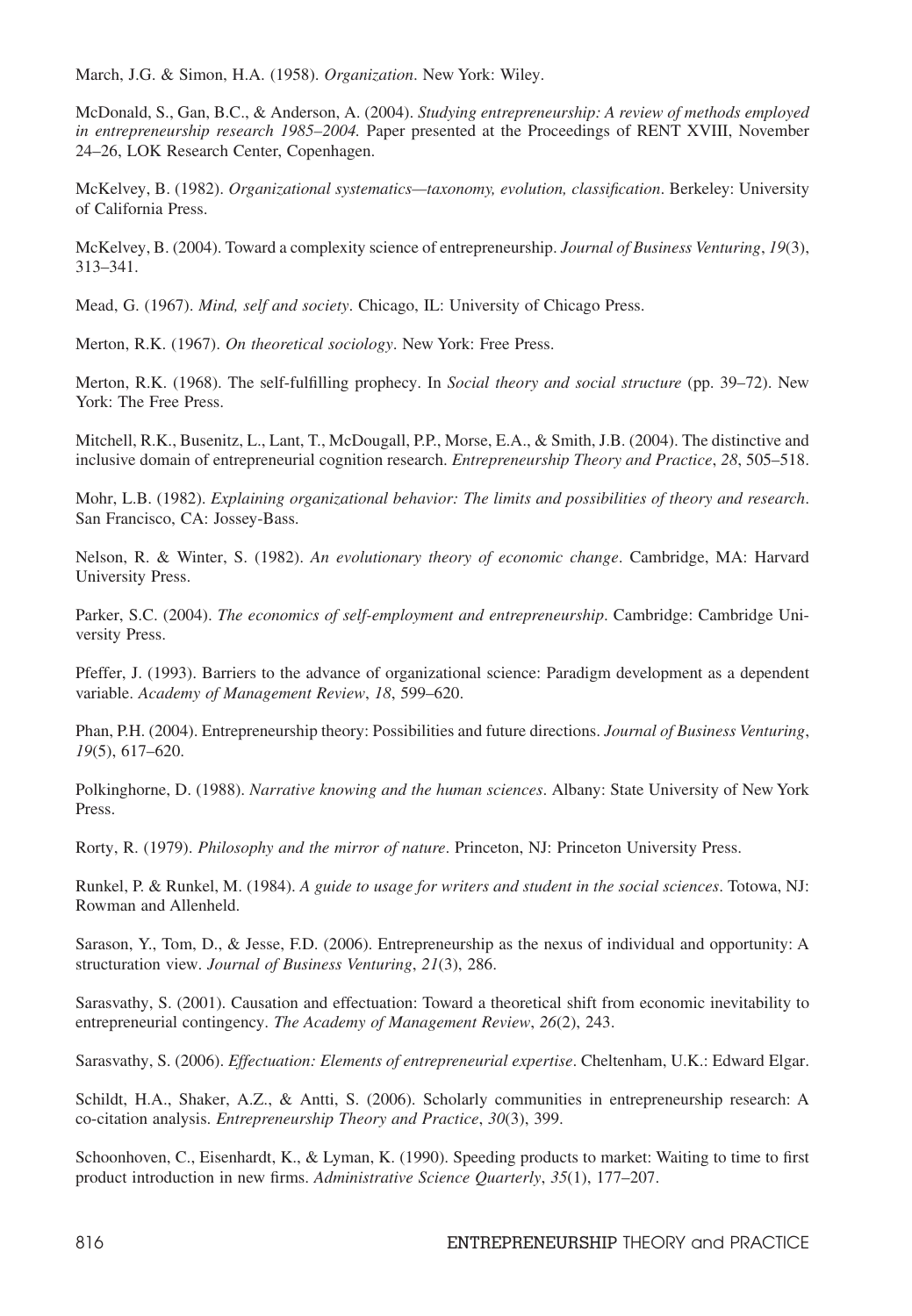Schumpeter, J. (1912/1934). *The theory of economic development: An inquiry into profits, capital, credit, interest and the business cycle*. First published, in German, as *Theorie der wirschaftlichen Entwicklung*, Leipzig: Drucker and Humblot. First English edition (1934), Redvers Opie translator, Cambridge MA.: Harvard University Press. Tenth printing (2004), New Brunswick, NJ: Transaction Publishers.

Shane, S. (2003). *A general theory of entrepreneurship: The individual-opportunity nexus*. Cheltenham, U.K.: Edward Elgar Publishing.

Shane, S. & Venkataraman, S. (2000). The promise of entrepreneurship as a field of research. *Academy of Management Review*, *25*(1), 217–226.

Shane, S. & Venkataraman, S. (2001). Entrepreneurship as a field of research: A response to Zahra and Dess, Singh, and Erikson. *Academy of Management Review*, *26*(1), 13–16.

Slotte-Kock, S. & Coviello, N. (2010). Entrepreneurship research on network processes: A review and ways forward. *Entrepreneurship Theory and Practice*, *34*, 31–57.

Staw, B. & Ross, R. (1987). Commitment to a policy decision: A multitheoretical perspective. *Administrative Science Quarterly*, *23*, 40–44.

Steyaert, C. (2007). "Entrepreneuring" as a conceptual attractor? A review of process theories in 20 years of entrepreneurship studies. *Entrepreneurship and Regional Development*, *19*(6), 453.

Strauss, A. (1993). *Continual permutations of action*. New York: de Gruyter.

Thorngate, W. (1976). Possible limits on a science of social behavior. In J.H. Streckland, F.E. Aboud, & K.J. Gergen (Eds.), *Social psychology in transition* (pp. 121–139). New York: Plenum.

Ucbasaran, D., Westhead, P., & Wright, M. (2001). The focus of entrepreneurial research: Contextual and process issues. *Entrepreneurship Theory and Practice*, *25*, 57.

Van De Ven, H. (1993). The development of an infrastructure for entrepreneurship. *Journal of Business Venturing*, *8*(3), 211–230.

Van de Ven, A.H. (1992). Suggestions for studying strategic process: A research note. *Strategic Management Journal*, *13*(Summer), 169–191.

Van de Ven, A. & Engleman, R. (2004). Event- and outcome-driven explanations of entrepreneurship. *Journal of Business Venturing*, *19*(3), 343–358.

Van de Ven, A.H. & Poole, M.S. (1989). Methods for studing innovative processes. In A.H. Van de Ven & M.S. Poole (Eds.), *Research on the management of innovation: The Minnesota studies* (pp. 31–54). New York: Balliner/Harper & Row.

Van De Ven, A. & Poole, M. (1995). Explaining development and change in organizations. *Academy of Management Review*, *20*(3), 510–540.

Van Maanen, J. (1995). Style as theory. *Organization Science*, *6*(1), 133–143.

Van Maanen, J., Sörensen, J.B., & Mitchell, T. (2007). The interplay between theory and method. *Academy of Management Review*, *32*(4), 1145–1154.

van Praag, M. (1999). Some classic views on entrepreneurship. *De Economist*, *147*(3), 311–335.

Venkataraman, S. (1997). The distinctive domain of entrepreneurship research. In J.A. Katz (Ed.), *Advances in entrepreneurship, firm emergence and growth* (pp. 119–138). Oxford: JAI Press.

Weick, K.E. (1978). The spines of leaders. In M.L.M. Mcall (Ed.), *Leadership: Where else can we go?* (pp. 37–61). Durham, NC: Duke University Press.